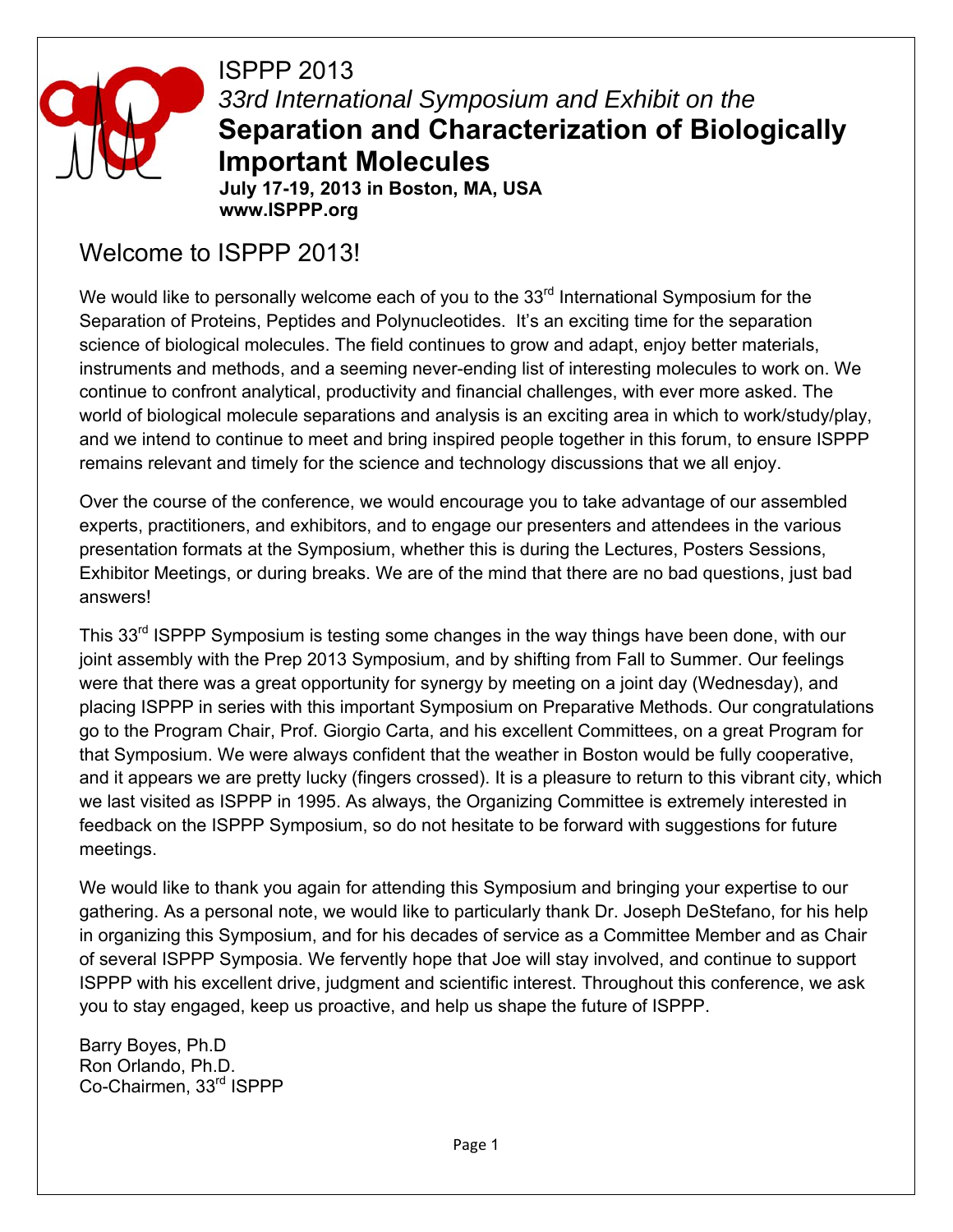## **TABLE OF CONTENTS**

|                             | Page      |
|-----------------------------|-----------|
| Welcome Message             | 1         |
| <b>General Information</b>  | $3 - 4$   |
| <b>Scientific Program</b>   | $5 - 13$  |
| <b>Free Vendor Seminars</b> | 14        |
| <b>Exhibitors</b>           | $15 - 16$ |
| Abstracts                   | $17 - 43$ |
| <b>Author Index</b>         | 44-46     |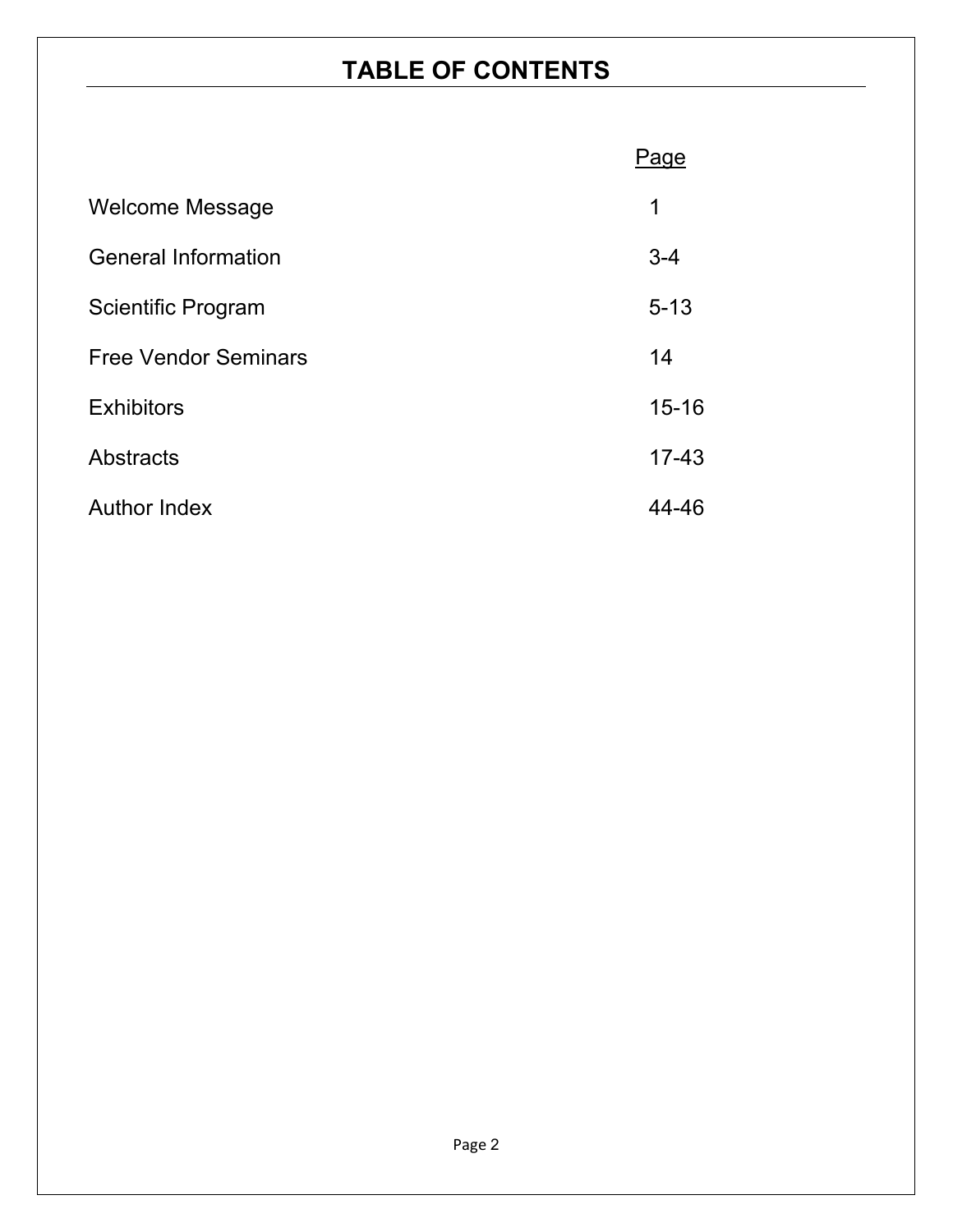## **GENERAL INFORMATION**

| <b>Venue</b>                | Westin Boston Waterfront, 425 Summer Street, Boston, MA 02210, USA<br>Phone 617-532-4600 ♦ www.westinbostonwaterfront.com                                                                                                                                          |  |
|-----------------------------|--------------------------------------------------------------------------------------------------------------------------------------------------------------------------------------------------------------------------------------------------------------------|--|
| <b>Name Badges</b>          | A name badge must be worn to all conference functions.                                                                                                                                                                                                             |  |
| <b>Registration</b>         | Symposium Registration is located near the Harbor Ballroom                                                                                                                                                                                                         |  |
| <b>Exhibits</b>             | The exhibition is an important component of the meeting, so please take<br>the time to thank all the exhibitors for their support of the program by visiting the<br>booths located in Harbor Ballroom I & II.                                                      |  |
| <b>Exhibit Hours</b>        | Wednesday<br>10:00 AM $-$ 7:00 PM<br>Thursday<br>10:00 AM $-$ 5:10 PM                                                                                                                                                                                              |  |
| <b>Social Functions</b>     | Welcome Mixer on Wednesday at 5:05-7:00 PM in Harbor Ballroom II & III<br>Symposium Banquet on Thursday at 6:30-8:30 PM in Burroughs room (ticket required)                                                                                                        |  |
|                             |                                                                                                                                                                                                                                                                    |  |
| <b>Free Vendor Seminars</b> |                                                                                                                                                                                                                                                                    |  |
| Wednesday 12:00 - 1:30 pm   | Free Vendor Seminar Sponsored by Waters Corporation<br>"Looking at Innovator and Biosimilar Biotherapeutics through a Kaleidoscope"<br>Location: Carlton Room (light lunch will be provided)<br>Must register at the Waters exhibit by Wednesday @10:30 AM         |  |
| Thursday 12:00-1:30 PM      | Free Vendor Seminar Sponsored by Shimadzu<br>"Turning Mountains into Molehills: The New Landscape of Protein Analysis"<br>Location: Griffin Room (light lunch will be provided)<br>Must register at the Shimadzu exhibit by Wednesday @ 3:45 PM                    |  |
| Thursday 12:00-1:30 PM      | Free Vendor Seminar Sponsored by Knauer<br>"Contichrom®: A Versatile Purification Platform for Batch/CaptureSMB/MCSGP<br>Biochromatography"<br>Location: Carlton Room (light lunch will be provided)<br>Must register at the Knauer exhibit by Wednesday @ 3:45 PM |  |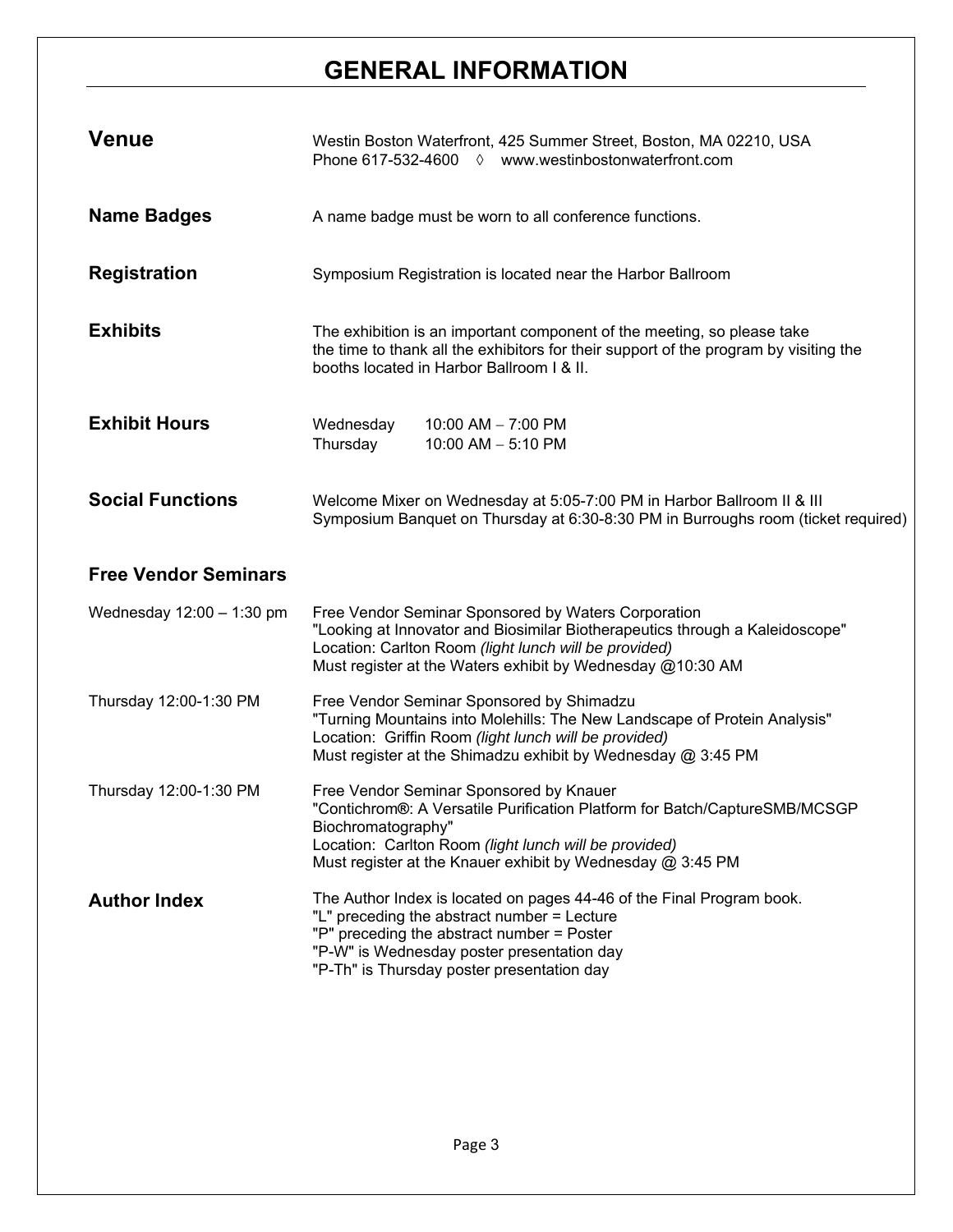## **GENERAL INFORMATION**

| <b>Oral Presenters</b>   | Prior to the start of each session, please arrive at your session at least 20 minutes<br>before the start of the session to introduce yourself to the session chair and to submit<br>your presentation on a flash drive labeled with the presenter's name. Important to note<br>that if there is no time to submit your presentation between sessions, please submit the<br>presentation during the break that immediately precedes your session.<br>Please come to the podium and get your presentation set up during the question period<br>for the previous talk.<br>Kindly note that session chairs are under very strict instructions to keep their sessions<br>on schedule.                                                                                                                                                                                                                                                                                                                                                                                                                                                                                                                                                                                                                    |
|--------------------------|------------------------------------------------------------------------------------------------------------------------------------------------------------------------------------------------------------------------------------------------------------------------------------------------------------------------------------------------------------------------------------------------------------------------------------------------------------------------------------------------------------------------------------------------------------------------------------------------------------------------------------------------------------------------------------------------------------------------------------------------------------------------------------------------------------------------------------------------------------------------------------------------------------------------------------------------------------------------------------------------------------------------------------------------------------------------------------------------------------------------------------------------------------------------------------------------------------------------------------------------------------------------------------------------------|
| <b>Poster Presenters</b> | Details regarding set-up, presentation, and tear-down days and times:<br>ALL posters in Poster Sessions I and II should be put up on Wednesday, July<br>17, between 8:00-10:40 AM and remain on the poster boards for participants to<br>view both days (do not remove until Thursday at 3:30-5:30 PM).<br>Poster presentations are numbered in the scientific program to correspond with<br>$\bullet$<br>the poster board number and its abstract located in the Final Program book.<br>At the back of the Final Program book, please refer to the Author Index to assist<br>in locating a poster number.<br>Presenters must be in attendance at their posters on the day and time of their<br>$\bullet$<br>poster presentation.<br>Authors of posters in the P-W series should stand at their posters and be<br>$\bullet$<br>available to discuss the research during Poster Session-I on Wednesday, July<br>17, at 1:30-3:00 PM.<br>Authors of posters in the P-Th series should stand at their posters and be<br>available to discuss the research during Poster Session-II on Thursday, July 18,<br>at 1:30-3:00 PM.<br>Remove all posters from the poster boards only on Thursday, July 18, between 3:30-<br>5:30 PM. Anything remaining on the poster boards after 6:00 PM will be discarded. |

*Use of still or video cameras and cell phones is prohibited during oral sessions and in poster areas. Opinions expressed by presenters are not necessarily the opinions of the PREP Symposium.*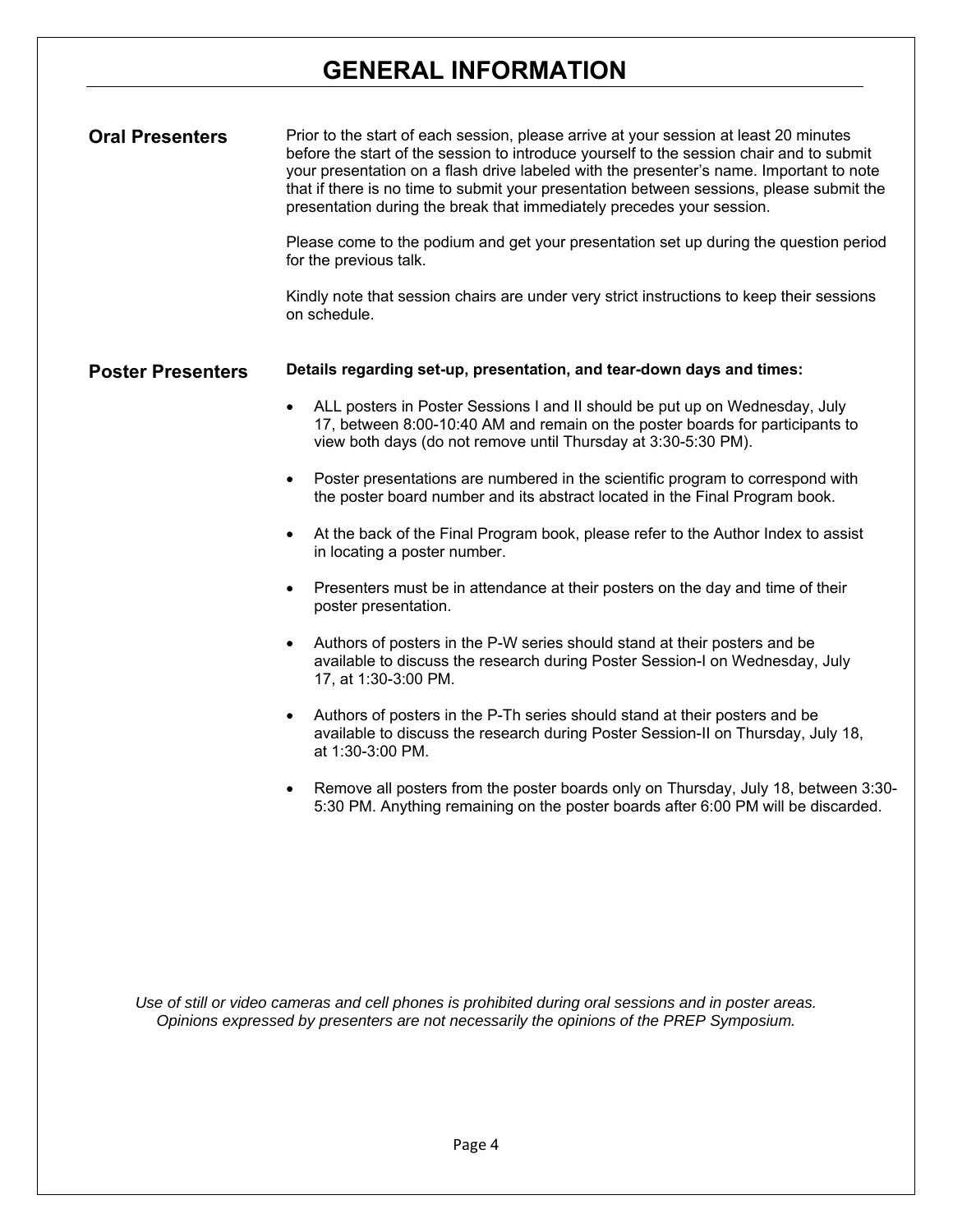

ISPPP 2013 *33rd International Symposium and Exhibit on the*  **Separation and Characterization of Biologically Important Molecules** 

## **ISPPP 2013 Scientific Program**

## **Wednesday, July 17, 2013**

- 7:30 AM **Symposium Registration Open** Location: Harbor Ballroom
- 10:00 AM **Exhibition Opens in Harbor Ballroom II & III**
- 8:10 AM **Welcome and Opening Remarks in Burroughs Room**

**Wednesday Oral Session 1. Analytical Separations**  Session Chair: Milton Hearn, Monash University Location: Burroughs Room

- 8:20 AM L-101 **Orthogonal Bioseparations.** Mark Schure, Kroungold Analytical, Blue Bell, PA, USA
- 8:40 AM L-102 **New Advances in Hydrophilic Interaction Chromatography of Peptides: Comparison of HILIC/SALT to HILIC and RPC.** Colin Mant, Robert Hodges, Department of Biochemistry and Molecular Genetics, University of Colorado Denver, Aurora, CO, USA
- 9:00 AM L-103 **Highly Efficient LC-MS of Intact Proteins using Sub-0.5μm Particles with**  Slip Flow. Zhen Wu<sup>1</sup>, Bingchuan Wei<sup>2</sup>, Ximo Zhang<sup>1</sup>, Mary Wirth<sup>1</sup>, <sup>1</sup>Purdue University, West Lafayette, IN, USA; <sup>2</sup>University of Washington, Seattle, WA, USA
- 9:20 AM L-104 **Capillary-channeled Polymer (C-CP) Fibers for High Throughput Analytical Separations and Desalting of Proteins Prior to MALDI and ESI-MS.** R. Kenneth Marcus<sup>1</sup>, Abby Schadock-Hewitt<sup>1</sup>, Benjamin T. Manard<sup>1</sup>, Carolyn Q. Burdette<sup>2</sup>, Marissa Pierson<sup>1</sup>, <sup>1</sup>Clemson University, Clemson, SC, USA; <sup>2</sup>National Institute of Standards and Technology, Gaithersburg, MD, USA
- 9:40 AM L-105 **Increasing the Peak Capacity of Peptide Separations using Long Microcapillary Columns and Sub 2 μm Particles at 30,000+ psi.** Kaitlin Fague, Justin Godhino, Edward Franklin, Jordan Stobaugh, University of North Carolina, Chapel Hill, NC, USA
- 10:00 AM **Break, Exhibits and Posters**  (Location: Harbor Ballroom II & III)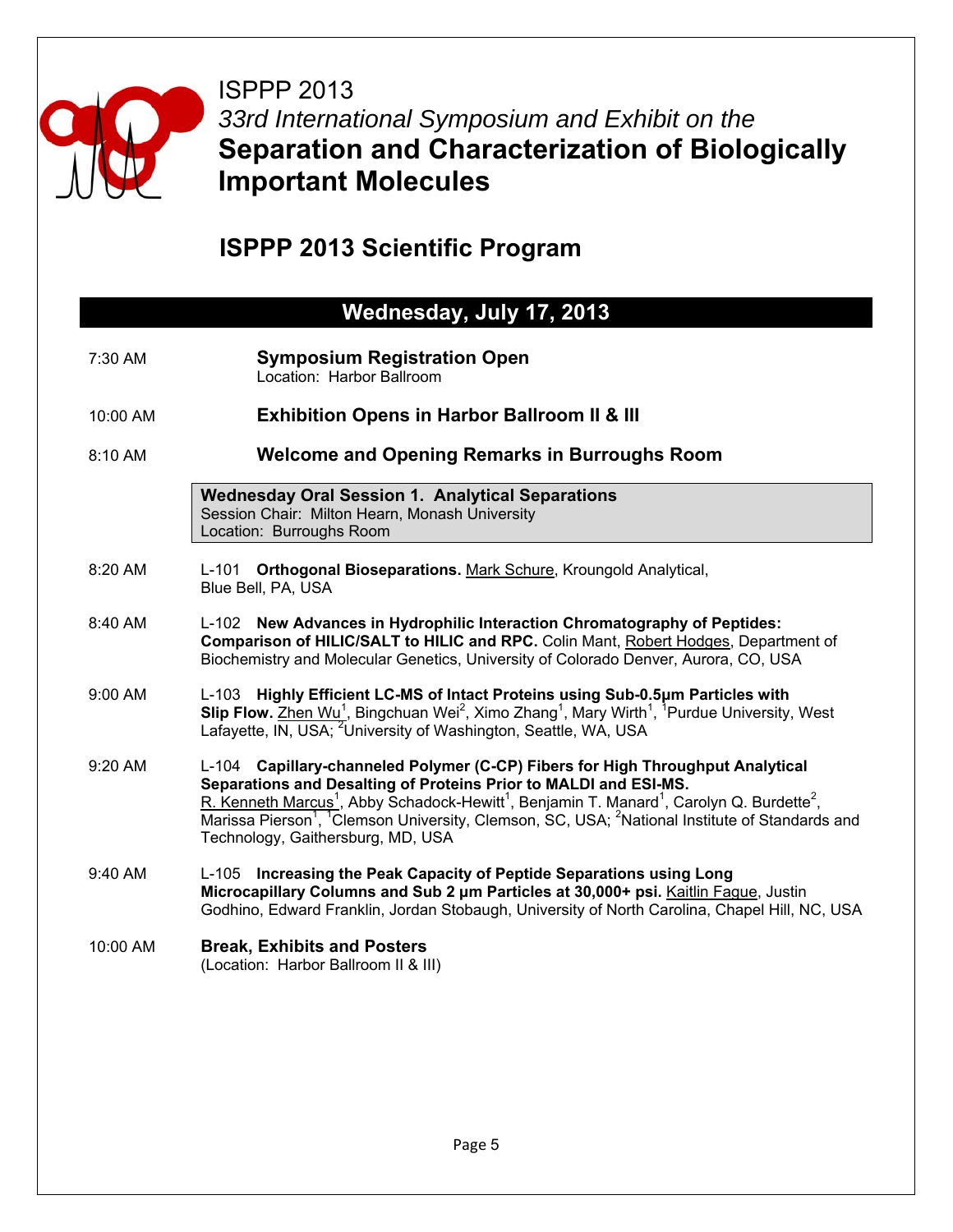**Wednesday Oral Session 2. Proteomics and Protein Measurements** Session Chair: Joshua Sharp, University of Georgia Location: Burroughs Room

- 10:40 AM L-106 **Application of a Robust and Modular Cartridge based NanoLC System for Proteomics.** Michael Bereman<sup>1</sup>, Tom Corso<sup>2</sup>, Colleen Van Pelt<sup>2</sup>, Michael MacCoss<sup>1</sup>, <sup>1</sup>University of Washington, Seattle, WA, USA; <sup>2</sup>CorSolutions, Ithaca, NY, USA
- 11:00 AM L-107 **Protein Markers for Cancer Stem Cells in Pancreatic Cancer.** David Lubman, Jianhui Zhu, University of Michigan, Ann Arbor, MI, USA
- 11:20 AM L-108 **Target-based Multiplex MRM Assays.** Christopher M. Colangelo, Lisa Chung, Shifman Mark, Abbott Thomas, Fumika Sakaue, Angus Nairn, Willaims Kenneth, Yale University, New Haven, CT, USA
- 11:40 AM L-109 **Pretreatment of Human Fluid Samples for Trace Protein Analysis.** Frank Jahnke, Sonata Biosciences, Inc., Auburn, CA, USA
- 12:00 PM Lunch on own
- 12:00-1:30 PM **Free Vendor Seminar Sponsored by Waters Corporation "Looking at Innovator and Biosimilar Biotherapeutics through a Kaleidoscope"**  Location: Carlton Room Must register at the Waters exhibit by Wednesday @10:30 AM
- 1:30 3:00 PM **Poster Session I and Exhibits**  (Location: Harbor Ballroom II & III)

#### **Wednesday Poster Session - I Presentations**

- P-W-110 **Epitope Mapping and the Selection of MAbs used in the Diagnostic Immunoassays.** Cheng Zhao, Bryan Tieman, Bailin Tu, Robert Ziemann, Jeffrey Fishpaugh, Carol Ramsay, Abbott Laboratories, Abbott Park, IL, USA
- P-W-111 **Aggregate Removal with Cation Exchange Chromatography (NuviaTM HR-S).** Paul K. Ng, Mark A. Snyder, Bio-Rad Laboratories, Hercules, CA, USA
- P-W-112 **Optimized One-day Assay for Quantitation of Monosaccharide Content in Proteins by 2-Picoline-Borane Reductive Amination.** Nicholas Woon, Genentech, South San Francisco, CA, USA
- P-W-113 **Methodology of Monoclonal Antibody Charge-variant Analysis by Ion-exchange Chromatography.** Hillel Brandes, Roy Eksteen, Sigma Aldrich / Supelco, Bellefonte, PA, USA
- P-W-114 **2D Separation and Immunoreactive Coverage of CHO and E.coli Host Cell Proteins (HCP) by Polyclonal Antibodies – Use of Fluorescent Labeling (Cyanine Dyes) in 2D Western Blotting.** Harbhajan Dhillon, Mark Abbott, Jonathan Basch, Mark Panek, Bristol-Myers Squibb, East Syracuse, NY, USA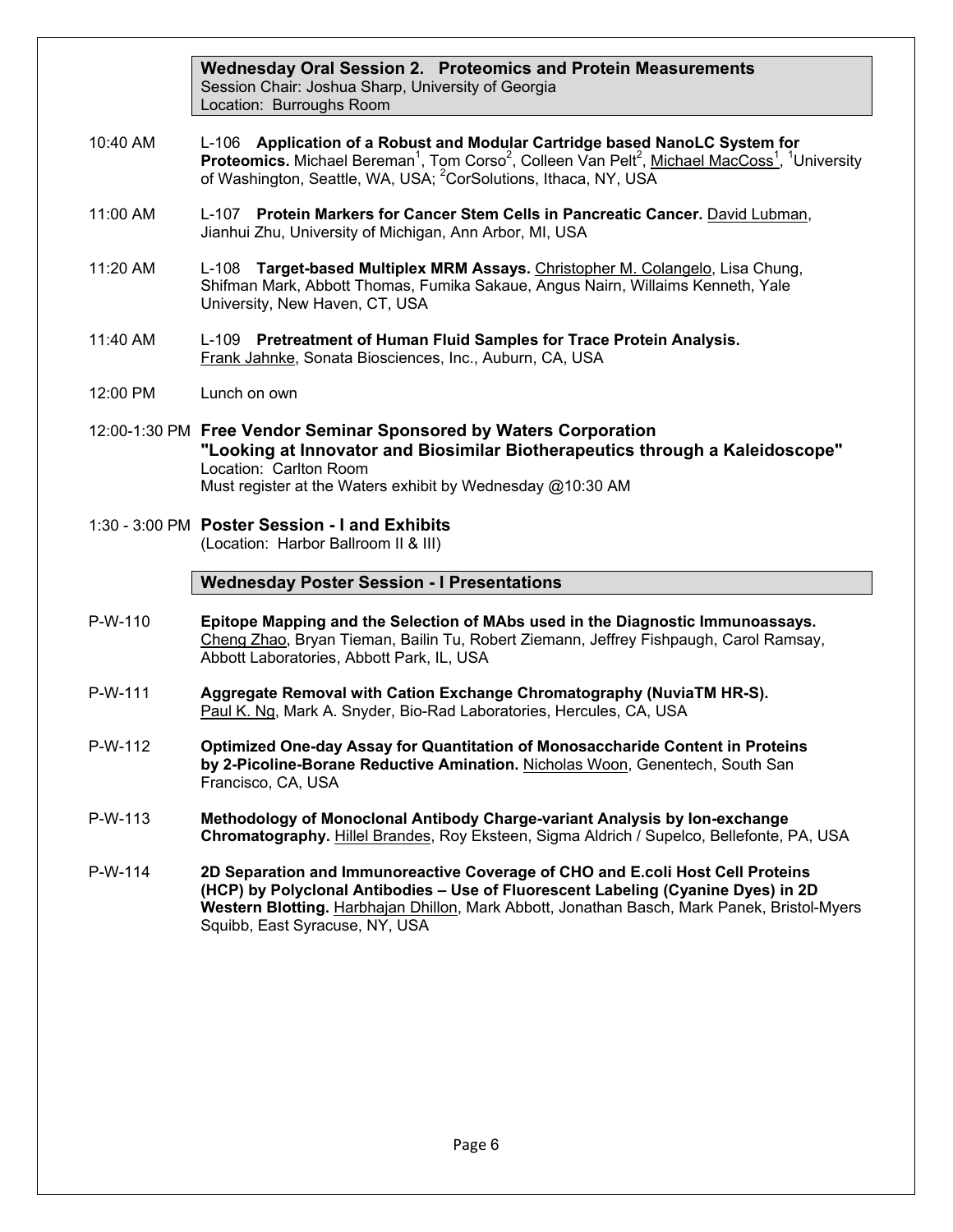P-W-115 **N-linked Glycan Profile Comparison Between the Innovator and a Biosimilar Etanercept.** Ying Qing Yu, Weibin Chen, Waters Corporation, Milford, MA, USA P-W-116 **Charge Surface Modified C18 Columns for Increasing Peak Capacity in LC-MS Peptide Separations with Formic Acid Mobile Phases.** Matthew Lauber, Stephan Koza, Kenneth Fountain, Waters Corporation, Milford, MA, USA P-W-117 **A Quality by Design Approach: Systematic Optimization of Malaria Vaccine Purification with IMAC.** Jessica Paul, Arthur Dukart, Jasmin Zuehlke, Gesine Cornelissen, Hamburg University of Applied Sciences, Hamburg, GERMANY P-W-118 **Automating Workflows for Developing Separation and Reporting Methods for Size Exclusion Chromatography.** Thomas E. Wheat, Aparna Chavali, Patricia McConville, Waters Corporation, Milford, MA, USA P-W-119 **Enthalpic and Entropic Contributions in Lysozyme Adsorption onto a Cation**exchange Support. Francisco Marques<sup>1</sup>, Goncalo Silva<sup>1</sup>, Marvin Thrash, Jr.<sup>2</sup>, Cristina Dias-Cabral<sup>1</sup>, <sup>1</sup>CICS-UBI- Health Sciences Research Centre, University of Beira Interior, Covilha, PORTUGAL; <sup>2</sup>Department of Water Resources and Environmental Engineering, College of Science and Engineering, Central State University, Wilberforce, OH, USA P-W-120 **Malaria Vaccine Purification via Expanded Bed Adsorption Chromatography Combined with an Ultrafiltration.** Sarah Schreiber, Sven Oliver Borchert, Jessica Paul, Gesine Cornelissen, University of Applied Sciences, Hamburg, GERMANY P-W-121 **Continuous-batch Protein Chromatography – Continuous Capture Coupled with Two-step Automated Batch Polish.** Peter Tiainen, Jais Rose Bjelke, Ditte Skibstrup, Haleh Ahmadian, Novo Nordisk A/S, Malov, DENMARK P-W-122 **Bioseparations with 3.5- and 5-Micron Wide-Pore Superficially Porous Particles.**  Joseph DeStefano, Joseph Kirkland, Stephanie Schuster, Bill Johnson, Advanced Materials Technology, Inc., Wilmington, DE, USA P-W-123 **A Novel Automated Enrichment Process for the Isolation of Product-related Impurities from Active Pharmaceutical Ingredients.** Thomas Muller-Spath, Nicole Ulmer, Lars Aumann, Guido Strohlein, Michael Bavand, ChromaCon AG, Zurich, SWITZERLAND P-W-124 **Peptide Mapping of a Therapeutic Monoclonal Antibody (mAb): Optimizations for Increasing Speed and Peptide Identifications.** James Martosella<sup>1</sup>, Ning Tang<sup>2</sup>, Alex Zhu<sup>1</sup>, 1.18A.<br>1Agilent Technologies, Wilmington, DE, USA: <sup>2</sup>Agilent Technologies, Sonte Clara, CA, USA. Agilent Technologies, Wilmington, DE, USA; <sup>2</sup>Agilent Technologies, Santa Clara, CA, USA P-W-125 **Countercurrent Tangential Chromatography for Purification of Monoclonal Antibodies.** Oleg Shinkazh, Chromatan, State College, PA, USA P-W-126 **Amphoteric Ion-Exchange Separation of Biomolecules with Porous or Non-Porous Polymer-Based Resins.** Ken Tseng<sup>1</sup>, Toshi Ono<sup>1</sup>, Tsunehisa Hirose<sup>2</sup>, Kazuhiro Kimata<sup>2</sup>, <sup>1</sup>Noocloi LISA Inc. Son Diogo, CA, USA: <sup>2</sup>Noocloi Tosque, Kugte, JARAN, Nacalai USA Inc., San Diego, CA, USA; <sup>2</sup>Nacalai Tesque, Kyoto, JAPAN P-W-127 **Isomeric Separation of Procainamide Labeled N-glycans by Using Novel**  Superficially Porous Particle HILIC Column. Shujuan Tao<sup>1</sup>, Yining Huang<sup>1</sup>, Barry Boyes<sup>2</sup>, Ron Orlando<sup>1</sup>, <sup>1</sup>CCRC, University of Georgia, Athens, GA, USA; <sup>2</sup>AMT, Wilmington, DE, USA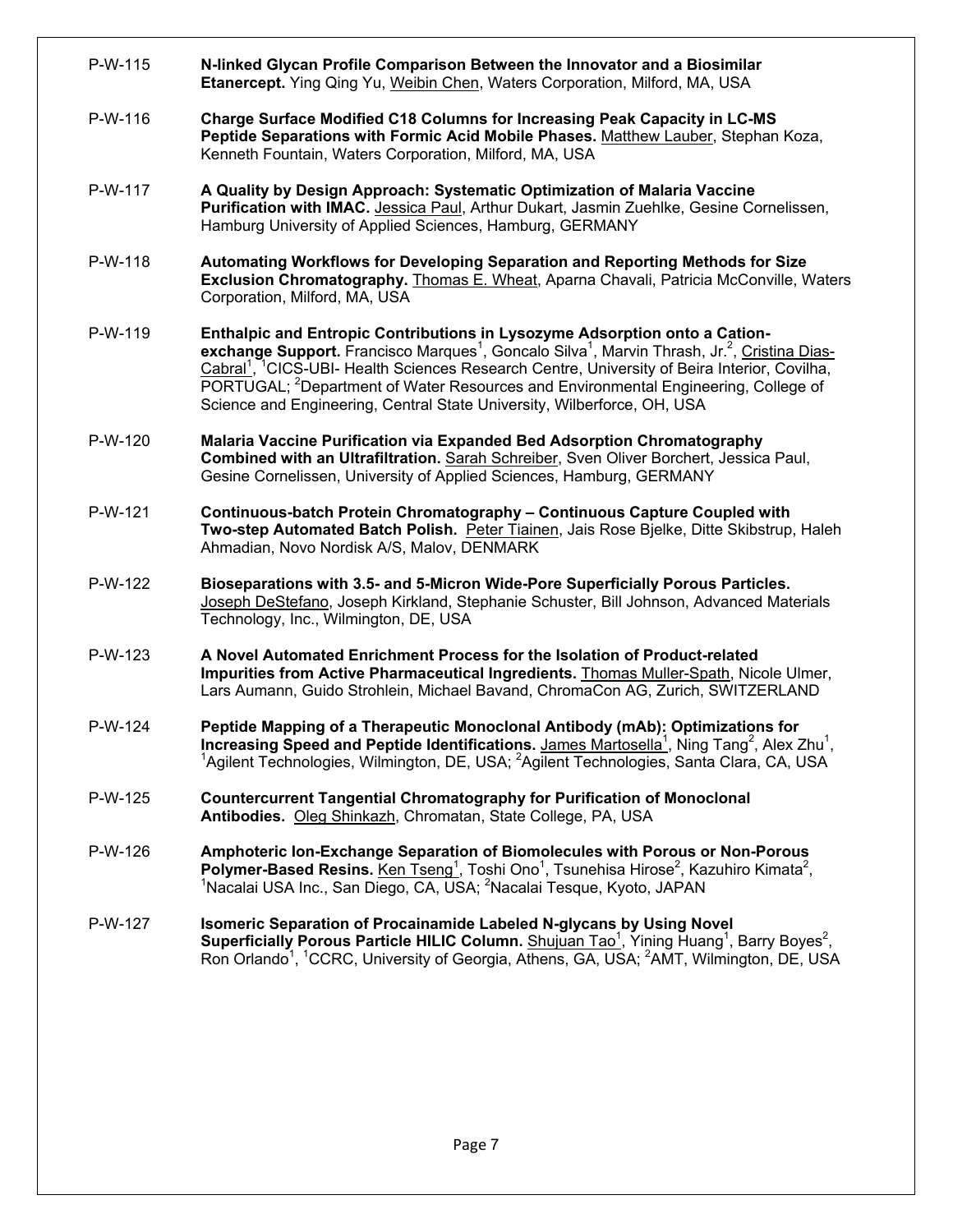| P-W-128 | Two Dimensional Separations: Which Dimension Plays the Most Important Role in<br>Protein Identification Efficiency? Darryl Johnson <sup>1</sup> , Barry Boyes <sup>2</sup> , Ron Orlando <sup>1</sup> , <sup>1</sup> CCRC,<br>University of Georgia, Athens, GA, USA; <sup>2</sup> AMT, Wilmington, DE, USA                                                                                                                        |
|---------|------------------------------------------------------------------------------------------------------------------------------------------------------------------------------------------------------------------------------------------------------------------------------------------------------------------------------------------------------------------------------------------------------------------------------------|
| P-W-129 | Microfluidic CE-MS Applied to Protein, Peptide, and Small Molecule<br>Characterization. Gregory Roman <sup>1</sup> , Scott Mellors <sup>2</sup> , Martin Gilar <sup>1</sup> , James Murphy <sup>1</sup> , J. Michael<br>Ramsey <sup>2</sup> , <sup>1</sup> Waters Corporation, Milford, MA, USA; <sup>2</sup> University of North Carolina, Chapel Hill,<br>NC, USA                                                                |
|         | 3:00 - 3:45 PM Break/Social, Exhibits and Posters<br>(Location: Harbor Ballroom II & III)                                                                                                                                                                                                                                                                                                                                          |
|         | <b>Wednesday Oral Session 3. Protein Therapeutics</b><br>Session Chair: David Lubman, University of Michigan<br>Location: Burroughs Room                                                                                                                                                                                                                                                                                           |
| 3:45 PM | L-130 IgG Asparagine-linked Oligosaccharide Profiling by High-performance<br>Anion-exchange Chromatography with Pulsed Amperometric Detection. Jeffrey Rohrer <sup>1</sup> ,<br>Deanna Hurum <sup>2</sup> , Lipika Basumallick <sup>1</sup> , <sup>1</sup> Thermo Fisher Scientific, Sunnyvale, CA, USA; <sup>2</sup> Palo<br>Alto, CA, USA                                                                                        |
| 4:05 PM | L-131 Size-exclusion Chromatography using Multi-angle Light Scattering<br>(SEC-MALS) for the Characterization of Polypeptide Mixtures. Joseph Glajch, Ying Li,<br>Momenta Pharmaceuticals, Cambridge, MA, USA                                                                                                                                                                                                                      |
| 4:25 PM | L-132 Developing an Automated Workflow for Disulfide Linkages Analysis of<br>Biotherapeutics by High-Resolution LCMS. Asish Chakraborty <sup>1</sup> , Stephane Houel <sup>1</sup> , Henry<br>Shion <sup>1</sup> , Scott Berger <sup>1</sup> , Weibin Chen <sup>1</sup> , Anurag Rathore <sup>2</sup> , <sup>1</sup> Waters Corporation, Milford, MA, USA;<br><sup>2</sup> Indian Institute of Technology, New Delhi, Delhi, INDIA |
| 4:45 PM | L-133 Analytical HIC for mAb Aggregate Analysis; How Does the Salt lon Type<br>Influence the Selectivity? Hannah Brueck, Judith Vajda, Werner Conze, Egbert Mueller,<br>Tosoh Bioscience GmbH, Stuttgart, GERMANY                                                                                                                                                                                                                  |
|         | 5:05 - 7:00 PM WELCOME MIXER in Exhibit and Poster Session Hall<br>(Location: Harbor Ballroom II & III)                                                                                                                                                                                                                                                                                                                            |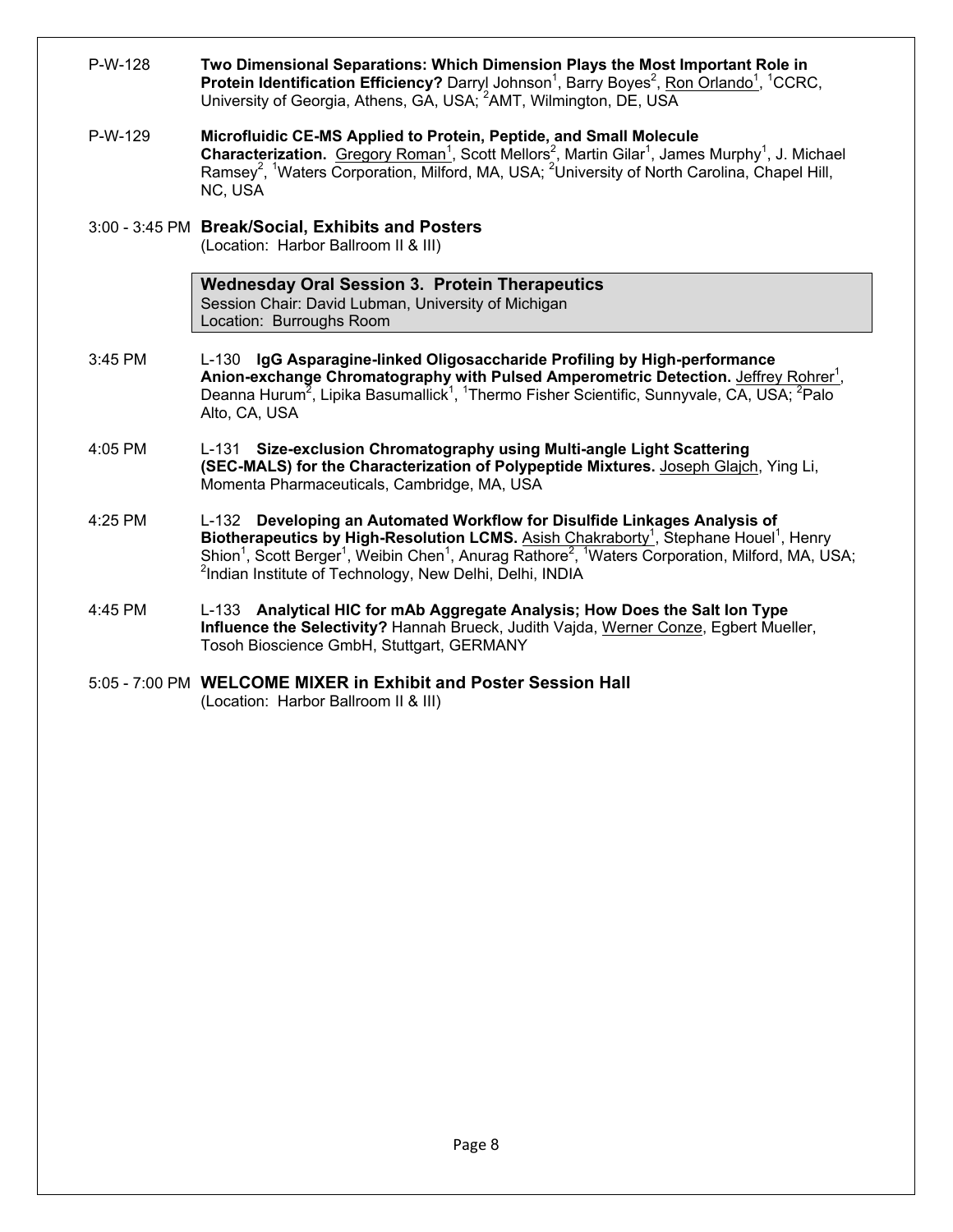|          | Thursday, July 18, 2013                                                                                                                                                                                                                                                                                                                                                                                                                                                                                                                                                                                                                                                                                                                                                                |
|----------|----------------------------------------------------------------------------------------------------------------------------------------------------------------------------------------------------------------------------------------------------------------------------------------------------------------------------------------------------------------------------------------------------------------------------------------------------------------------------------------------------------------------------------------------------------------------------------------------------------------------------------------------------------------------------------------------------------------------------------------------------------------------------------------|
| 7:45 AM  | <b>Symposium Registration Open</b><br>Location: Harbor Ballroom                                                                                                                                                                                                                                                                                                                                                                                                                                                                                                                                                                                                                                                                                                                        |
| 10:00 AM | Exhibition Open in Harbor Ballroom II & III                                                                                                                                                                                                                                                                                                                                                                                                                                                                                                                                                                                                                                                                                                                                            |
|          | Thursday Oral Session 4. Affinity and Ion Exchange Methods<br>Session Chair: Mark Schure, Kroungold Analytical<br>Location: Harbor Ballroom I                                                                                                                                                                                                                                                                                                                                                                                                                                                                                                                                                                                                                                          |
| 8:20 AM  | L-134 Discovery and Development of Universal Fc Binders for Antibody<br>Purification. Marc Arnold, Holger Bittermann, Thomas Neumann, Graffinity Pharmaceuticals<br>GmbH, Heidelberg, GERMANY                                                                                                                                                                                                                                                                                                                                                                                                                                                                                                                                                                                          |
| 8:40 AM  | L-135 Development of a Sialic Acid-specific Affinity Chromatography for the<br>Purification and Separation of Glycoprotein Isoforms. Matthias Meininger <sup>1</sup> , Francisco Vito<br>Santos da Silva <sup>1</sup> , Samanta Cajic <sup>1</sup> , René Hennig <sup>1</sup> , Erdmann Rapp <sup>1</sup> , Frank Zwanziger <sup>2</sup> , Stefan<br>Laufer <sup>2</sup> , Karl-Heinz Wiesmueller <sup>3</sup> , Heinz Rotering <sup>4</sup> , Udo Reichl <sup>1</sup> , Michael Wolff <sup>1</sup> , <sup>1</sup> Max Planck<br>Institut for Dynamics of Complex Technical Systems, Magdeburg, GERMANY; <sup>2</sup> Eberhard-Karls-<br>University, Tuebingen, GERMANY; <sup>3</sup> EMC Microcollections GmbH, Tuebingen, GERMANY;<br><sup>4</sup> Merckle Biotec GmbH, Ulm, GERMANY |
| 9:00 AM  | L-136 Reversible Cyclic and Polycyclic Peptides for the Discovery of Affinity<br>Ligands. Stefano Menegatti, Robert Blackburn, Kevin Ward, Ruben Carbonell, North Carolina<br>State University, Raleigh, NC, USA                                                                                                                                                                                                                                                                                                                                                                                                                                                                                                                                                                       |
| 9:20 AM  | L-137 Understanding Ion Exchange Adsorption Mechanism. Francisco Marques <sup>1</sup> ,<br>Patricia Aguilar <sup>1</sup> , Marvin Thrash Jr. <sup>2</sup> , Cristina Dias-Cabral <sup>1</sup> , <sup>1</sup> University of Beira Interior, Covilhã,<br>PORTUGAL; <sup>2</sup> Central State University, Wilberforce, OH, USA                                                                                                                                                                                                                                                                                                                                                                                                                                                           |
| 9:40 AM  | L-138 Purification of a Potential Malaria Vaccine by Multimodal Ion Exchange<br>Chromatography. Sonja Jensen, Jessica Paul, Gesine Cornelissen, Hamburg University of<br>Applied Sciences, Hamburg, GERMANY                                                                                                                                                                                                                                                                                                                                                                                                                                                                                                                                                                            |
| 10:00 AM | <b>Break, Exhibits and Posters</b><br>(Location: Harbor Ballroom II & III)                                                                                                                                                                                                                                                                                                                                                                                                                                                                                                                                                                                                                                                                                                             |
|          | <b>Thursday Oral Session 5. Monoclonal Antibody Separations</b><br>Session Chair: Robert Hodges, University of Colorado Denver<br>Location: Harbor Ballroom I                                                                                                                                                                                                                                                                                                                                                                                                                                                                                                                                                                                                                          |
| 10:40 AM | New Tools to Achieve Enhanced Process Productivity in the Purification of<br>L-139<br>Monoclonal Antibodies and Other Recombinant Proteins. Milton Hearn, Monash University,<br>Clayton, Victoria, AUSTRALIA                                                                                                                                                                                                                                                                                                                                                                                                                                                                                                                                                                           |
| 11:00 AM | L-140 Investigation of Monoclonal Antibody Purification by Aqueous Two-phase<br>Extraction. Jan Mündges, Shuai Shi, Tim Zeiner, TU Dortmund University, Dortmund,<br><b>GERMANY</b>                                                                                                                                                                                                                                                                                                                                                                                                                                                                                                                                                                                                    |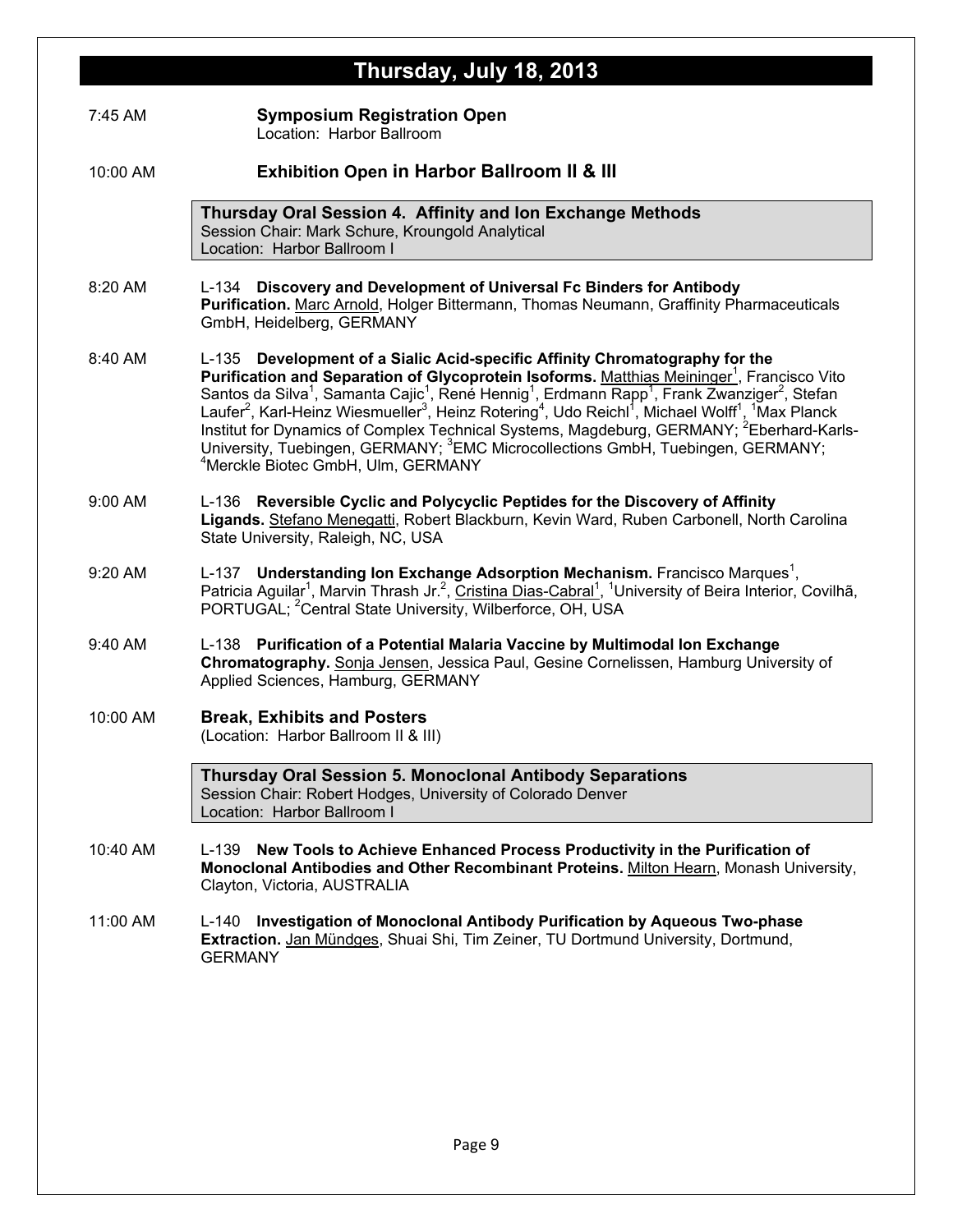|          | Tangential Chromatography for Purification of Monoclonal Antibodies. Oleg Shinkazh,<br>Chromatan, State College, PA, USA                                                                                                                                                                                                                                                                                                                                                                |
|----------|-----------------------------------------------------------------------------------------------------------------------------------------------------------------------------------------------------------------------------------------------------------------------------------------------------------------------------------------------------------------------------------------------------------------------------------------------------------------------------------------|
| 11:40 AM | L-142 2D-DIGE for Host Cell Protein Analysis and Antibody Process<br>Development. Alois Jungbauer, BOKU, Vienna, AUSTRIA                                                                                                                                                                                                                                                                                                                                                                |
| 12:00 PM | Lunch on own                                                                                                                                                                                                                                                                                                                                                                                                                                                                            |
|          | 12:00-1:30 PM Free Vendor Seminar Sponsored by Shimadzu<br>"Turning Mountains into Molehills: The New Landscape of Protein Analysis"<br>Location: Griffin Room<br>Must register at the Shimadzu exhibit by Wednesday @ 3:45 PM                                                                                                                                                                                                                                                          |
|          | 12:00-1:30 PM Free Vendor Seminar Sponsored by Knauer<br>"Contichrom®: A Versatile Purification Platform for Batch/CaptureSMB/MCSGP<br>Biochromatography"<br>Location: Carlton Room<br>Must register at the Knauer exhibit by Wednesday @ 3:45 PM                                                                                                                                                                                                                                       |
|          | 1:30 - 3:00 PM Poster Session - II and Exhibits<br>(Location: Harbor Ballroom II & III)                                                                                                                                                                                                                                                                                                                                                                                                 |
|          | <b>Thursday Poster Session II Presentations</b>                                                                                                                                                                                                                                                                                                                                                                                                                                         |
| P-Th-143 | An Alternative Capture Step for Monoclonal Antibodies: Phenyl Boronate as a New<br>Multi-modal Ligand. Ana M. Azevedo, Raquel dos Santos, Sara A.S.L. Rosa, M. Raquel Aires-<br>Barros, Instituto Superior Tecnico, Lisbon, PORTUGAL                                                                                                                                                                                                                                                    |
| P-Th-144 | Phenyl Boronic Acid as Ligand for a Multimodal Chromatography: Adsorption<br>Behavior Comparison between Control Pore Glass and Agarose Matrixes. Rimenys Jr.<br>Carvalho <sup>1</sup> , James Woo <sup>2</sup> , Karim A. Nakamura <sup>2</sup> , Maria Raquel Aires-Barros <sup>1</sup> , Ana M. Azevedo <sup>1</sup> ,<br>Steven M. Cramer <sup>2</sup> , <sup>1</sup> Instituto Superior Tecnico, Lisbon, PORTUGAL; <sup>2</sup> Rensselaer Polytechnic<br>Institute, Troy, NY, USA |
| P-Th-145 | Chiral Separation of D,L-Phenylglycine using an Enantioselective Membrane<br>Formed by Polycondensation of Bovine Serum Albumin with 1,6-Diisocyanatohexane on<br>a Polysulfone Membrane. Li-Ming Yuan, Guang-Yong Zeng, Department of Chemistry,<br>Yunnan Normal University, Kunming, Yunnan, P.R. CHINA                                                                                                                                                                              |
| P-Th-146 | Analysis of Associated Forms of Insulins. Sara Fexby Garmer, Martin Mårtensson,<br>Dorte Bjerre Steensgaard, Aage Hvass, Svend Havelund, Novo Nordisk A/S, Måløv, DENMARK                                                                                                                                                                                                                                                                                                               |
| P-Th-147 | Lipidomics using Ion Mobility Mass Spectrometry with Transomics Informatics.<br>Giuseppe Astarita <sup>1</sup> , Roy Martin <sup>1</sup> , Giorgis Isaac <sup>1</sup> , James Langridge <sup>2</sup> , <u>Weibin Chen<sup>1</sup></u> , <sup>1</sup> Waters<br>Corporation, Milford, MA, USA; <sup>2</sup> Waters Corporation, Manchester, UK                                                                                                                                           |
| P-Th-148 | <b>Characterization of Two Novel Analytical Chromatographic Columns for</b><br>Orthogonal Analysis of Monoclonal Antibody and Protein Aggregates and their Isoforms.<br>Justin Steve, Atis Chakrabarti, Tosoh Bioscience LLC, King of Prussia, PA, USA                                                                                                                                                                                                                                  |
| P-Th-149 | Purification of a Potential Malaria Vaccine by Multimodal Ion Exchange<br>Chromatography. Sonja Jensen, Jessica Paul, Gesine Cornelissen, Hamburg University of<br>Applied Sciences, Hamburg, GERMANY                                                                                                                                                                                                                                                                                   |
| P-Th-150 | <b>Characterization of Two Novel High Capacity Strong Ion Exchange Resins.</b><br>Chinlun Huang, J. Kevin O'Donnell, Tosoh Bioscience, King of Prussia, PA, USA                                                                                                                                                                                                                                                                                                                         |
|          |                                                                                                                                                                                                                                                                                                                                                                                                                                                                                         |

11:20 AM L-141 **Fujifilm Diosynth's and Chromatan's Investigation of Countercurrent**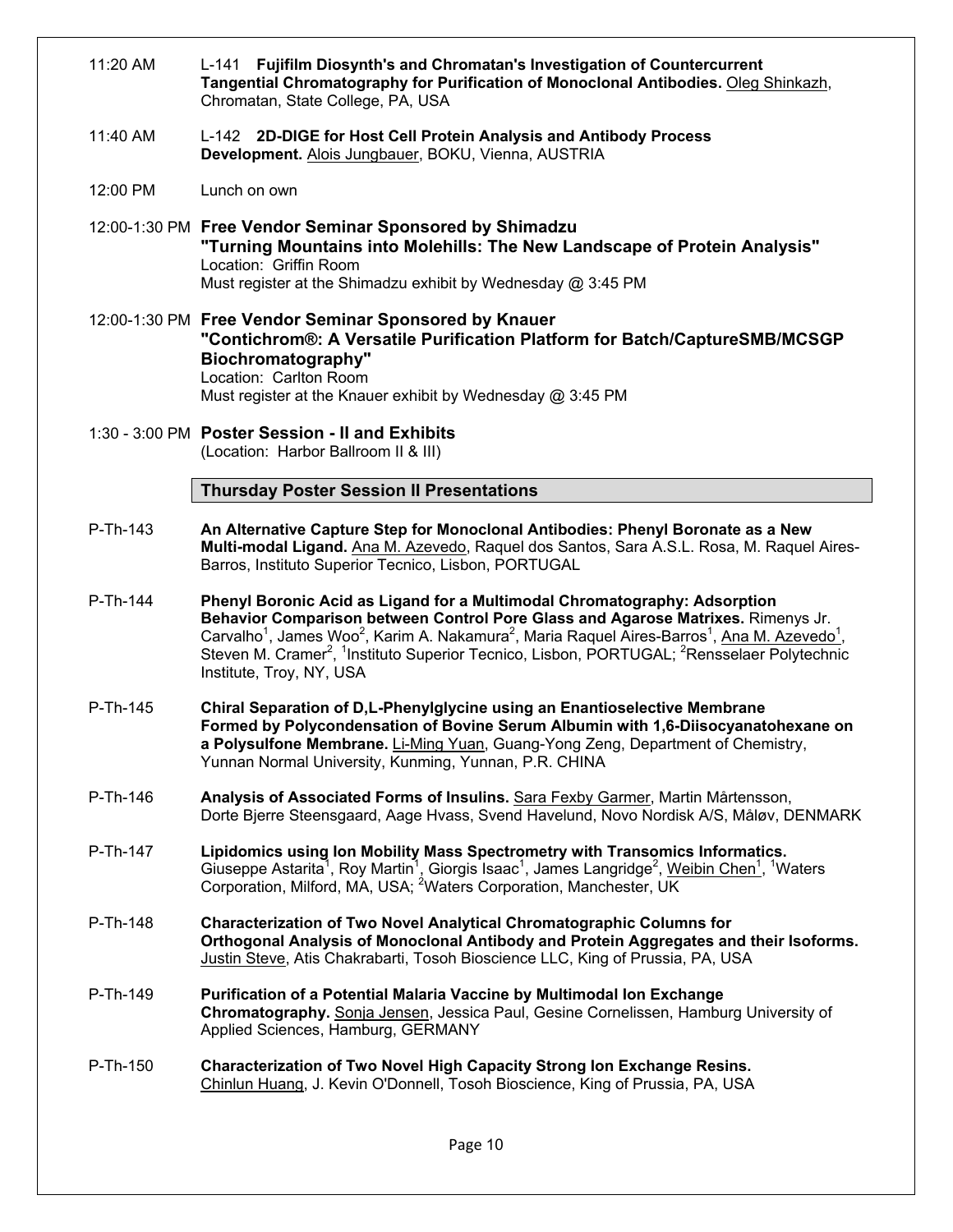| P-Th-151 | Aggregates and Particle Characterization to Support Biomanufacturing Process<br>Development. Yogesh Mudaliar, Rong-Rong Zhu, Tim Hanley, EMD Millipore, Bedford, MA,<br><b>USA</b>                                                                                                                                                                                                                                                                                                                         |
|----------|------------------------------------------------------------------------------------------------------------------------------------------------------------------------------------------------------------------------------------------------------------------------------------------------------------------------------------------------------------------------------------------------------------------------------------------------------------------------------------------------------------|
| P-Th-152 | Superficially Porous Particles for Peptide and Protein Analysis. Barry Boyes,<br>Joseph Kirkland, Stephanie Schuster, Brian Wagner, Joseph DeStefano, Advanced Materials<br>Technology, Inc., Wilmington, DE, USA                                                                                                                                                                                                                                                                                          |
| P-Th-153 | Microcalorimetric Study of Linear Plasmid DNA Adsorption onto an Ion Exchange<br>Support. Patricia Aguilar <sup>1</sup> , Filipa Pires <sup>1</sup> , Marvin Thrash, Jr. <sup>2</sup> , Cristina Dias-Cabral <sup>1</sup> , <sup>1</sup> CICS-UBI-<br>Health Sciences Research Centre, University of Beira Interior, Covilha, PORTUGAL;<br><sup>2</sup> Department of Water Resources and Environmental Engineering, College of Science and<br>Engineering, Central State University, Wilberforce, OH, USA |
| P-Th-154 | Separation of DMB-Labeled Sialic Acids for the Comparison of Biosimilars to<br>Reference Materials with an Improved Chromatographic Method. Xiaoning Lu, Hillel<br>Brandes, Dave Bell, Roy Eksteen, Sigma-Aldrich, Bellefonte, PA, USA                                                                                                                                                                                                                                                                     |
| P-Th-155 | Twin Column CaptureSMB: A Novel Cyclic Process to Increase the Capacity<br>Utilization in Protein A Chromatography. Monica Angarita <sup>1</sup> , Baur Daniel <sup>1</sup> , Thomas Muller-<br>Spath <sup>2</sup> , Roel Lievrouw <sup>3</sup> , Geert Lissens <sup>3</sup> , Guido Strohlein <sup>2</sup> , Massimo Morbidelli <sup>1</sup> , <sup>1</sup> ETH Zurich,<br>Zurich, SWITZERLAND; <sup>2</sup> ChromaCon AG, Zurich, SWITZERLAND; <sup>3</sup> JSR Life Sciences,<br>Leuven, BELGIUM        |
| P-Th-156 | Effects of Mobile Phase Optimization on Analyte Behaviour in Size Exclusion<br>Chromatography of Biomolecules. James Martosella <sup>1</sup> , Andrew Coffey <sup>2</sup> , <sup>1</sup> Agilent<br>Technologies, Wilmington, DE, USA; <sup>2</sup> Agilent Technologies, Church Stretton, UK                                                                                                                                                                                                              |
| P-Th-157 | Fast and Efficient Reversed-phase Liquid Chromatography/Mass Spectrometry<br>Characterization of Glycosylation in the Fc Region of a Recombinant IgG(1) Therapeutic<br>Monoclonal Antibody (mAb). James Martosella, Phu Duong, Alex Zhu, Agilent Technologies,<br>Wilmington, DE, USA                                                                                                                                                                                                                      |
| P-Th-158 | <b>Combining Small-scale Purification and Analysis of Monoclonal Antibodies on One</b><br>Instrument. Sonja Schneider, Agilent Technologies, Waldbronn, GERMANY                                                                                                                                                                                                                                                                                                                                            |
| P-Th-159 | Greater Loading Capacity and Resolution for Improved Process-scale Peptide<br>Purification. Jochen Saar <sup>1</sup> , Reno Nguyen <sup>2</sup> , Chitra Sundarajan <sup>3</sup> , Scott Anderson <sup>4</sup> , Dennis<br>McCreary <sup>5</sup> , Janine Sinck <sup>6</sup> , <sup>1</sup> Worms, GERMANY; <sup>2</sup> Hesperia, CA, USA; <sup>3</sup> Hyderabad,<br>Andrapradesh, INDIA; <sup>4</sup> Deerfield, IL, USA; <sup>5</sup> Columbia, MD, USA; <sup>6</sup> Allentown, PA, USA               |
| P-Th-160 | New Wide Pore Media Improves Loading Capacity and Productivity of Peptide and<br>Protein Purification by Flash Chromatography. Bopanna NK, Chitra Sundararajan, Melissa<br>Wilcox, Janine Sinck, Reno Nguyen, Grace Discovery Sciences, Deerfield, IL, USA                                                                                                                                                                                                                                                 |
| P-Th-161 | Comparing HILIC and RP for LC/MS Analysis of O-HexNAc Modified Peptides.<br>$Barry Boyes1$ , Stephanie Schuster <sup>1</sup> , Alex Harvey <sup>2</sup> , Ronald Orlando <sup>3</sup> , <sup>1</sup> Advanced Materials<br>Technology, Inc., Wilmington, DE, USA; <sup>2</sup> Glycoscientific, Inc., Athens, GA, USA; <sup>3</sup> University of<br>Georgia, Athens, GA, USA                                                                                                                              |
|          | 3:00 - 3:30 PM Break/Social, Exhibits and Posters<br>(Location: Harbor Ballroom II & III)                                                                                                                                                                                                                                                                                                                                                                                                                  |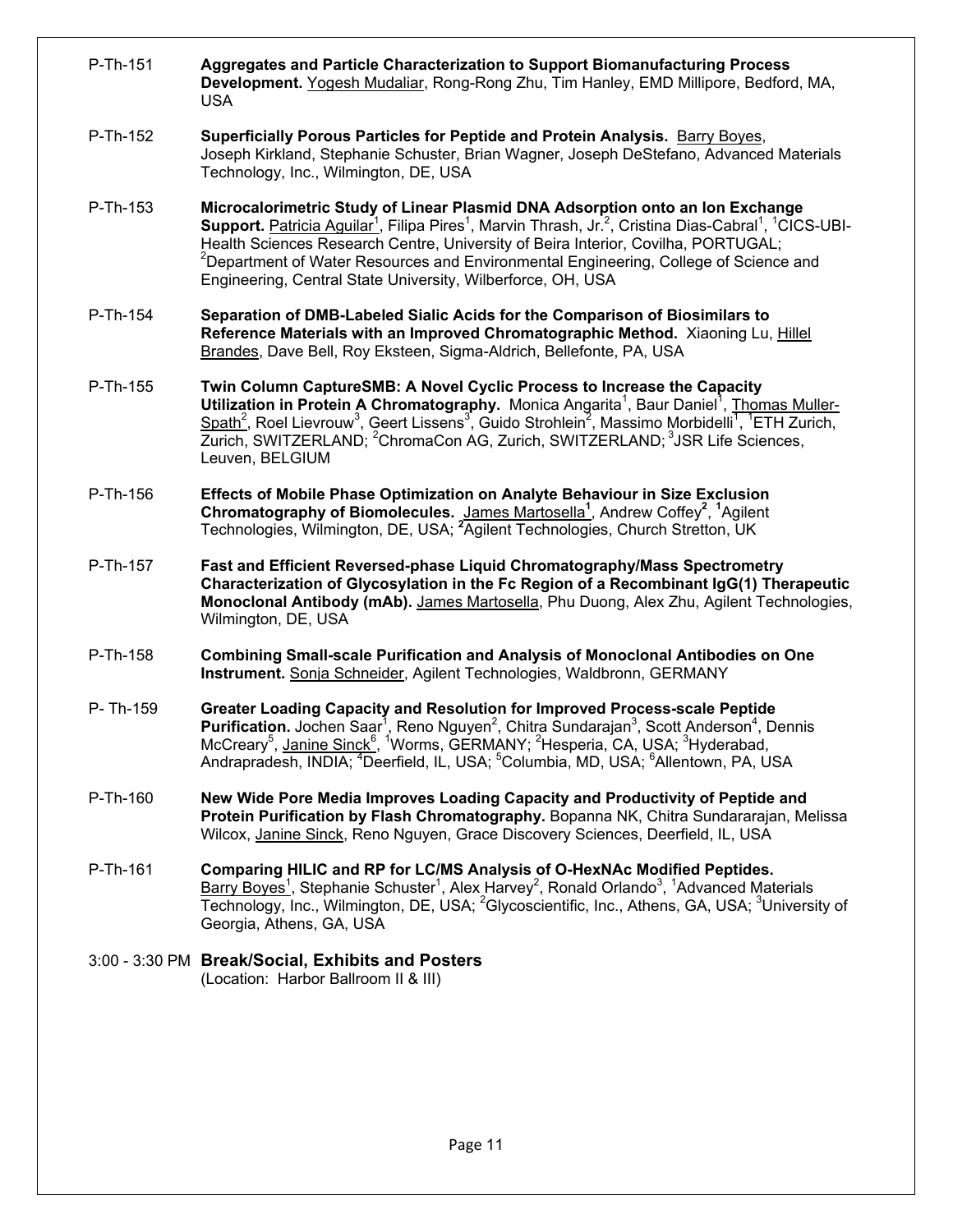|                   | <b>Thursday Oral Session 6. Protein Targets</b><br>Session Chair: Stephanie Schuster, Advanced Materials Technology<br>Location: Harbor Ballroom I                                                                                                     |
|-------------------|--------------------------------------------------------------------------------------------------------------------------------------------------------------------------------------------------------------------------------------------------------|
| $3:30$ PM         | L-162 Integration and Intensification of Downstream Bioprocessing based in<br>Aqueous Two-phase Systems. Ana Azevedo, Raquel Aires-Barros, Instituto Superior Tecnico,<br>Lisbon, PORTUGAL                                                             |
| $3:50$ PM         | L-163 Multi-stage Enzyme Extraction using Aqueous Two-phase Systems -<br>Experiment and Modeling. Axel Prinz, Katharina Koch, Tim Zeiner, TU Dortmund University,<br>Dortmund, GERMANY                                                                 |
| 4:10 PM           | L-164 Purifying and Concentrating Recovery Process Samples for Recombinant<br>Protein Quantification. Tanja Buch, Ian Marison, DCU, Dublin, IRELAND                                                                                                    |
| $4:30$ PM         | L-165 Predicting Protein Solubility and Crystallization Behavior based on the<br>Second Osmotic Virial Coefficient. Marcel Herhut, Christoph Brandenbusch, Gabriele<br>Sadowski, Department of Biochemical and Chemical Engineering, Dortmund, GERMANY |
| 4:50 PM           | Historical Retrospective of ISPPP Conferences. Milton Hearn,<br>Monash University, Clayton, Victoria, AUSTRALIA                                                                                                                                        |
| $5:10 \text{ PM}$ | Pause                                                                                                                                                                                                                                                  |
|                   | 6:30 - 8:30 PM Symposium Banquet (ticket required)<br>Location: Burroughs room                                                                                                                                                                         |

## **Friday, July 19, 2013**

| 8:15 AM | <b>Symposium Registration Open</b> |
|---------|------------------------------------|
|         | Location: Harbor Ballroom          |

**Friday Oral Session 7. Bio-Therapeutics**  Session Chair: Alois Jungbauer, BOKU, Vienna Location: Harbor Ballroom I

- 8:45 AM L-166 **Improved Identification and Quantitation of Host Cell Proteins in Protein Therapeutics using 2D-LC and Ion Mobility.** Weibin Chen, Catalin Doneanu, Keith Fadgen, Martha Stapels, Waters, Milford, MA, USA
- 9:05 AM L-167 **Additional Structural Insights on Therapeutic Glucocerebroside Variants and Impurities by Size Exclusion Chromatography.** John Thomas, Shire, Lexington, MA, USA
- 9:25 AM L-168 **Impact of Plasmid Size on the Purification of Model pDNA Vaccines by HIC on Phenyl Membrane Adsorbers.** Luis Raiado-Pereira, Jonathan de la Vega, D. Miguel F. Prazeres, Marilia Mateus, Instituto Superior Tecnico, Lisbon, PORTUGAL
- 9:45 AM L-169 **Protein Biomarker Assays for Drug Safety Assessments.** Jennifer Colangelo, Pfizer, Groton, CT, USA
- 10:05 AM **Break**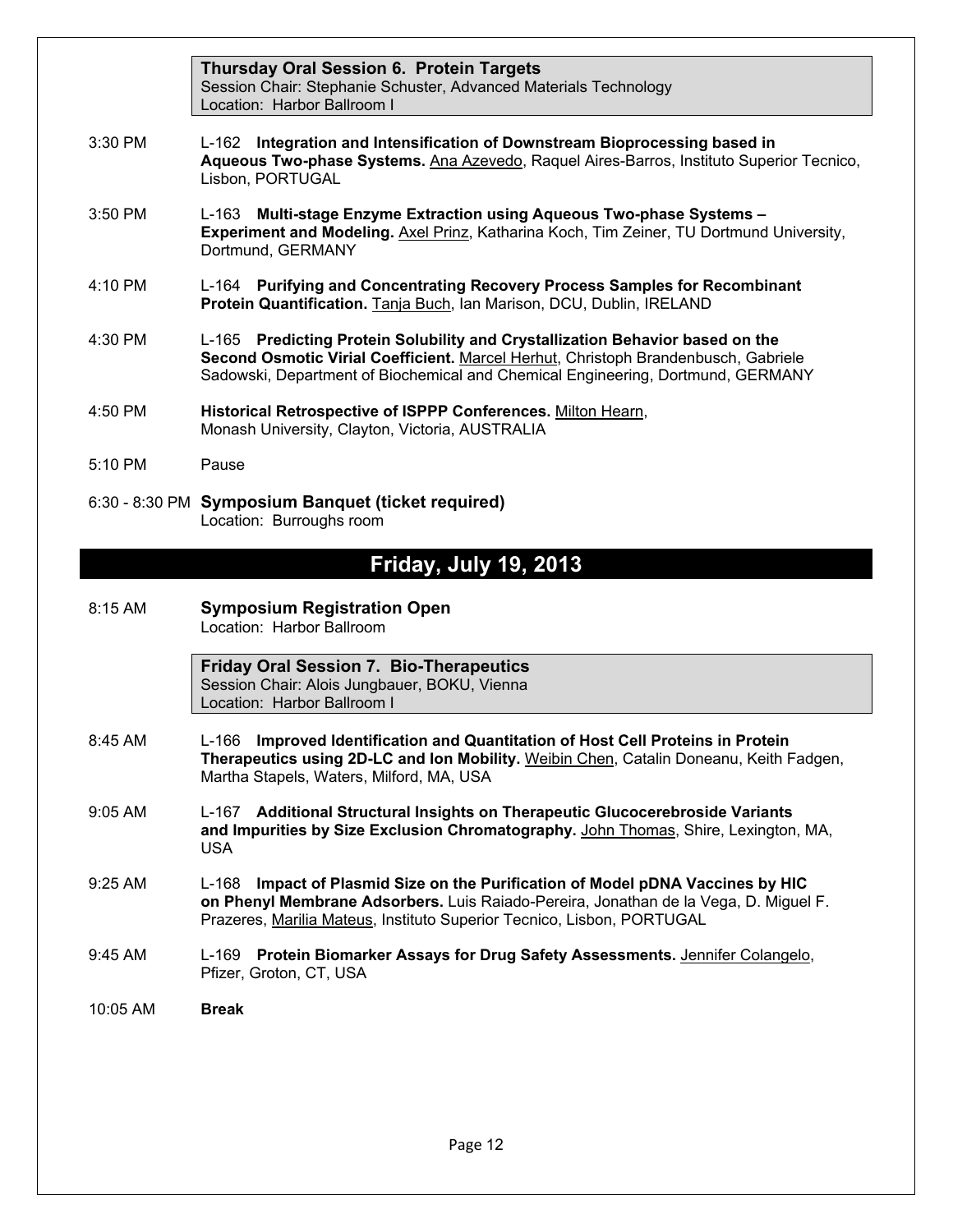|          | <b>Friday Oral Session 8. Glycans and Complex Carbohydrates</b><br>Session Chair: Jennifer Colangelo, Pfizer<br>Location: Harbor Ballroom I                                                                                                                                                                                                                                      |
|----------|----------------------------------------------------------------------------------------------------------------------------------------------------------------------------------------------------------------------------------------------------------------------------------------------------------------------------------------------------------------------------------|
| 10:30 AM | L-170 High Temperature LC-MS of Permethylated N-Glycans Derived from<br>Breast Cancer Cells and Human Blood Serum. Shiyue Zhou <sup>1</sup> , Yunli Hu <sup>1</sup> , Tarek Shihab <sup>1</sup> ,<br>Ahmed Hussein <sup>2</sup> , Yehia Mechref <sup>1</sup> , <sup>1</sup> Texas Tech University, Lubbock, TX, USA; <sup>2</sup> University of<br>Alexandria, Alexandria, EGYPT |
| 10:50 AM | Separations of Intact Glycoproteins by HILIC. Barry Boyes <sup>1</sup> , Ron Orlando <sup>2</sup> ,<br>L-171<br>Joseph DeStefano <sup>1</sup> , <sup>1</sup> Advanced Materials Technology, Inc., Wilmington, DE, USA; <sup>2</sup> University of<br>Georgia, Athens, GA, USA                                                                                                    |
| 11:10 AM | L-172 Progress Towards Automated Sequencing of Heparin/Heparan Sulfate.<br>Joshua S. Sharp, Complex Carbohydrate Research Center, University of Georgia, Athens, GA,<br><b>USA</b>                                                                                                                                                                                               |
| 11:30 AM | L-173 HILIC-MS of Glycans and Glycopeptides. Joseph Zaia, Center for Biomedical<br>Mass Spectrometry, Boston University, Boston, MA, USA                                                                                                                                                                                                                                         |
| 11:50 PM | L-174 <b>Hypothesis Driven Glycomics.</b> Shujuan Tao <sup>1</sup> , Yining Huang <sup>1</sup> , Barry Boyes <sup>2</sup> ,<br>Ron Orlando <sup>1</sup> , <sup>1</sup> Complex Carbohydrate Research Center, University of Georgia, Athens, GA,<br>USA; <sup>2</sup> Advanced Materials Technology, Inc., Wilmington, DE, USA                                                    |
| 12:10 PM | <b>Closing Remarks</b>                                                                                                                                                                                                                                                                                                                                                           |
| 12:20 PM | <b>Adjourn</b>                                                                                                                                                                                                                                                                                                                                                                   |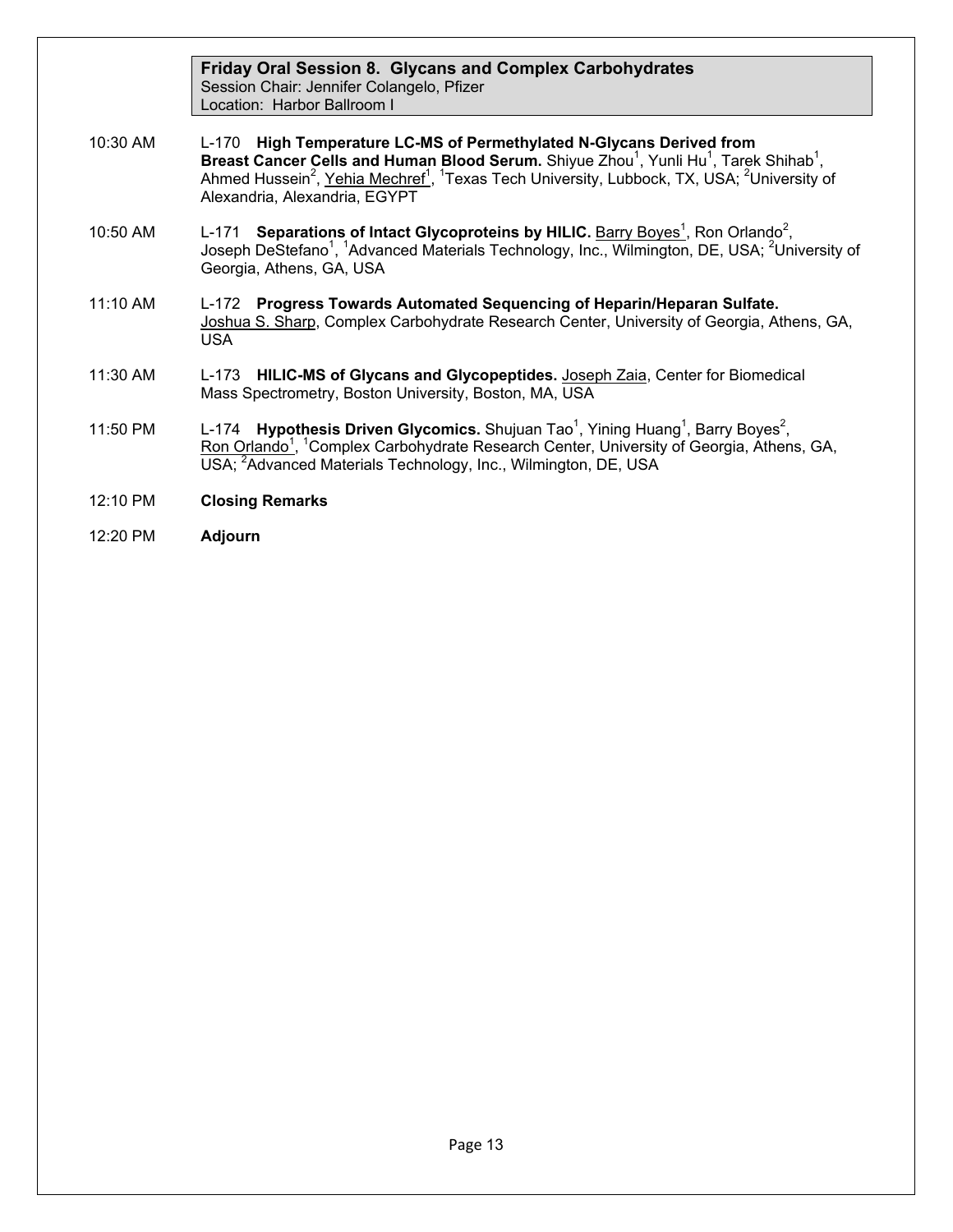## **FREE VENDOR SEMINARS**

**Free Vendor Seminar sponsored by WATERS - Wednesday, July 17 @ 12:00-1:30PM**  Must register at the Waters exhibit by Wednesday @10:30 AM

#### **Looking at Innovator and Biosimilar Biotherapeutics through a Kaleidoscope**

Characterization of biotherapeutic proteins requires the overlapping information derived from a large number of physicochemical analyses. Comprehensive physicochemical and structural characterization of these candidate biopharmaceuticals includes assessment of sequence integrity, charge variation, aggregation, glycan heterogeneity and post-translation modifications. The additional challenge of establishing comparability between an innovator and biosimilar product first requires an understanding of the variation inherent in the innovator product, and subsequent demonstration of analytical similarity with the candidate biosimilar. This seminar will illustrate how the Waters Biopharmaceutical Platform Solution with UNIFI can be applied to assess and monitor typical quality attributes of innovator and biosimilar biopharmaceuticals.

**Free Vendor Seminar sponsored by SHIMADZU - Thursday, July 18 @ 12:00-1:30PM**  Must register at the Shimadzu exhibit by Wednesday @ 3:45 PM

#### **Turning Mountains into Molehills: The New Landscape of Protein Analysis**

Turn your 24 hour tryptic digests into 1 minute digests. Turn your web browser into a world class bioinformatics platform. Turn your MegaDalton sized protein complexes into measurable ions. This workshop will provide your organization with the facts and critical lessons you need to know for the successful adoption and integration of ultra-fast protein digestions, ultra-fast mass spectrometry, powerful new cloud-based informatics in your laboratory and ultra-high mass detection. Please join us for this interactive workshop where you will discover new Perfinity integrated Digestion Platform (iDP) technologies that enable automated, reproducible protein digests on a sub-minute timescale, greatly improving the applicability of peptide based SRM assays. Cloudbased informatics solutions that provide a unique opportunity to improve not only laboratory data storage, but also enable on-cloud workflow execution and project sharing will also be presented. Finally, the additional challenge of analyzing high molecular weight protein complexes and aggregates with the AXIMA MegaTOF will be discussed. These tools will save your laboratory time, money and resources and will greatly improve data sharing with collaborators.

**Free Vendor Seminar sponsored by KNAUER - Thursday, July 18 @ 12:00-1:30PM**  Must register at the KNAUER exhibit by Wednesday @ 3:45 PM

#### **Contichrom®: A Versatile Purification Platform for Batch/CaptureSMB/MCSGP Biochromatography**

A liquid chromatographic process platform consisting of novel capture and polish processes will be presented. The novel process principles (CaptureSMB, MCSGP) offer significant benefits in discovery, process development and production and will be discussed in conjunction with the Contichrom® equipment platform being capable of performing all LC processes. Contichrom® lab is a preparative twin-column liquid chromatography platform, offering great flexibility for all process choices (batch, SMB, CaptureSMB, MCSGP, sequential flow-through) confined in a single equipment and control software. Contichrom® lab allows fast development of superior process resulting in substantial increase in processivity, yield and product purity whilst omitting large screening and process optimization efforts. Starting from a simple non-optimized batch process, the user-friendly Contichrom® lab equipment and control software allows to transform a batch process into an optimized MCSGP in a simple three step procedure.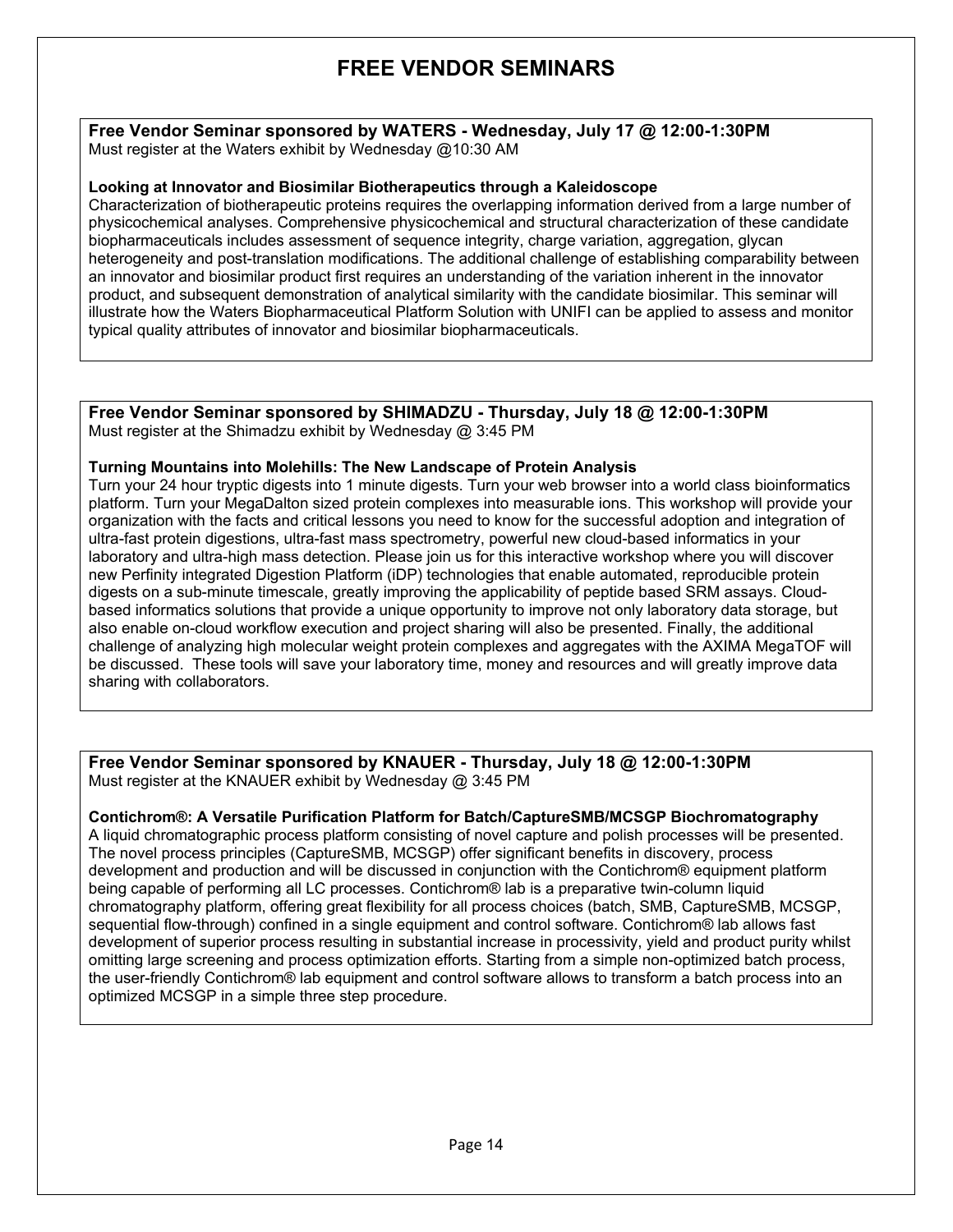## **List of Exhibitors**

#### **GRACE DISCOVERY SCIENCES**

2051 Waukegan Road, Deerfield, IL 60015, USA Ph: 847-282-2055

#### http://www.discoverysciences.com

Grace Discovery Sciences is an established leader in silica media and light scattering detection technologies, and provides an array of silica-based separation media and complementary purification products including chromatography columns and consumables used in the healthcare, pharmaceutical, life science and related industries, silica excipients used in pharmaceutical formulations and  $\mathsf{CO}^2$  adsorbents used in anesthesiology and mine safety applications, as well as instrumentation and reference standards used in the pharmaceutical, life science and related industries.

#### **HITACHI HIGH TECHNOLOGIES AMERICA, INC.**

1375 No. 2th Ave., PO Box 612208 Dallas, TX 75261, USA Ph: 800-548-9001

http://www.hitachi-hta.com

The Life Science Group of Hitachi High Technologies assists researchers in finding solutions to their scientific instrument requirements. We are committed to providing the highest quality scientific instruments to the North American market. We support thousands of satisfied customers with a wide range of reliabilityproven analytical instrumentation, including Liquid Chromatography, Amino Acid Analyzers, UV-Vis/NIR and Fluorescence Spectroscopy Systems, and LC/MS systems.

#### **KNAUER - Wissenschaftliche Gerätebau Dr. ING. Herbert Knauer GmbH**

Hegauer Weg 38, 14163 Berlin, Germany

Ph: +49 (0)30 809727-0

http://www.knauer.net

KNAUER develops and manufactures liquid chromatography (LC) systems in Germany since 1962. HPLC solutions from KNAUER are used for chemical analysis and product purification such as preparative LC and simulated moving bed chromatography - SMB. A wide range of application is possible (e.g. biochromatography inclusive an unique benchtop cooling). Latest KNAUER products are AZURA**®**, a new preparative HPLC system solution built for maximum versatility and reliability, and Contichrom**®**, an all-inone purification equipment for all chromatographic processes including MCSGP.

#### **MAC-MOD ANALYTICAL**

103 Commons Court, Chadds Ford, PA 19317, USA Ph: 610-358-9696

http://www.mac-mod.com

MAC-MOD Analytical specializes in providing HPLC and UHPLC columns to scientists who use this technology for applications as diverse as drug discovery, biotechnology and monitoring environmental contaminants. We choose to provide only the best quality products from the most innovative and respected manufacturers in the business and are committed to providing competent, responsive support to the scientists who use our products.

#### **NACALAI USA**

10225 Barnes Canyon Road Suite A103, San Diego, CA 92121, USA Ph: 858-404-0403

#### http://www.nacalaiusa.com

Nacalai USA supplies COSMOSIL brand HPLC columns and bulk material. The reversed-phase Protein-R column provides improved peak shapes, high recovery rate and outstanding stability at low pH. The aqueous size-exclusion Diol-II columns have protein separation MW range of 5-700 kDa. The hydrophilic polymer-based IEX columns are available in cation-, anion-, and amphoteric-exchange mode (in porous or non-porous particles for high preparative loading capacity or quick analytical identification respectively). The Sugar-D and triazol-HILIC columns are outstanding for glycan analysis.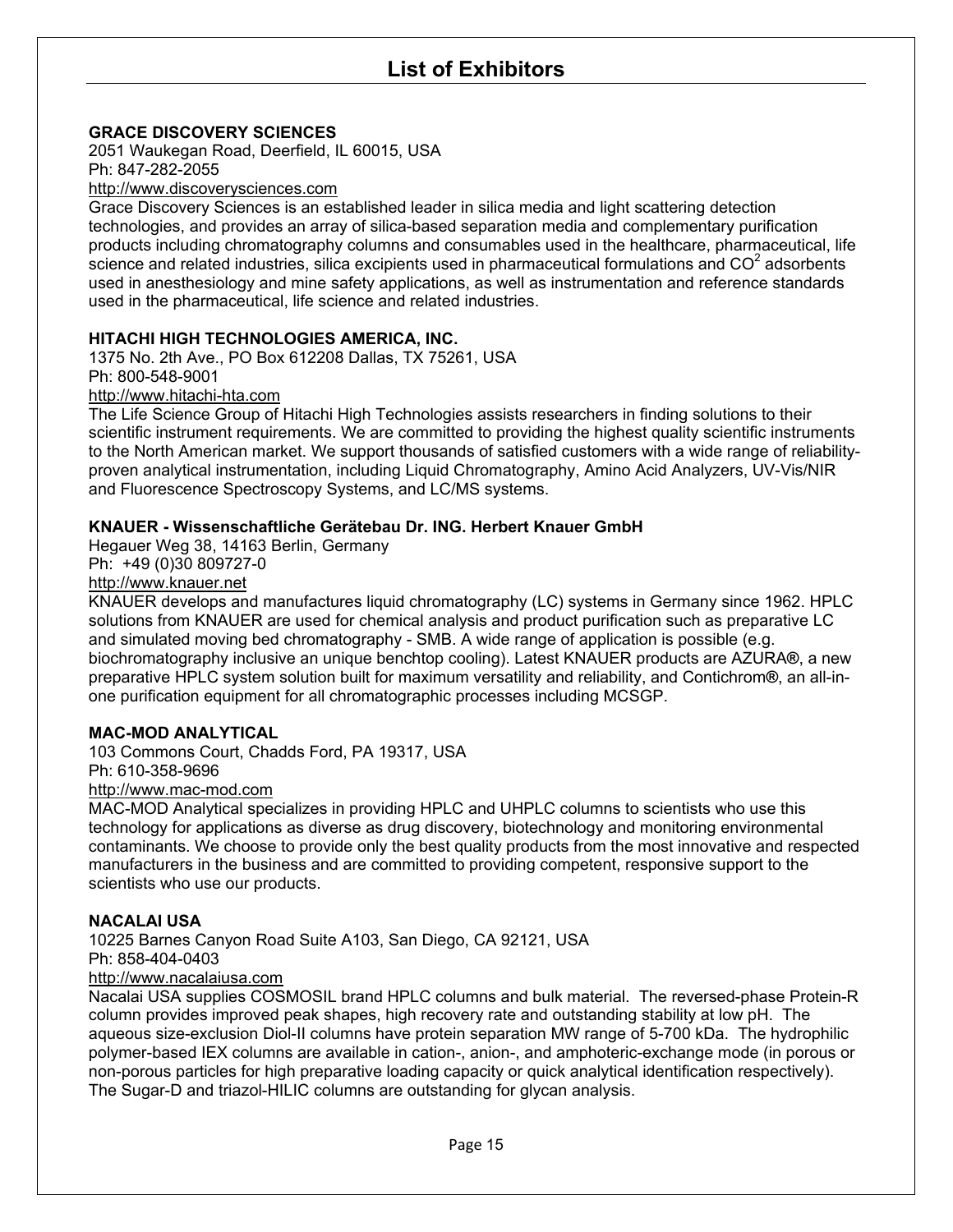### **SGE ANALYTICAL SCIENCE**

2007 Kramer Lane, Suite 100, Austin, TX 78758, USA Ph: 512-837-7190

http://www.sge.com

SGE Analytical Science has been at the forefront of separation science innovation for over 50 years. A world leader in enabling technologies, creating components and consumables to integrate with instrument design, SGE has a foundation in materials science, precision glass engineering, chemistry, and an understanding of analytical science application. Ongoing commitment to R&D means we continue to bring innovative technologies and solutions to the scientific community. See our products and capabilities at sge.com. SGE is a Trajan Company

#### **SHIMADZU SCIENTIFIC INSTRUMENTS, INC.**

7102 Riverwood Drive, Columbia, MD 21046, USA Ph: 800-477-1227, 410-381-1227

http://www.shimadzu.com

Mass spectrometry is a powerful tool for a wide variety of challenging analyses. The explosion of mass spectrometer applications has resulted in dramatic advances in MS hardware and software in the last decade. Concurrently, analysts the world over must now detect an increasing number of target analytes with greater sensitivity and in more samples than ever before, at a faster rate. Shimadzu understands these demands. We have combined our experience with technical expertise from key partners to develop powerful LCMS, GCMS, and MALDI platforms and workflows without sacrificing performance or compromising data quality.

#### **SUPELCO**

595 North Harrison Road, Bellefonte, PA 16823, USA Ph: 800-247-6628

#### http://www.sigma-aldrich.com/bio-hplc

Supelco delivers high-quality, innovative chromatography and sample preparation products for scientists working in biotherapeutics, pharmaceutical, forensic, and clinical industries. We provide truly unique and broad based analytical consumables, including Ascentis®Express Fused-Core® columns, and HybridSPE<sup>®</sup> products to remove or enrich phospholipids. To better serve our global customers in biopharmaceutical companies, academia and government, we complement our proprietary products with UHPLC and HPLC columns from other well-known manufacturers. For the latest product and technical information, please visit sigma-aldrich.com/bio-hplc

#### **WATERS CORPORATION**

34 Maple Street, Milford, MA 01757, USA Ph: 800-252-4752

### http://www.waters.com

Waters Corporation creates business advantages for laboratory-dependent organizations by delivering scientific innovation to enable customers to make significant advancements. Waters helps customers make profound discoveries, optimize laboratory operations, deliver product performance, and ensure regulatory compliance with a connected portfolio of separations and analytical science, laboratory informatics, mass spectrometry, as well as thermal analysis.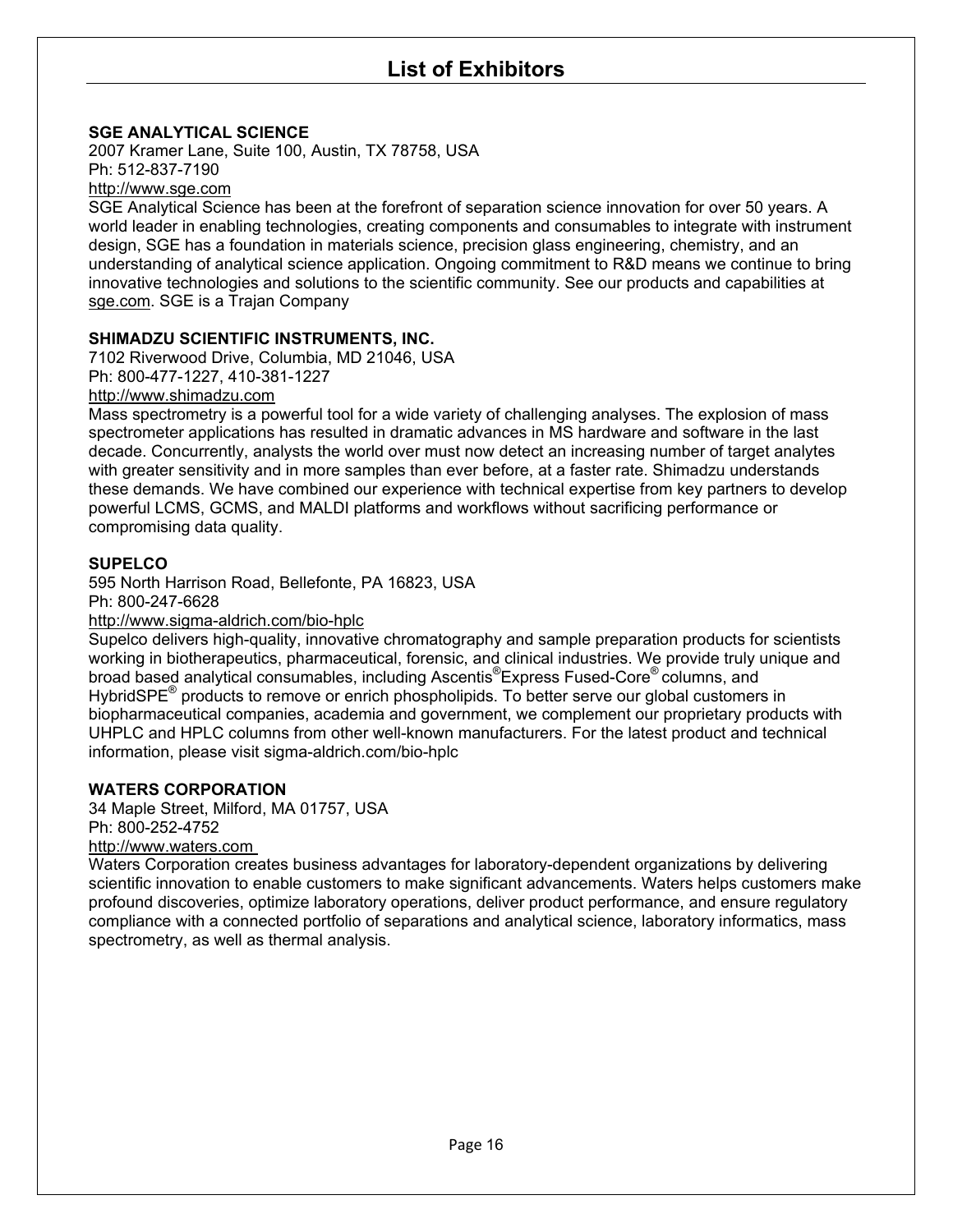

# **Lecture and Poster Abstracts**

*L = lecture P = poster*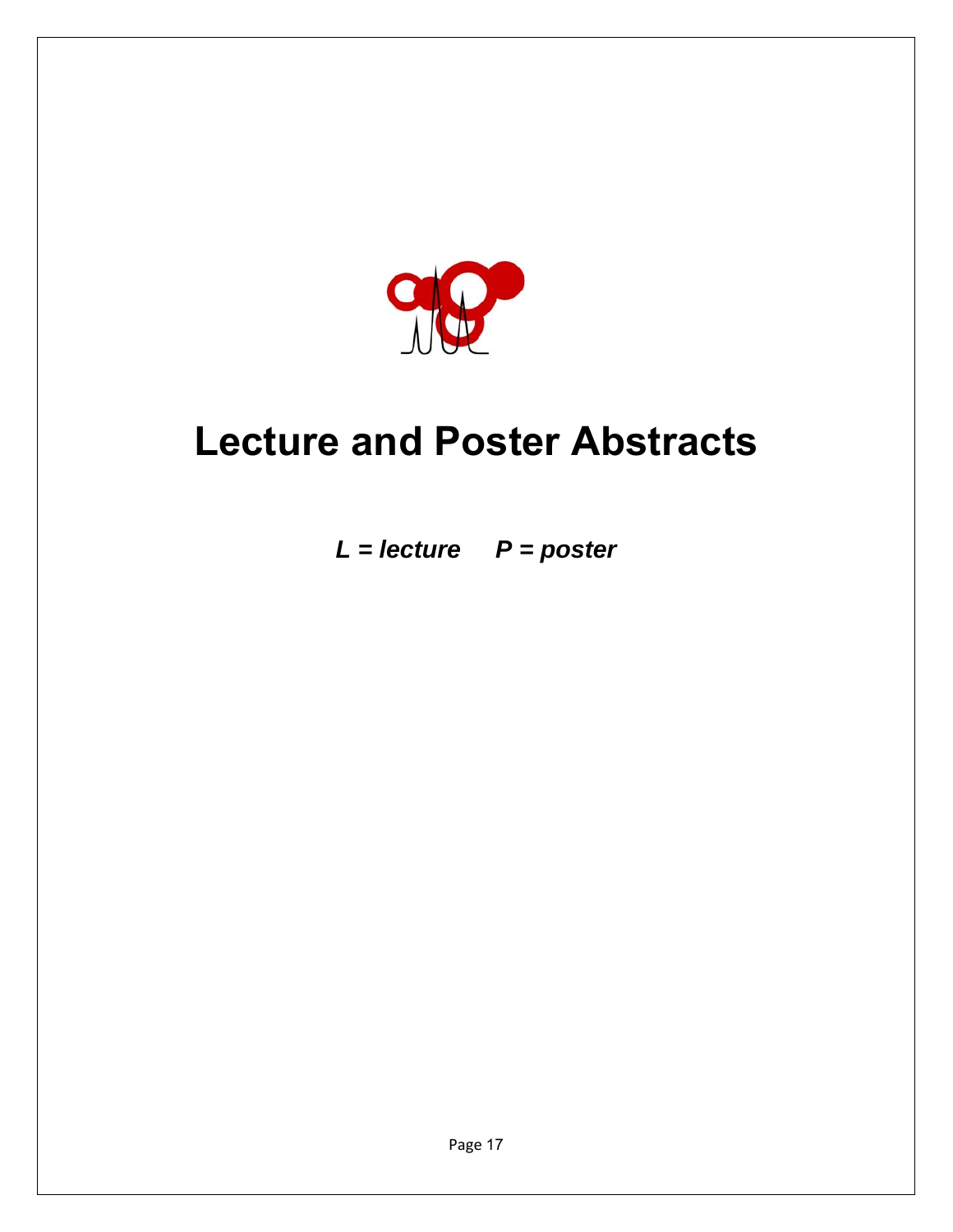#### L-101 **Orthogonal Bioseparations.** Mark Schure, Kroungold Analytical, Blue Bell, PA, USA

As the sophistication and popularity of multidimensional liquid chromatography increases, it is desirable to quantify how good or bad the separation is performing with respect to the spatial distribution of peaks in the separation. Metrics for characterizing the spatial (and temporal) distribution of peaks have been advocated and studied. It is generally thought that the best separations "i.e. separations with the highest orthogonality" occupy the separation space with the minimum amount of peak overlap (i.e. to minimize peak clumping and incomplete peak resolution, a short range effect) and completely occupy the space around the separation hull (the "corners" of the separation). Uniform spacing of peaks suggests that the probability of overlap is minimized and the complete coverage of the separation space implies that there are no regions that are underutilized or chemically inaccessible. These concepts are applicable to 1D, 2D and n number of dimensions of chromatographic separation. This talk will focus on a more rigorous definition of orthogonality where both local effects of peak spacing and spatially-averaged properties are considered. It appears that separation scientists understand the concept of separation orthogonality but have not universally accepted any particular separation metric or definition. Current metrics and definitions neglect the importance of the peak distribution within the separation hull, relative to the hull size. In fact, both are important. Some rigor to a definition will be attempted by connecting metric properties to certain optimization criteria that consider both attributes. Some differences between bioseparations and "non-bio" separations will be discussed.

L-102 **New Advances in Hydrophilic Interaction Chromatography of Peptides: Comparison of HILIC/SALT to HILIC and RPC.** Colin Mant, Robert Hodges, Department of Biochemistry and Molecular Genetics, University of Colorado Denver, Aurora, CO, USA

Hydrophilic interaction chromatography (HILIC) represents a complementary, orthogonal method to reversedphase chromatography (RPC), albeit with the latter technique still being the most widely used for peptide separations. Although HILIC offers a niche approach for the separation of very polar peptides unable to be retained and resolved by RPC packings, its potential would be better realized for peptide applications if it could be utilized for mixtures containing peptides with a wide range of varying properties (charge, structure, length, etc.), while exhibiting markedly different selectivities compared to RPC. With the relative maturity of HILIC as a separative method, coupled with the improving selections of HILIC packing materials, we believed revisiting the potential of HILIC as a generally useful peptide separation tool was overdue. Traditional HILIC of peptides involves a starting high acetonitrile concentration in the mobile phase (generally 80-90% acetonitrile), followed by a linear decreasing acetonitrile gradient to elute the peptides. An alternative approach to disrupting interactions with the hydrophilic stationary phase induced by a high background concentration of organic modifier is to effect peptide elution by a linear increasing salt gradient in the presence of a constant (isocratic) acetonitrile concentration (above 70%). We believed that such an approach would result in peptide elution and would be achieved in an analogous manner to that of traditional decreasing acetonitrile concentration (i.e., disruption of any hydrogen bonding between solute and enriched water layer; increased polarity of mobile phase relative to stationary phase), albeit with the potential of enhanced flexibility and effectiveness for resolution of peptide mixtures. Thus, this presentation describes a radical departure from the traditional HILIC elution approach, where separations are achieved via increasing salt (sodium perchlorate) gradients in the presence of high isocratic concentrations (> 80%) of acetonitrile, denoted HILIC/SALT. This initial study compares RPC, HILIC, mixed mode HILIC/CEX and HILIC/SALT for the separation of mixtures of synthetic peptide standards varying in structure (amphipathic α-helix, random coil), length (10-26 residues), number of positively charged residues (+1 to +11), hydrophilicity/hydrophobicity and peptides with the same composition and minimal sequence variation (SCMSV). Results generally showed a marked superiority of the HILIC/SALT approach compared to traditional HILIC and excellent complementarity to RPC for peptide separations. We believe these initial results offer a new dimension to HILIC, enabling it to transform from an occasional HPLC approach for peptide separations to a more generally applicable method.

L-103 Highly Efficient LC-MS of Intact Proteins using Sub-0.5µm Particles with Slip Flow. <u>Zhen Wu<sup>1</sup>,</u> Bingchuan Wei<sup>2</sup>, Ximo Zhang<sup>1</sup>, Mary Wirth<sup>1</sup>, <sup>1</sup>Purdue University, West Lafayette, IN, USA; <sup>2</sup>University of Washington, Seattle, WA, USA

Top-down proteomics has attracted increasing attention, due to its potential of characterizing the full protein sequence and post-translational modifications. Despite the rapid development in the mass spectrometry, topdown proteomics is hindered by chromatography---the separation of intact proteins. Here we report a mass spectrometry (MS) compatible nano reversed phase column with pulled tip, which is packed with 470nm silica nonporous particles. Model proteins: ribonuclease A, lysozyme, trypsin inhibitor and carbonic anhydrase were well separated by using nano-C4 reversed phase capillary in a 10 min gradient at room temperature, with a typical peak width (4σ) of 3 seconds. In addition, the soluble fraction of E. coli cell lysate was also analyzed by nano-reversed phase liquid chromatography (RPLC)-MS. The peak width (4σ) for a single protein is as small as 3s. Many factors contribute to the high efficiency of this column: i) the extremely uniform packing of colloidal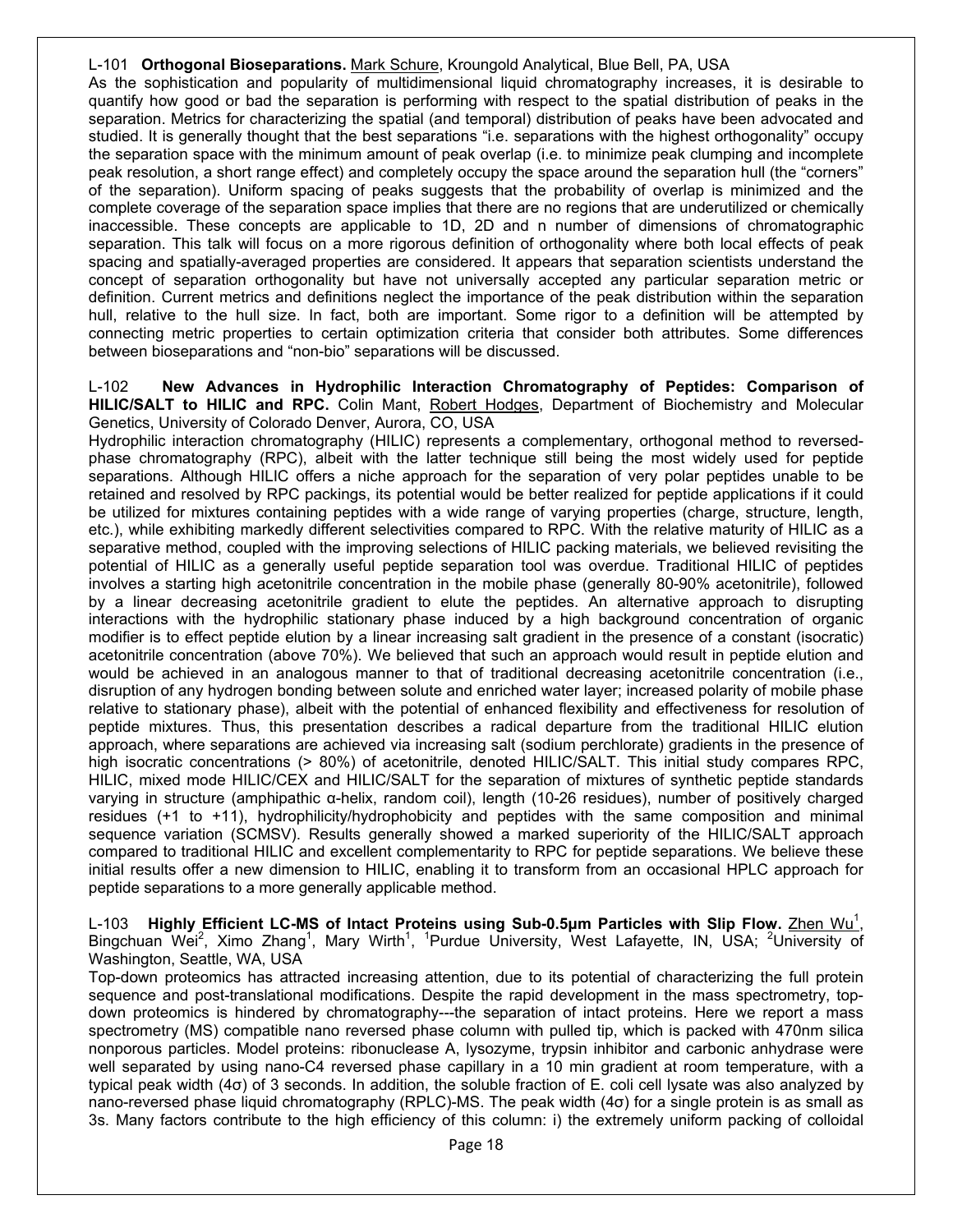silica in capillaries reduces eddy diffusion; ii) nonporous small particles (470nm) reduce mass transfer resistance; iii) slip flow gives enhanced volume flow rates and a narrower distribution of fluid velocities. These results indicate that the capillary packed with sub-μm silica colloidal crystals with pulled tip is a good candidate for top-down proteomics.

L-104 **Capillary-channeled Polymer (C-CP) Fibers for High Throughput Analytical Separations and**  Desalting of Proteins Prior to MALDI and ESI-MS. R. Kenneth Marcus<sup>1</sup>, Abby Schadock-Hewitt<sup>1</sup>, Benjamin T. Manard<sup>1</sup>, Carolyn Q. Burdette<sup>2</sup>, Marissa Pierson<sup>1</sup>, <sup>1</sup>Clemson University, Clemson, SC, USA; <sup>2</sup>National Institute of Standards and Technology, Gaithersburg, MD, USA

Capillary-channeled polymer (C-CP) fiber stationary phases have demonstrated a number of very positive characteristics relevant to chromatographic separations of proteins as well as in solid phase extraction (SPE) applications. Fibers packed into microbore column structures provide very high permeability, while also promoting very efficient mass transfer to/from the fiber surface. The extruded polymer fibers have very low porosities (rp =  $\sim$ 2 nm) as determined by inverse size exclusion chromatography (iSEC) measurements. In practical terms, proteins/polypeptides having molecular weights of >10,000 Da experience virtually no van Deemter C-term broadening. As such, analytical-scale separations can be performed at linear velocities of up to 100 mm sec-1 without sacrifice of chromatographic efficiency. Melt-extrusion of C-CP fibers from simple thermopolymers (polypropylene, polyester, and nylon) present very low primary materials costs. Importantly, these base polymers present very different surface chemistries, both in terms of their native states as well as the acceptance of surface modifications. For example, nylon 6 is an excellent surface for weak anion/cation exchange separations. The surface is easily modified using simple triazine chemistries under ambient conditions. Polyester provides for a more hydrophobic surface having aromatic character, which can also be used for weak cation exchange. Finally, polypropylene provides for solely hydrophobic interactions between solutes and the fiber surface. This interaction allows for very robust affixing of capture ligands through adsorption. As such, chemistries can be affected by simply passing the ligands through the assembled column. We present here the application of C-CP fiber phases for high velocity, analytical scale protein separations and SPE isolation of proteins from complex media prior to MALDI and ESI-MS analysis. Fibers packed into 0.8 mm i.d. FEP or PEEK tubing can be implemented for discrete sample processing in a micropipette tip format (<10 μL bed volumes) or as a low-pressure, in-line microcolumn component of an HPLC injector valve. Solution processing of micropipette tips is affected by use of a benchtop centrifuge. In the simplest case, polypropylene fibers present a hydrophobic surface for protein capture, with elution in MS-friendly solvents. Protein SPE recoveries will be presented for matrices ranging from 150 mM PBS to 1 M NaCl, and mock saliva and urine, with detection based on UV-VIS absorbance, MALDI, and ESI-MS. Demonstrations of straightforward surface modifications will include a protein A phase for IgG capture, and use of a simple dye (cibacron blue) to affect an albumin depletion microcolumn.

L-105 **Increasing the Peak Capacity of Peptide Separations using Long Microcapillary Columns and Sub 2 μm Particles at 30,000+ psi.** Kaitlin Fague, Justin Godhino, Edward Franklin, Jordan Stobaugh, University of North Carolina, Chapel Hill, NC, USA

Peak capacity of one-dimensional separations for shotgun proteomics is routinely inadequate for the number of peptides in a sample. Advances in mass spectrometry (MS) and chromatography have improved the limits of detection and sensitivity problems associated with co-elution. Various multidimensional separation methodologies have been employed to improve peak capacity. Commonly, a separation of peptides through a microcapillary column is the final step before the sample is introduced to the MS. The pressure capabilities of the pump on the liquid chromatography (LC) instrument effect peak capacity by limiting the length of the column and dimensions of the sorbent. We propose a new system with a constant pressure, high temperature approach for peptide separations capable of 30,000+ psi. The system is comprised of a commercially available nanoAcquity LC instrument modified with a pneumatic pump through a configuration of tubing and valves. The ultrahigh pressure LC was coupled to a qTOF Premier for peptide analysis. To test the efficacy of the system, a complex peptide mixture was separated on a variety of microcapillary columns with sub 2 micron C18 BEH particles serving as the stationary phase. Preliminary results show while operating under the conventional UPLC conditions of 8,000 psi and 45ºC, the commercial system produced a peak capacity of 200 in two hours for a 25 cm x 75 μm ID column packed with 1.7 μm particles. On our modified system at 30,000 psi and 65ºC, the same peak capacity was achieved in only 60 minutes with a 21 cm x 75 μm ID column packed with 1 μm particles. With the same column, the observed peak capacity was nearly 300 in 90 minutes. By using a 100 cm x 75 μm ID column packed with 1.5 µm particles, peak capacity increased to 350 in 60 minutes and plateaued at 700 in 4 hours. For an E. coli proteome digest run under the same condition, the improved peak capacity resulted in a greater number of protein identifications and improved coverage.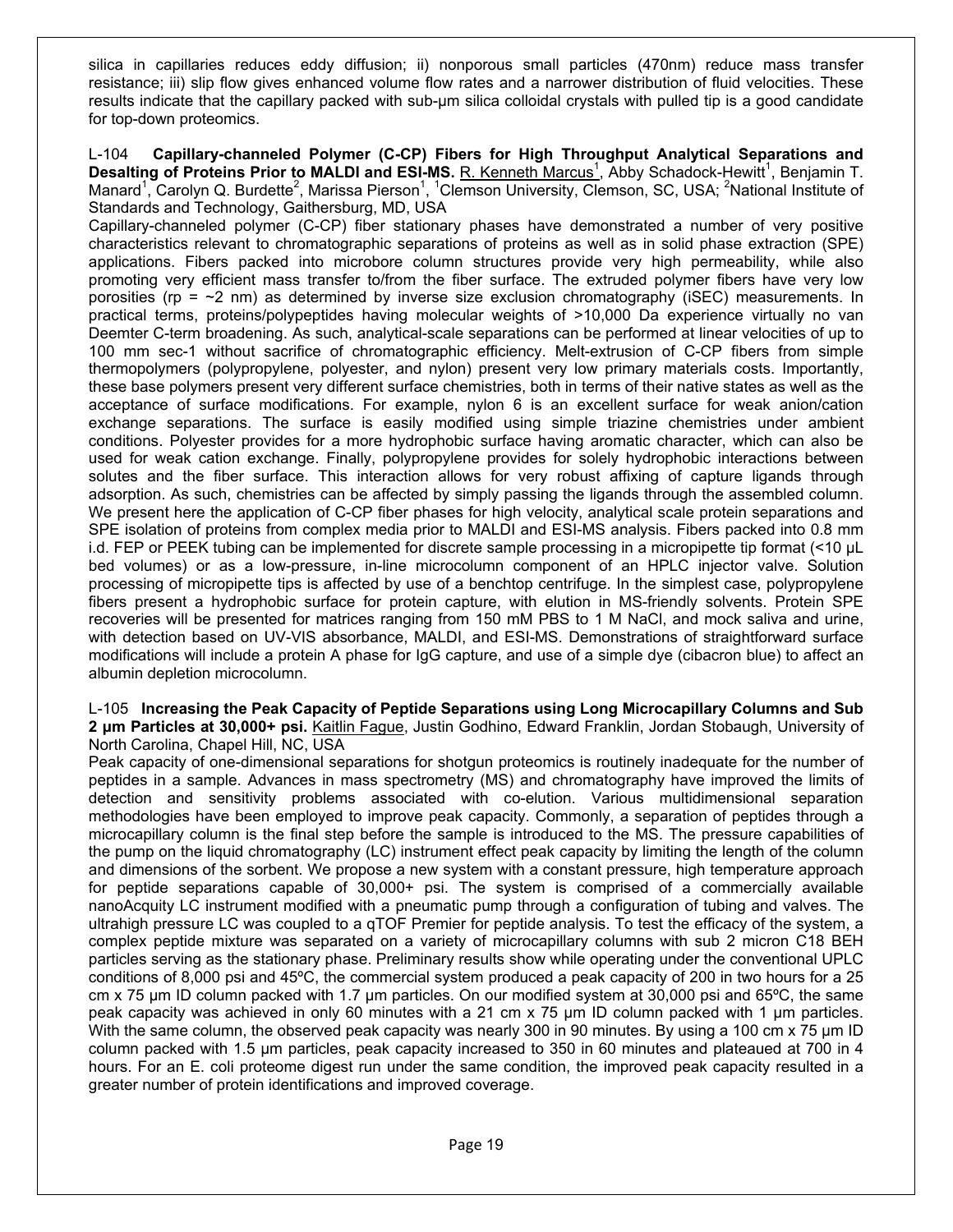L-106 **Application of a Robust and Modular Cartridge based NanoLC System for Proteomics.** Michael Bereman<sup>1</sup>, Tom Corso<sup>2</sup>, Colleen Van Pelt<sup>2</sup>, <u>Michael MacCoss<sup>1</sup>, 1University of Washington, Seattle, WA, USA;<br><sup>2</sup>CerSelutians Ithese NY USA</u> <sup>2</sup>CorSolutions, Ithaca, NY, USA

The characterization of a novel, vendor neutral, ultra-high pressure compatible (~10,000 psi) LC-MS source will be presented. This device makes automated connections with user-packed capillary traps, columns, and capillary emitters. The source uses plastic rectangular inserts where individual components (i.e., trap, column, or emitter) can be exchanged independent of one another in a plug and play manner. Automated robotic connections are made between the three cartridges using linear translation powered by stepper motors to axially compress each cartridge applying a well controlled constant compression force to each commercial LC fitting. The user has the versatility to tailor the separation (e.g., the length of the column, type of stationary phase, mode of separation) to the experimental design of interest in a cost-effective manner. The performance of the system will be presented using standard analytical figures of merit.

#### L-107 **Protein Markers for Cancer Stem Cells in Pancreatic Cancer.** David Lubman, Jianhui Zhu, University of Michigan, Ann Arbor, MI, USA

Sample heterogeneity in solid tumors represents a common problem in mass spectrometry (MS)-based analysis of tissue specimens. Combining immuno-laser capture microdissection (iLCM) and mass spectrometry (MS) provides a means to study proteins that are specific for pure cell subpopulations in complex tissues. CD24, as a cell surface marker for detecting pancreatic cancer stem cells (CSCs), is directly correlated with the development and metastasis of pancreatic cancer. Herein, we describe an in-depth proteomic profiling of frozen pancreatic CD24+ adenocarcinoma cells using iLCM and LC-MS/MS, compared with CD24- cells dissected from patient-matched normal adjacent tissues. About 40 nL tissue procured from each specimen, which corresponds to ~1.3 μg of protein material, was subjected to tandam MS analysis in triplicates. A total of 2665 proteins were identified, with 379 proteins in common that were significantly deregulated in CD24+ versus CD24- cells, with at least 2-fold change in expression. Ingenuity Pathway analysis (IPA) of these differentially expressed proteins further suggests significant involvement of signaling pathways related to cell proliferation, apoptosis resistance, and cell migration and invasion. This proteomic approach identified 27 known potential markers, including ANXA1, 14-3-3 Sigma, TGFBI, and POSTN. Five selected candidates were further evaluated in PDAC by immunohistochemistry analysis of tissue microarrays. Five interesting proteins, CD59, CD70, CD74, TGFBI, and TGM2, were further evaluated on tissue microarrays. CD74 was identified, for the first time, as highly upregulated in PDAC by using the proteomic approach, and immunohistochemical study with accumulating evidence indicates that it plays important roles in tumorigenesis and angiogenesis. These results not only demonstrate that this proteomic approach is a useful tool for marker discovery, but contribute to further understanding of pancreatic tumorigenesis and development of novel therapeutic targets to improve its treatment.

L-108 **Target-based Multiplex MRM Assays.** Christopher M. Colangelo, Lisa Chung, Shifman Mark, Abbott Thomas, Fumika Sakaue, Angus Nairn, Williams Kenneth, Yale University, New Haven, CT, USA

Targeted Proteomics was just recently selected as 2012 Nature Method of the Year and is recognized as the most sensitive and specific way to detect pre-selected components in a complex matrix such as a proteolytic digest of a plasma or tissue extract. In addition data-independent strategies have become more popular due to their potential to bridge the gap between discovery and targeted based experiments. Thus as more research laboratories implement these analysis on complex sample sets the need for accurate and reproducible HPLC/UPLC retention times is paramount. We have designed a comprehensive workflow for the development of large scale (>1500transtions/run) LC-MRM proteome assays that can be run in 90 minutes. These include improvements in assay development, data processing, and data analysis tools which greatly increase the speed and throughput of developing large scale targeted proteomic assays.

#### L-109 **Pretreatment of Human Fluid Samples for Trace Protein Analysis.** Frank Jahnke, Sonata Biosciences, Inc., Auburn, CA, USA

Human fluids – including plasma, serum, and cerebrospinal and pleural effusion fluids -- potentially are rich sources of protein biomarkers that can be used to indicate the presence or progression of disease or the response of disease to treatment regimens. Human fluids are enormously complex, with hundreds of thousands of different proteins, protein fragments and post-translational modifications that are present with concentrations that span ten orders of magnitude. Potential biomarkers are expected to be present at very low concentrations when compared with the abundant proteins, and the wide protein dynamic range far exceeds that of the analytical instrumentation used for the analysis, whether gel electrophoresis (such as DIGE) or bottom-up proteomic methods are used. Nine protein biomarker panels have been introduced to date, but discovery of new ones has slowed considerably. We believe that one reason is that pretreatment methods applied to human fluid samples are inadequate. We review the extensive work performed in the literature, and introduce new ones that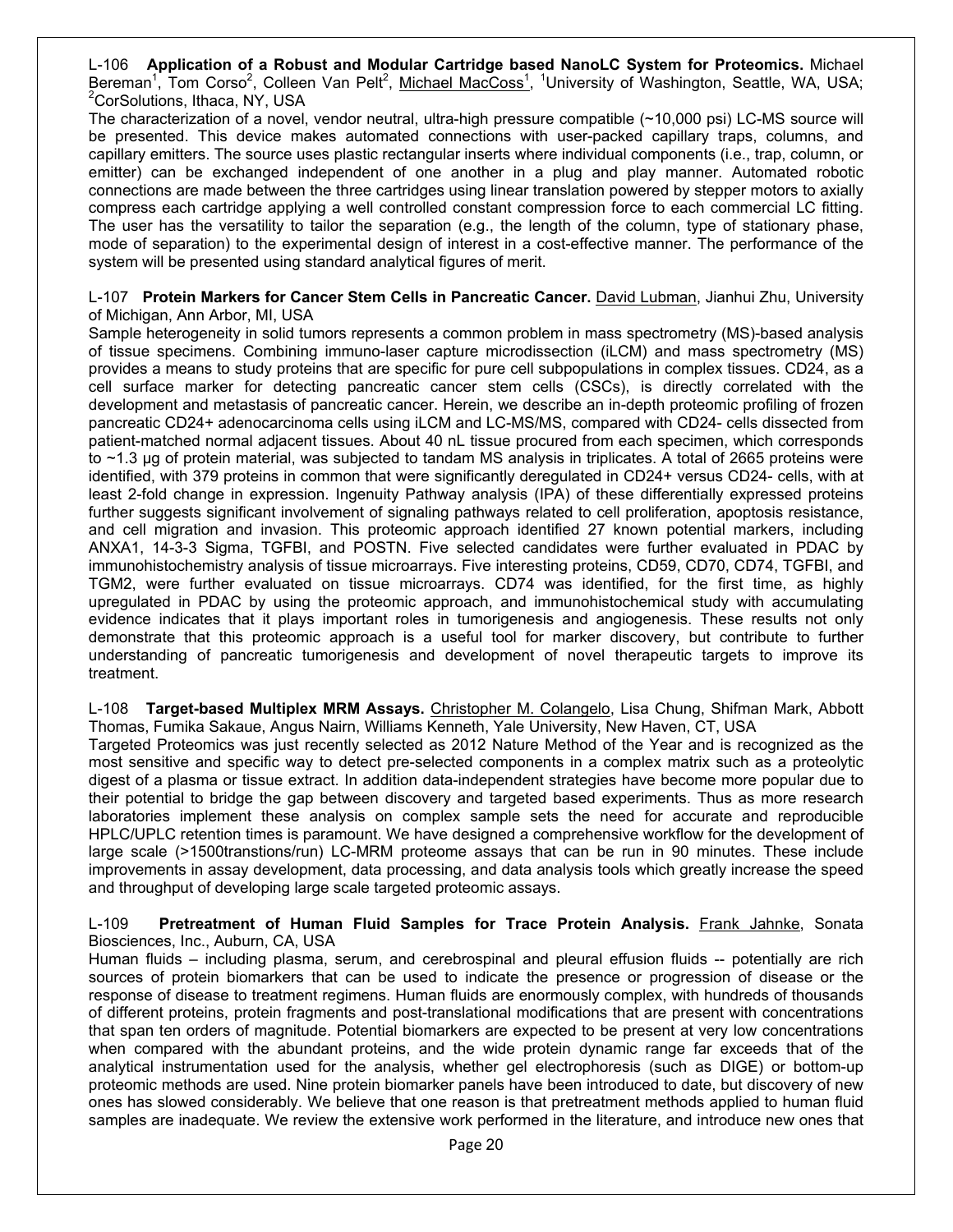we are developing at Sonata Biosciences. A particular emphasis is placed on treatment of the large volumes that are required to delve deeply into the proteome to uncover dilute protein biomarkers.

#### P-W-110 **Epitope Mapping and the Selection of MAbs used in the Diagnostic Immunoassays.** Cheng Zhao, Bryan Tieman, Bailin Tu, Robert Ziemann, Jeffrey Fishpaugh, Carol Ramsay, Abbott Laboratories, Abbott Park, IL, USA

Epitope mapping involves the identification of the binding site of an antibody to its target protein. It is well known that identification of the epitope is a key step in the characterization of monoclonal antibody drugs required for novel antibody drugs regulatory approval by FDA and European regulatory agencies, and epitope mapping is also essential in the design of vaccines against toxins or enzymes and in the mapping of ligand binding sites in receptors using monoclonal antibodies. Then what is the role of epitope mapping in the diagnostic immunoassays? It is an important tool in the selection and characterization of antibodies used in capturing and detecting antigen biomarkers in the immunoassay, particularly where epitope similarity or dissimilarity issues are involved. Also, it is very important for intellectual property considerations of patentability, with freedom to operate consequences. X-ray co-crystallography is the golden standard method for epitope mapping. However, not every protein is easily crystallized and this technique requires large amounts of purified protein which is timeconsuming and costly. More and more techniques have been developed for epitope mapping such as peptides scanning, mutagenesis, epitope mapping followed by LC/MS/MS, H/D exchange followed by high resolution MS, NMR, etc. Considering advantages and disadvantages of each method, epitope excision followed by LC/MS/MS is the epitope mapping method fitting our need and current instrumentation. The epitopes of nine MAbs with their target antigen were mapped using this method. The MAb was immobilized on the beads and the antigen was added to bind onto the MAb. After antigen binding, the enzyme was used for limited digestion of the antigen. The epitope peptide was still bound onto the MAb beads and the other peptides were washed off from the MAb beads by buffers. Finally, the epitope peptide was eluted under acidic condition and characterized by LC/MS/MS. The results demonstrated these nine MAbs belongs to different epitope groups and indicated these MAbs have different affinity to the antigen. These results help us to understand the MAbs structure and help the selection of MAbs used in the immunoassay.

#### P-W-111 **Aggregate Removal with Cation Exchange Chromatography (NuviaTM HR-S).** Paul K. Ng, Mark A. Snyder, Bio-Rad Laboratories, Hercules, CA, USA

Researchers in the field of chromatography have required ever more sophisticated and selective methods for removing aggregates from the monomer. Often the aggregates are at levels (1 to 10 %) that present challenges with regard to purity and clinical safety. One approach to solving such separation problem is the use of conventional chromatography resins that could be optimized for protein purification. High-capacity cation exchangers with open pore structure and high polymer strength have been available from Bio-Rad Laboratories for several years. They are most useful for direct capture or polishing of monoclonal antibodies. A recent approach we have observed with a newly improved cation exchanger (NuviaTM HR-S) allows the separation of aggregates from the monomer. From a composition of 91.1% monomer and 8.9% aggregates, we demonstrate that NuviaTM HR-S chromatography could deliver a final aggregate content of <0.3% and a monomer recovery of >80%.

#### P-W-112 **Optimized One-day Assay for Quantitation of Monosaccharide Content in Proteins by 2- Picoline-Borane Reductive Amination.** Nicholas Woon, Genentech, S San Francisco, CA, USA

Analysis of protein-bound sugars is typically performed by first liberating the sugar moieties through acid hydrolysis, then followed by a labeling reaction. The monosaccharides are labeled through reductive amination with a fluorophore, and thus detectable by a HPLC with a fluorescence detector. Typical monosaccharide analysis requires two days due to a dry-down step that follows acid hydrolysis, and uses toxic sodium cyanoborohydride as a reducing agent for the labeling reaction. Here, we propose to use a one-day wet assay, which incorporates 2-picoline-borane as the reducing agent as a non-toxic alternative to sodium cyanoborohydride. This alternative procedure employs green chemistry, reduces preparation time, and assures lowered toxicity. This poster will address wet assay development using Design of Experiment methodology. Development work will focus on the labeling reaction using monosaccharide standards, since hydrolysis conditions are unchanged. New UHPLC-MS separation technology will be utilized to characterize the resulting profile.

#### P-W-113 **Methodology of Monoclonal Antibody Charge-variant Analysis by Ion-exchange Chromatography.** Hillel Brandes, Roy Eksteen, Sigma Aldrich / Supelco, Bellefonte, PA, USA

In recent years monoclonal antibodies (mAbs) have become a dominant class of biochemical entities in mankind's quest to develop effective and better targeted biotherapeutics to halt the spread of cancer from its place of origin to neighboring organs. While the effectiveness of approved mAbs is generally not in question,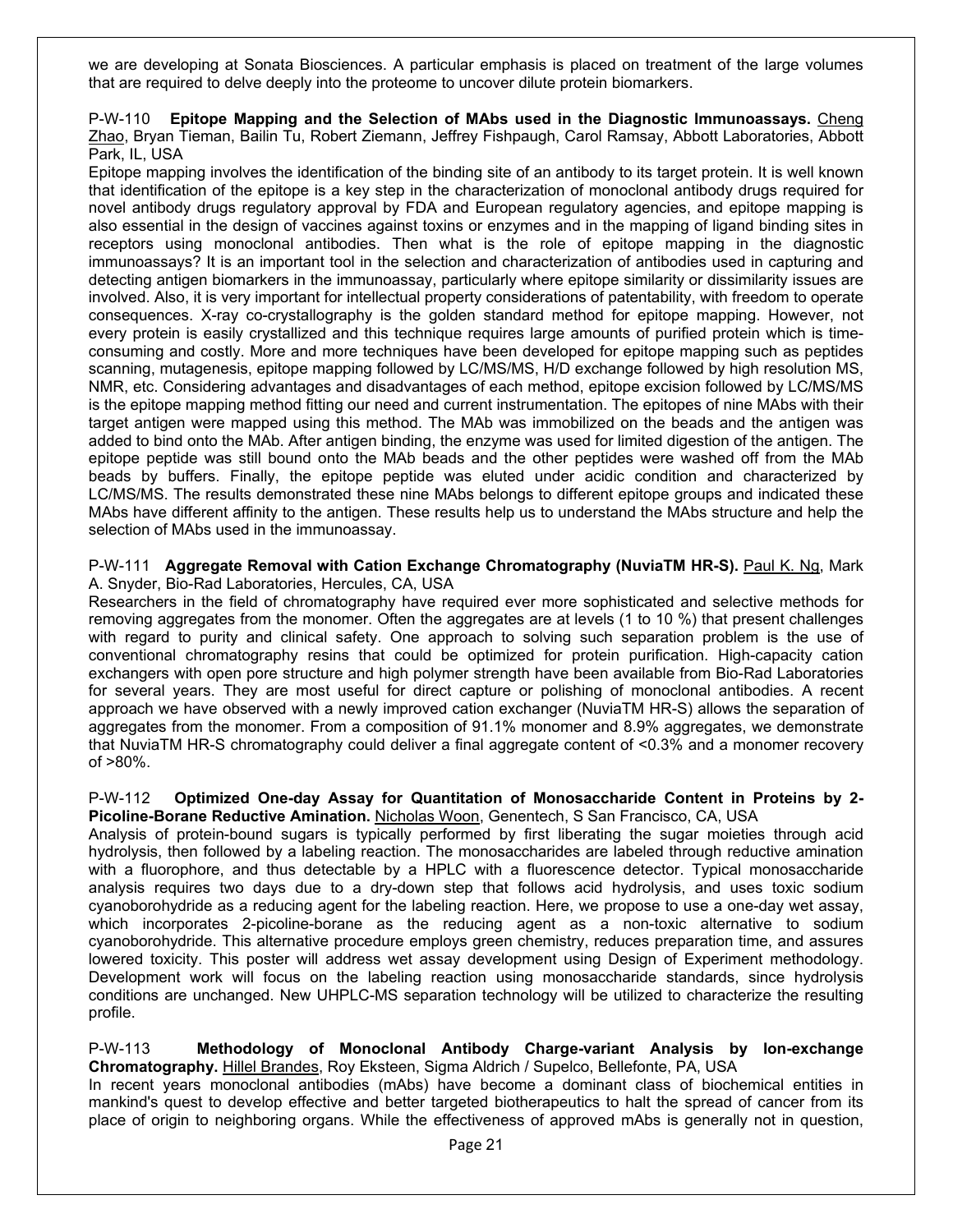there is a need for better characterization of these high molecular weight entities as it is known that the active ingredient in individual production batches may vary slightly in composition due to truncation, oxidation, deamidation, phosphorylation, glycosylation or other post-translational modifications. The distribution of compositional variety of a mAb is referred to as charge variants or charge heterogeneity. Thus, bioanalytical chemists are challenged to improve existing or develop new techniques to better characterize mAbs. Such improvements ultimately will lead to changes in process design that will result in higher drug purity as it is traditionally understood by chemists. Resolution of charge variants by ion-exchange, is controlled by a variety of factors: the buffer system, pH, the mode of elution, the choice of the exchangeable ion in the case of salt elution, and of course the particle design and chemistry employed in the chromatographic separation. We report on the impact of these various parameters in achieving the best results in a reasonable time frame. The study includes columns from a variety of leading vendors.

#### P-W-114 **2D Separation and Immunoreactive Coverage of CHO and E.coli Host Cell Proteins (HCP) by Polyclonal Antibodies – Use of Fluorescent Labeling (Cyanine Dyes) in 2D Western Blotting.** Harbhajan Dhillon, Mark Abbott, Jonathan Basch, Mark Panek, Bristol-Myers Squibb, East Syracuse, NY, USA

Cyanine fluorescent dyes (CyDyes – GE Healthcare) are widely utilized in Differential in Gel electrophoresis (DiGE) methodology to quantitatively assess relative protein levels in two samples after two dimensional (2D) electrophoretic gel separation. This study details the utilization of CyDye minimal labeling technique to visualize total host cell proteins (HCPs), obtained from Chinese Hamster Ovary (CHO) cell cultures (Mock transfected cell line) and Escherichia coli (E.coli) cultures (Mock transfected cell line as well as from biologics downstream production process) on a blot membrane and subsequent evaluation of immunodetective coverage of these proteins by CyDye labeled antibodies on the same blot. The proteins in HCP sample (CHO or E. coli HCPs) are labeled with a fluorescent dye (e.g., Cy5), separated by 2D gel electrophoresis and then transferred to a low fluorescence PVDF membrane. The anti-HCP antibodies, labeled with a second dye (e.g., Cy2) are then used to determine the proteins that are recognized by the antibodies. To evaluate the immunoreactive coverage, the images are analyzed by DeCyder software to match the spots of the HCP proteins that have been detected by the antibody. This technique harnesses the superior sensitivity of the fluorescent dyes (over the conventional protein stains) and offers the advantage of comparing images that have been generated simultaneously from a single western blot membrane to maximize spot to spot alignment, thereby providing a more accurate assessment of antibody coverage. It also eliminates the steps of secondary antibody (e.g. HRP conjugated) incubation and substrate development.

#### P-W-115 **N-linked Glycan Profile Comparison Between the Innovator and a Biosimilar Etanercept.** Ying Qing Yu, Weibin Chen, Waters Corporation, Milford, MA, USA

Etanercept is a biotherapeutic protein used for the treatment of autoimmune diseases. It is a fusion protein comprising of tumour necrosis factor α (TNF-α) and the FC of immunoglobulin G1. Etanercept is heavily glycosylated, with 3-N-glycosylation and 13 O-glycosylation sites. The N-glycans are highly heterogeneous. Currently, many biotechnology companies are actively developing biosimilar Etanercept. The goal of these companies is to produce highly similar Etanercept to the innovator's protein, including the N-glycan profile. In this study, we compared the N-glycan profile between the reference protein and a biosimlar protein using HILIC-LC/FLR/QTOF MS analytical instrumentation operated using the UNIFI informatics platform. Each glycan identification was done using a combination of LC retention time database along with accurate mass measurement. The reference and the biosimilar Etanercept were reduced and alkylated followed by enzymatic digestion using PNGase F to release N-linked glycans. The free glycans were labeled with 2AB Fluorescent tag. A HILIC-LC/QTof Ms system was used to acquire both the FLR and MS chromatogram in. A retention time calibration standard, 2AB-labeled dextran ladder, was used to generate a retention time calibration curve; such curve was automatically applied to the N-glycans released from Etanercept; each glycan chromatogram peak was assigned with a retention time number measured in Glucose Unit (GU). The GU value and m/z information from each glycan component form the HILIC-LC/FLR/QTOF MS chromatograms were searched inside Glycobase DB library for identification purpose. The 2AB-labeled N-glycans profile from a biosimilar Etanercept closely resembles that from the reference protein. A total of 25 glycan peaks were observed from the reference protein, relative concentration ranged from 23% to 0.1%. Same glycans were also observed from the biosimilar protein with a slight shift in relative concentration. The identification of these glycans were confirmed using a combination of peak retention time value (in GU) and m/z value that were searched against the Glycobase DB. In summary, neutral, singly sialylated and doubly sialylated glycans are observed from the reference protein, the structure of these glycans range from Mannose 5, complex type (bi- and triantanary, some of them contains the core fucose). The N-glycan profile from the biosimilar Etanercept showed a total of 14 additional peaks with very low relative intensity, < 0.2%. This could cause concerns since "undesirable" glycans could impact the drug's safety and efficacy. We interrogate these new peaks using Glycobase DB as a tool. For example, high mannose glycans, Man 6, Man 7 and Man8 were among these glycan peaks that are unique to the biosimilar protein. The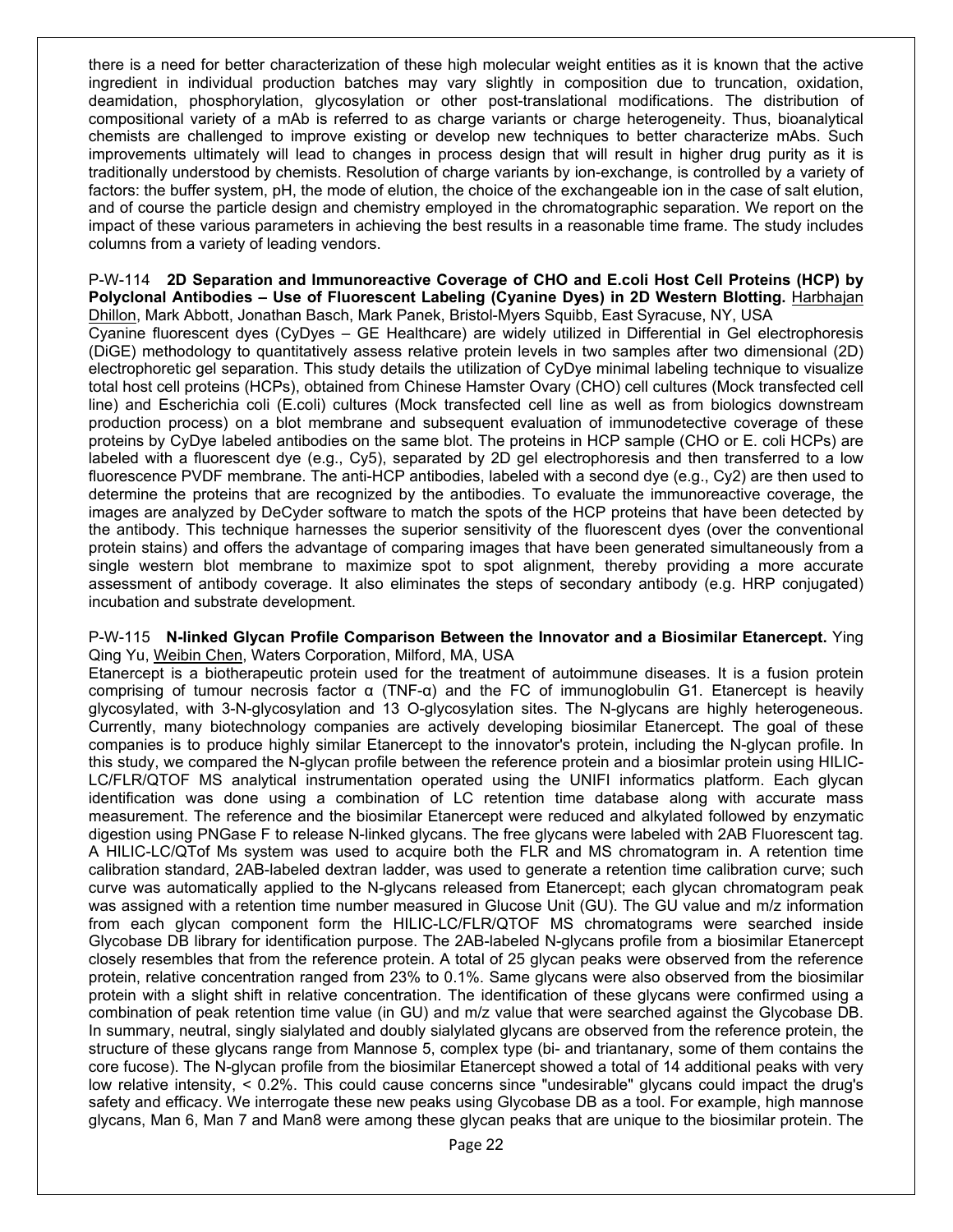confirmation again was made by using the information from searching the GU value and accurate mass using Glycobase DB. For some biosimilar unique glycans, there are multiple possible structures returned from Glycobase DB search, because their GU and m/z values are within error tolerance. To address this issue, we applied MS/MS fragmentation and or use exoglycosidase digestion to get more confident identification.

#### P-W-116 **Charge Surface Modified C18 Columns for Increasing Peak Capacity in LC-MS Peptide Separations with Formic Acid Mobile Phases.** Matthew Lauber, Stephan Koza, Kenneth Fountain, Waters Corporation, Milford, MA, USA

Reversed-phase (RP) chromatography has become the separation mode of choice for peptide separations, as it offers high resolving power and can easily be paired with mass spectrometry. Peak capacity, or the maximum number of peaks that can fit into an LC-based time frame, is a measurable performance metric most relevant to gradient RP chromatography. Interestingly, chemical modification of a stationary phase can have significant impact on peak capacity. Here, we demonstrate the use of a C18 column modified with a low level, positive surface charge for peptide separations. The addition of this positive surface charge eliminates the requirement of using MS signal suppressing, ion-pairing additives, such as TFA, to achieve high peak capacity separations. A mixture of peptides, varying in both mass and polarity, was employed to benchmark the separation performance of charge surface modified C18 columns against other columns commonly used for peptide mapping. It was found that, unlike conventional C18 columns, a C18 column modified with a low level positive surface charge provides excellent peak shape with either TFA or FA-containing mobile phases. With 0.1% TFA, the charged surface modified column provided 20% greater peak capacity than either an unmodified, fully porous C18 column or a superficially porous C18 column of equal particle size. However, with 0.1% FA, the charged surface C18 column provided 90% greater peak capacity than the other columns tested. These data indicate that the performance of charge surface modified C18 columns is far less dependent on TFA, which significantly suppresses electrospray ionization. Accordingly, these columns are well-suited for LC-MS applications in which high sensitivity is desired. The charge surface modified C18 column was thus used to develop a high resolution peptide map of a Lys-C proteolytic digest of the therapeutic antibody, trastuzumab. Characterization of trastuzumab, including its disulfide bonds and deamidation at Asn55, was facilitated through the use of the charged surface column. High peak capacity separations were obtained at the mass loads needed to detect low abundance modifications, while using a mobile phase (0.02% TFA/0.08% FA) that provides high MS sensitivity. With these conditions, ESI-MS signal obtained with a QTOF mass spectrometer matched or exceeded the signal from an in-series UV detector. The advantage of applying this column technology is that the same chromatographic conditions are equally suited to both UV-based quality control analyses and MS-based characterization studies.

#### P-W-117 **A Quality by Design Approach: Systematic Optimization of Malaria Vaccine Purification with IMAC.** Jessica Paul, Arthur Dukart, Jasmin Zuehlke, Gesine Cornelissen, Hamburg University of Applied Sciences, Hamburg, GERMANY

In 2000 the implementation of Quality by Design was introduced by the Food and Drug Administration and described in ICH Q8 guideline. Since that time, systematic optimization strategies for purification of biopharmaceuticals gain a more important role in industrial process development. This contribution describes an optimization strategy for protein purification by immobilized metal ion affinity chromatography (IMAC). A systematic approach of the applied strategy intends to provide enhanced process understanding and thus a safe, efficient and cost-effective method development with regard to product quality. The target protein used for optimization procedure is a malaria vaccine candidate. The strategy is based on stability studies of the protein with Design of Experiments (DoE). Results were used to define an adequate range of operation for further chromatographic separation via IMAC. Batch adsorption studies in µ-scale allowed a pre-selection of column material. The DoE-based workflow for optimization started with scouting of potentially Critical Process Parameters (CPPs) and continued with a fractional factorial design screening to extract the significant impact factors. This was followed by an optimization using a central composite circumscribed design in order to determine the optimal factor settings. To evaluate appropriate models, the quality criteria maximum values of product purity and product recovery were used. An optimal design space dimensioning for a safe chromatographic separation was validated with robustness testing via DoE. Frontal analysis results potentially allow an easy up-scale for this method with optimal parameters. Stability studies facilitated the definition of an optimal workspace for optimization on the basis of the identified Critical Quality Attributes (CQAs) of the target protein. The choice of column material in µ-scale and the optimization of factor settings in milli-scale significantly minimized the costs for method development. Increased knowledge of binding kinetics allow a simplified upscale. The applied optimization strategy enables the reduction of product losses during purification whereby product purity and product recovery will be maximized.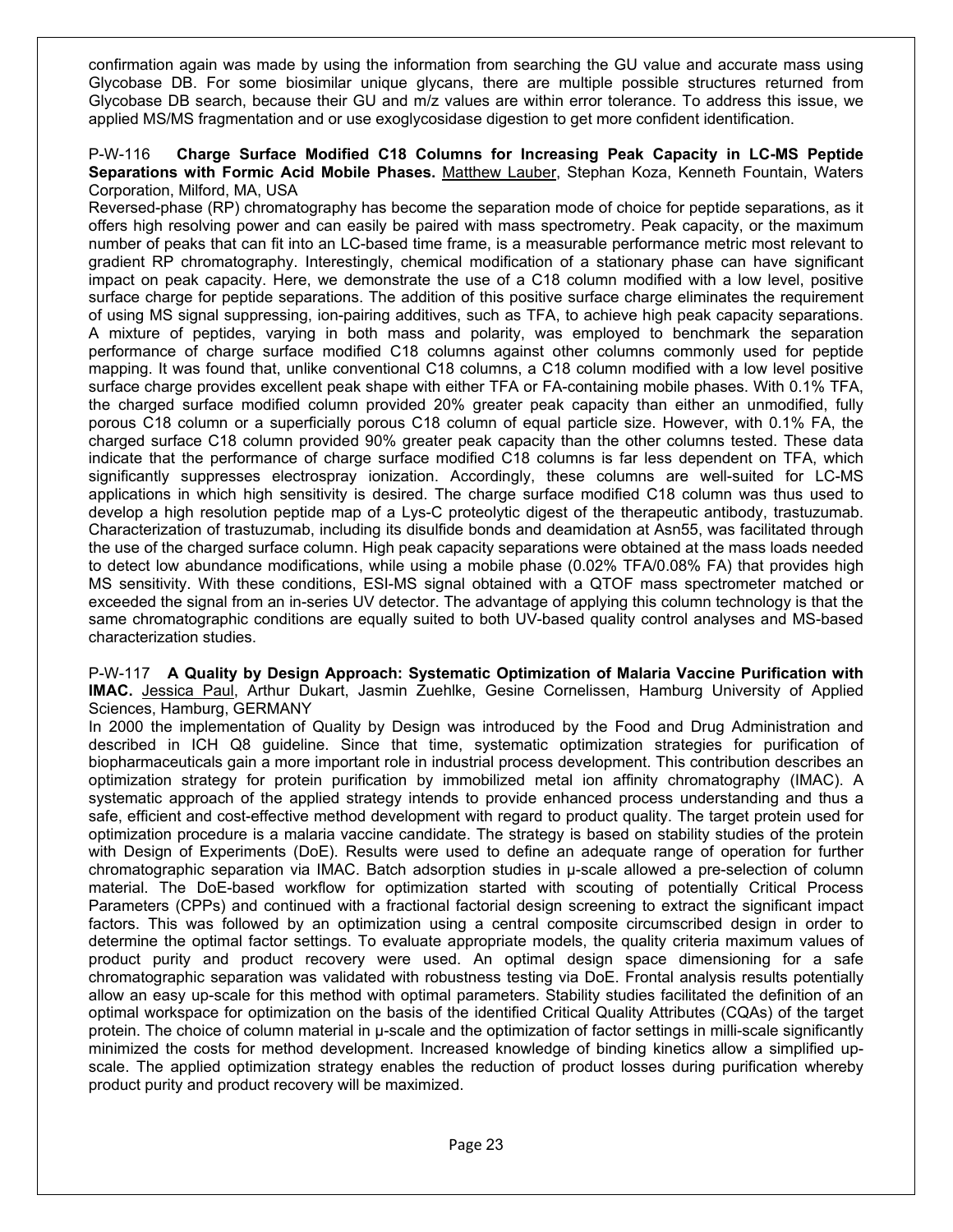#### P-W-118 **Automating Workflows for Developing Separation and Reporting Methods for Size Exclusion Chromatography.** Thomas E. Wheat, Aparna Chavali, Patricia McConville, Waters Corporation, Milford, MA, USA

Size Exclusion Chromatography is the most common analytical tool for measuring the size of proteins in solution. This routine characterization is typically expressed in terms of molecular weights of the sample proteins by reference to a set of known and relevant proteins. It has proven particularly valuable in the development and control of biopharmaceuticals, particularly the measurement of aggregation. Many assumptions, however, are associated with the use of this technique. For example, interpretation of the results assumes that the protein has a single, consistent size in solution, and there is no interaction between the protein and the column. The distribution of packing pore size and volume must be appropriate for the Stoke's Radius of the proteins so that the elution volume is proportional to the size. And finally, both size and amount information can be extracted from the data. Each of these assumptions requires validation for a particular sample because numerous exceptions have been observed. Buffer pH and ionic strength can change both the three-dimensional shape of the protein and its interaction with the surface of the packing material. We have developed an automated set of procedures that incorporate efficient tools for developing and testing SEC analytical methods. The system combines separation chemistry, instrument operation, and data reduction software. Three different column types are available with different pore size and volumes to provide overlapping analytical ranges. The chromatographic system blends mobile phase buffers over a range of pH and salt concentrations to detect changes in protein dimensions and in surface interactions. The informatics tools can provide both the areas of the chromatographic peaks and their molecular weights in a combined report. These elements are combined in an automated protocol for screening of a sample or set of samples. The synergies among these elements of the protocol ensure a more complete analytical investigation of the properties of the sample. In this way, effects on protein structure can be better understood, and the development of biopharmaceuticals can be better controlled.

P-W-119 **Enthalpic and Entropic Contributions in Lysozyme Adsorption onto a Cation-exchange**  Support. Francisco Marques<sup>1</sup>, Goncalo Silva<sup>1</sup>, Marvin Thrash, Jr.<sup>2</sup>, Cristina Dias-Cabral<sup>1</sup>, <sup>1</sup>CICS-UBI- Health Sciences Research Centre, University of Beira Interior, Covilha, PORTUGAL; <sup>2</sup>Department of Water Resources and Environmental Engineering, College of Science and Engineering, Central State University, Wilberforce, OH, USA

The greatest challenge of any chromatographic technique is predicting the adsorptive behavior of the biomolecules onto the chromatography resin. This investigation attempts to examine the complexity of lysozyme adsorption on a cation-exchange adsorbent and the role of nonspecific effects in the establishment of the adsorptive process. Flow microcalorimetry (FMC) and adsorption isotherms measurements were used to illustrate lysozyme adsorption mechanism on carboxymethyl cellulose (CMC) at both absence and presence of salt (NaCl 50mM) at a selected pH (pH 5). FMC results show that under all the studied conditions the adsorptive process is, as expected in ion exchange, enthalpically driven. FMC thermograms show three consecutive peaks, a first exothermic peak followed by other two peaks an endothermic and exothermic, evidencing nonspecific effects. Moreover, it was observed a direct correlation between microcalorimetry data and isotherm measurements. It is shown that just before the overloaded range of lysozyme surface concentration is reached ΔHads exhibits a sharp minimum. When overloaded conditions are reached, there are high repulsive forces between like charge molecules and ΔHads increases. This can also be seen on the isotherms that hit a plateau under these conditions. Also, both FMC and isotherm results show a stronger interaction between lysozyme and CMC in the absence of salt. - Work supported by FCT (Portuguese Foundation for Science and Technology), project number FCOMP-01-0124-FEDER-014750 (Ref. FCT PTDC/EBB-BIO/113576/2009) and NSF (American National Science Foundation) NSF – 1246932 (award issued by CBET division of NSF).

P-W-120 **Malaria Vaccine Purification via Expanded Bed Adsorption Chromatography Combined with an Ultrafiltration.** Sarah Schreiber, Sven Oliver Borchert, Jessica Paul, Gesine Cornelissen, University of Applied Sciences, Hamburg, GERMANY

The Research and Transfer Center for Bioprocess- Engineering and Analytical Techniques at Hamburg University of Applied Sciences provides a state of the art infrastructure for the development, investigation and optimization of biotechnological upstream and downstream processes. In this contribution an Integrated Bioprocess for production of a potential malaria vaccine has been set up. The whole process consists of the upstream in the bioreactor and subsequent protein purification steps, is fully automated. An Expanded Bed Adsorption chromatography is used as primary purification step. This method offers advantages over conventional downstream processes, such as centrifugation or filtration, because it enables cell release, concentration and protein capture by Immobilized Metal Affinity Chromatography in one step. On contrast to adsorption in fixed-bed the fluidized bed adsorption requires the application of cell containing medium, which would block a fixed bed. Afterwards an ultrafiltration step with diafiltration for buffer exchange is unavoidable to concentrate and to get the required conditions for a consecutively chromatographic step with multimodal resins.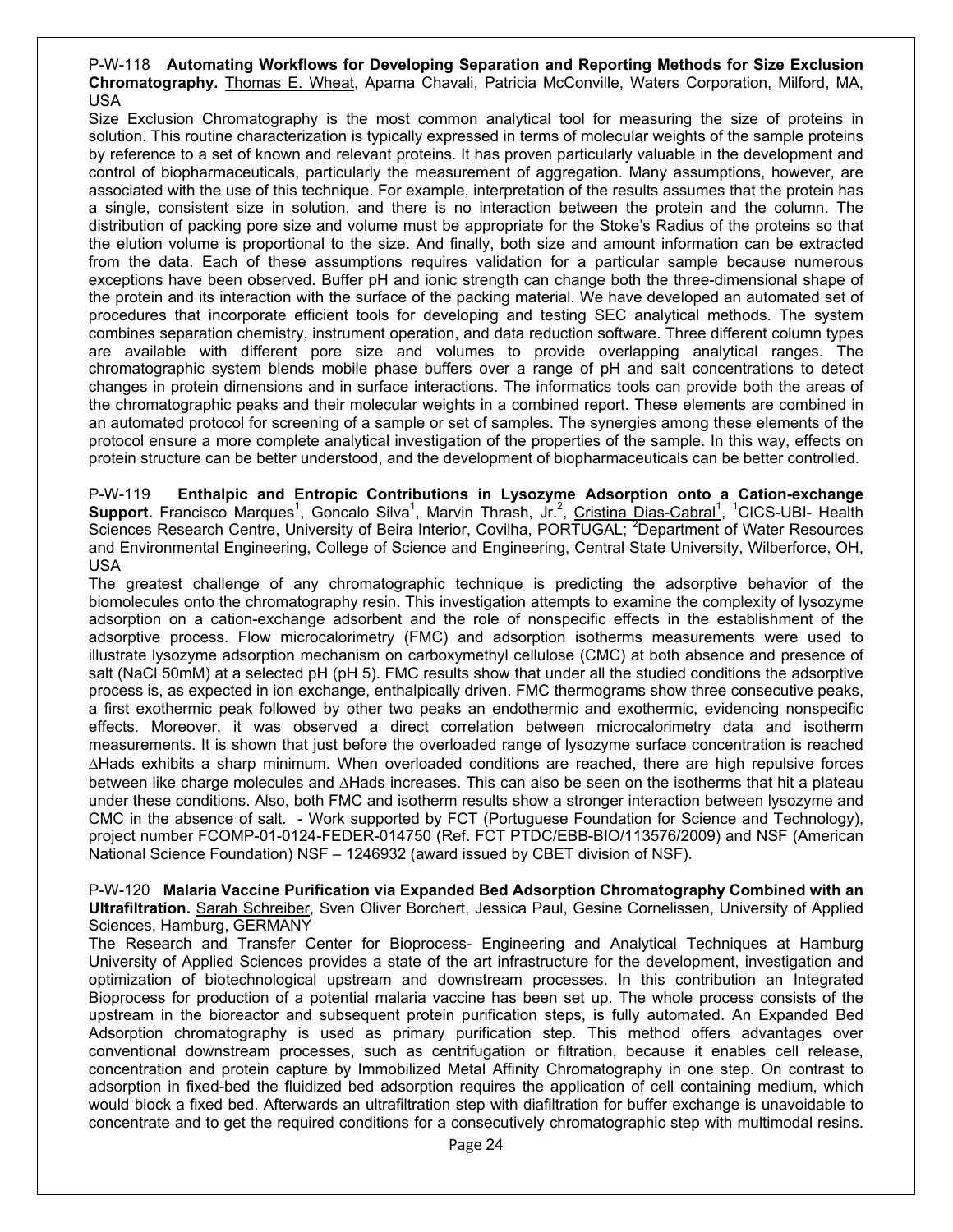Focus of the presented work is the optimization of the purification section via Design of Experiments to ensure a good product quality and to enhance the product recovery. Therefore the concentration of Imidazole and the pH value, which have a main influence on the target binding, were adapted. For the ultrafiltration step the process parameters transmembrane pressure and cross flow rate were optimized. Design of Experiments has emphasized itself as an applicable tool for optimization so that the optimization strategy can be easily transferred to other target proteins.

P-W-121 **Continuous-batch Protein Chromatography – Continuous Capture Coupled with Two-step Automated Batch Polish.** Peter Tiainen, Jais Rose Bjelke, Ditte Skibstrup, Haleh Ahmadian, Novo Nordisk A/S, Malov, DENMARK

This poster demonstrates a case where continuous capture in combination with an automated multi-step purification setup (two polishing steps) was applied using a conventional chromatographic system (ÄKTAexplorer). (1.) Continuous processes capturing the target protein, almost immediately after having been produced, combined with automated multi-step purification, lowers hold times and manual handling maneuvers reducing significantly the risk of protein degradation. (2.) Automation of multi-step purifications will reduce the need for operator attendance, increasing the purification throughput and the total process cost-effectiveness. It is here shown that it is possible to obtain both these features on a well-known chromatographic system, a machine found in almost every purification lab, with only limited investments. The presented setup has two alternating capture columns. While one column is being eluted, cleaned and equilibrated, the other column is loaded. The elution from the interchanging capture columns is then forwarded to the second column. Subsequently, the elution from the second column is directed to a final third column. The ability to monitor e.g. conductivity allows for adjustment of process parameters allowing for fine-tuning the protein quality produced. We have shown the utility of the method for a three step purification of a non-antibody protein of about 50 KD. Good process yields as well as consistent protein quality were obtained.

P-W-122 **Bioseparations with 3.5- and 5-Micron Wide-Pore Superficially Porous Particles.** Joseph DeStefano, Joseph Kirkland, Stephanie Schuster, Bill Johnson, Advanced Materials Technology, Inc., Wilmington, DE, USA

Columns packed with modern superficially porous (core-shell) particles (SPP) exhibit extraordinarily high performance for small-molecule separations compared to columns packed with totally porous particles of the same size. Many published reports by independent researchers verify that 2.5 – 2.7 micron SPP particles with small pores (ca. 70 – 90 Å) can produce columns with the efficiency of sub-2-micron particle columns with nearly half the back pressure of the smaller particles. The success of the SPP particles with small molecules has generated interest in the development of SPP particles with larger pore sizes for the separation of bigger molecules. The short diffusion paths provided by the thin porous shells on SPP particles are more advantageous for the separation of high molecular weight molecules that diffuse slowly compared to smaller molecules. SPP particles are now available in a variety of pore sizes from 120 Å to 400 Å for biomolecule separations. Recent introductions of nominally 3.5-micron and 5-micron larger pore SPP particles have increased the range of utility for the superficially porous particle technology. Columns of these larger-particle wide-pore SPP are demonstrated in this poster to exhibit significant performance advantages over totally porous particles of similar and smaller particle size. This report also provides examples of 3.5 and 5-micron SPP columns with different bonded phases to further demonstrate the performance and advantages for larger particle wide-pore SPP.

P-W-123 **A Novel Automated Enrichment Process for the Isolation of Product-related Impurities from Active Pharmaceutical Ingredients.** Thomas Muller-Spath, Nicole Ulmer, Lars Aumann, Guido Strohlein, Michael Bavand, ChromaCon AG, Zurich, SWITZERLAND

Isolation of product-related impurities in useful quantities for pre-clinical analysis is often tedious and requires sophisticated isolation strategies. A cyclical, continuous, twin-column chromatography process (N-richTM technology) for the isolation of product-related impurities was developed and shown to be highly efficient in isolating individual impurities in useful quantities at preparative scale. This process features simultaneous enrichment of product-related impurities and concurrent depletion of the main product, therefore allowing the isolation of highly pure and concentrated product-related impurities. The process was experimentally verified for the isolation of closely eluting strongly and weakly adsorbing product-related impurities of synthesized Fibrinopeptide A using reversed phase chromatography with a twin column Contichrom® skid. The performance of the cyclical continuous process was qualitatively compared to the performance of single column batch chromatography. This novel process principle can be operated with any kind of mode or media that is used in single column batch chromatography. Its potential lies in application fields such as lead isolation in drug discovery, product-related impurity isolations in drug development (impurity profiling), and the isolation of highly pure active pharmaceutical ingredients (API), such as synthetic peptides.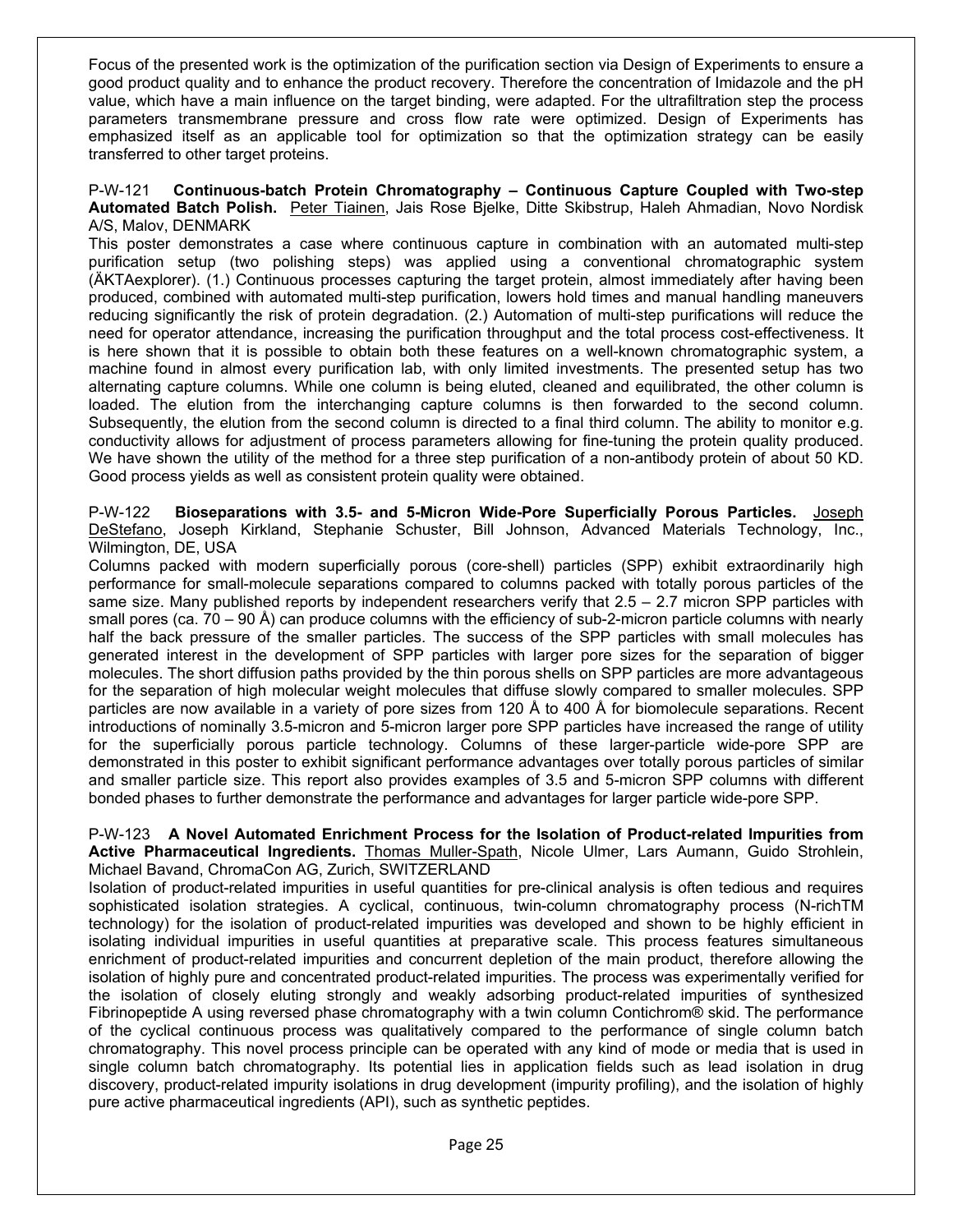P-W-124 **Peptide Mapping of a Therapeutic Monoclonal Antibody (mAb): Optimizations for Increasing**  Speed and Peptide Identifications. **James Martosella<sup>1</sup>, Ning Tang<sup>2</sup>, Alex Zhu<sup>1</sup>, <sup>1</sup>Agilent Technologies,** Wilmington, DE, USA; <sup>2</sup>Agilent Technologies, Santa Clara, CA, USA

Peptide mapping is the common analytical technique for characterizing biologic therapeutic proteins. The protein is first digested into smaller peptides enzymatically using one or two proteases and the peptides separated by reversed-phase chromatography with UV or mass spectrometry detection. Mass spectrometry provides the masses of the peptides, which greatly enhances the information content for peptide mapping. With the additional dimension of separation by mass, co-eluting peptides can be easily identified and thus the gradient length greatly reduced to allow quicker analysis times. In addition, tandem mass spectrometry can fragment the peptides into smaller pieces and provide evidence for the amino acid sequence of the peptide and the posttranslational modifications (PTM) such as glycosylation, phosphorylation, oxidation and deamidation. In this work, peptide mapping of an IgG(1) therapeutic monoclonal antibody (mAb) was performed using a novel superficially porous peptide mapping column coupled to an Agilent 6550 iFunnel Q-TOF. The unique resolving power of the peptide column to maximize resolution and efficiency in combination with the MS/MS analysis ensured confident and sensitive identification of peptides and resulted in 99% sequence coverage during a rapid runtime of 15 minutes. The iFunnel Q-TOF delivered excellent mass accuracy and sensitivity for peptide identification and the MS/MS capability helped to confirm modified peptide ID's with high confidence. Additionally, optimization of the IgG(1) peptide gradients and LC/MS/MS parameters will be explored for achieving robust, rapid and reliable mAb peptide maps.

#### P-W-125 **Countercurrent Tangential Chromatography for Purification of Monoclonal Antibodies.** Oleg Shinkazh, Chromatan, State College, PA, USA

Countercurrent Tangential Chromatography for Purification of Monoclonal Antibodies Chromatan's CTC is a new column-free purification technology for MABS, providing a scalable, single-use, and continuous alternative to column capture chromatography. Experimental studies were performed purifying monoclonal IgGs. We showed high-resolution antibody purification at < 20 psi operating pressure, with recovery >94%, showing great promise for this new technology.

#### P-W-126 **Amphoteric Ion-Exchange Separation of Biomolecules with Porous or Non-Porous Polymer-**Based Resins. Ken Tseng<sup>1</sup>, Toshi Ono<sup>1</sup>, Tsunehisa Hirose<sup>2</sup>, Kazuhiro Kimata<sup>2</sup>, <sup>1</sup>Nacalai USA Inc., San Diego, CA, USA; <sup>2</sup>Nacalai Tesque, Kyoto, JAPAN

An amphoteric ion-exchange column is applied for the biomolecule separation such as proteins and nucleotides. This hydrophilic polymer-based column has a mixed-mode anion-cation-exchange capability for the separation of both acidic and basic proteins in the same run. Any typical anion- or cation-exchange salt gradient can be used on this amphoteric ion-exchange column. The retention time shifts slightly earlier due to the electrostatic repulsion of the same charge on the stationary phase to the sample. For example, bovine serum albumin (BSA) an acidic protein was analyzed by the anion-exchange and amphoteric ion-exchange columns of the 4.6x50mm dimension, 5um particle size, and 1,000A pore size. 20 mmol/L Tris buffer at pH 8.3 with a 30-minute linear gradient to 0.5mol/L NaCl are used as the mobile phase. In the anion-exchange separation, BSA eluted at 22.5 minute. In the amphoteric ion-exchange separation, the BSA eluted at 20.5 minute. In addition to the earlier elution due to the electrostatic repulsion, the peak resolution also improved from the benefit of the electrostatic focusing. Another example of amphoteric ion-exchange separation was demonstrated with ribonuclease A (basic), cytochrome c (basic), trypsin inhibitor (acidic) and beta-galactosidase (acidic) in one chromatogram. The same chromatographic improvement in less retention time and higher resolution were observed. Further, the non-porous resins were compared with the porous resins of 1,000A pore size. As expected, the non-porous particles shorten the analysis time considerably with the added benefits of better resolution and more sensitivity. An example is shown with ribonuclease A, cytochrome c, and lysozyme in the cation exchange mode. Instead of a 30-minute gradient with a porous particle column, a better separation was achieved in a 10-minute gradient with the non-porous particle column. The sample loading capability of the amphoteric ion-exchange column was determined to be 55-75 mg/mL-resin BSA and 35-50 mg/mL-resin IgG for the porous particles. For the nonporous, it was 6-8 mg/mL-resin BSA and 5-9 mg/mL-resin IgG. Other than proteins, the amphoteric ionexchange column was successfully applied for nucleotide separations.

#### P-W-127 **Isomeric Separation of Procainamide Labeled N-glycans by Using Novel Superficially Porous**  Particle HILIC Column. Shujuan Tao<sup>1</sup>, Yining Huang<sup>1</sup>, Barry Boyes<sup>2</sup>, Ron Orlando<sup>1</sup>, <sup>1</sup>CCRC, University of Georgia, Athens, GA, USA; <sup>2</sup>AMT, Wilmington, DE, USA

The study of N-linked glycans is among the most challenging analytical tasks due to their complexity and variety. Hydrophilic-interaction chromatography (HILIC) is a common chromatography method for fluorescently labeled glycans. Moreover, HILIC has good compatibility with MS due to the high organic content of the mobile phase.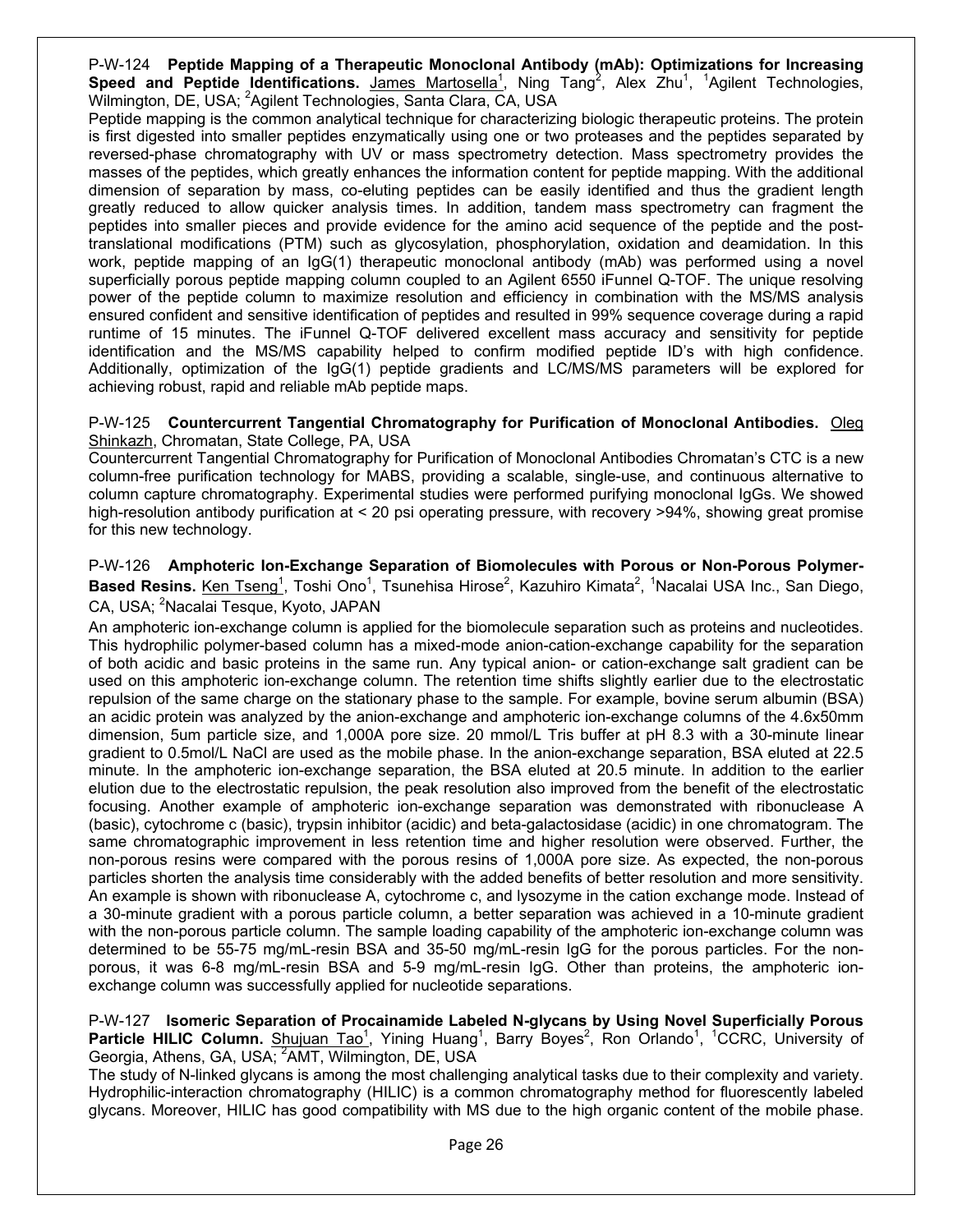We have evaluated the ability of a novel superficially porous particle (Fused-core) Penta-HILIC column to chromatographically resolve N-linked glycans. Procainamide labeled dextran ladder and N-glycans from wellcharacterized glycoproteins (Fetuin, Asialofetuin, Ribonuclease B, Immunoglobulin G, Bovine α1-acid glycoprotein, etc.) were used to prove the separation ability of the Penta-HILIC columns. With optimized gradient and column temperature, we have been able to obtain baseline separation of structural isomers (such as the "Man7" from Ribonuclease B, linkage isomers (Galβ 1-3/1-4 of triantennary N-glycans from Asialofetuin; NeuAcα 2-3/2-6 of bi/triantennary N-glycans from Fetuin), as well as other structures with minor difference (NeuAc/NeuGc of N-glycans from Bovine α1-acid glycoprotein). The exoglycosidase studies with LC fractions of Asialofetuin triantennary N-glycans confirmed that the structures were Galβ 1-3 and Galβ 1-4 isomers as predicted. Future studies will be carried out on the separation of complex glycomic samples by using this new Fused-core HILIC column, to demonstrate its utility in the analysis of various glycan mixtures. Sequential exoglycosidase digestions will be applied to facilitate the characterization of unknown glycans.

P-W-128 **GeLC Separations: Which Dimension Plays the Most Important Role in Protein Identification Efficiency?** Darryl Johnson<sup>1</sup>, Barry Boyes<sup>2</sup>, Ron Orlando<sup>1</sup>, <sup>1</sup>CCRC, University of Georgia, Athens, GA, USA;<br><sup>2</sup>AMT, Wilmington, DE, USA <sup>2</sup>AMT, Wilmington, DE, USA

The high degree of complexity displayed in biological systems presents a challenge for mass spectrometry based proteomic analysis, leading to the use of 2-dimensional separation techniques such as gel electrophoresis and reversed phase LC (GeLC). As separation efficiency in either dimension increases, the amount of time required for mass spectrometry analysis also increases. The aim of this work is to evaluate GeLC separations, to determine how to maximize protein identifications when mass spectrometer instrument time is kept constant. Does the highest protein identification efficiency occur with high numbers of first dimension fractions and fast LC-MS/MS analysis, few first dimension fractions and long LC-MS/MS analysis or with moderate separation efficiency in both dimensions? Soluble proteins from canine prostate tissue were subjected to SDS gel electrophoresis, and gels were cut into 3, 5, 9 or 18 fractions. In-gel digestion was preformed, with each GeLC condition analyzed using 43 hours of mass spectrometer instrument time. Data was acquired using an Agilent 1100 Capillary LC system online via a Michrom captive spray interfaced with a Thermo-Fisher LTQ mass spectrometer. Halo columns of various lengths packed with 2.7 µm diameter superficially porous particles were employed in the peptide analysis. Resulting data files were searched via Mascot, with results analyzed in ProteoIQ, where a 5% protein false discovery rate and a 0.9 peptide probability were applied to confirm proteomic identifications. We have analyzed 4 conditions; 18 gel fractions with a 21 minute LC-MS/MS analysis for each fraction, 3 gel fractions with a 140 minute LC-MS/MS analysis for each fraction, 5 gel fractions with an 83 minute LC-MS/MS analysis for each fraction and 9 gel fractions with a 45 minute LC-MS/MS analysis for each fraction. We initially thought that the highest number of protein identifications would correlate with the GeLC condition displaying the highest peak capacity, however this was not the case. Our results show the percentage of instrument dedicated to gradient elution conditions has the most significant impact on proteomic identifications. The highest numbers of protein identifications were produced with the 5 gel fraction/83 minute LC-MS/MS conditions, when the chromatographic reequilibration times constituted the lowest percentage of total experiment time. These results also show that more efficient use of instrument time can help offset the reduction in peak capacity when LC gradient time was reduced.

P-W-129 **Microfluidic CE-MS Applied to Protein, Peptide, and Small Molecule Characterization.** Gregory Roman<sup>1</sup>, Scott Mellors<sup>2</sup>, Martin Gilar<sup>1</sup>, James Murphy<sup>1</sup>, J. Michael Ramsey<sup>2</sup>, <sup>1</sup>Waters Corporation, Milford, MA, USA; <sup>2</sup>University of North Carolina, Chapel Hill, NC, USA

We demonstrate the successful separation and identification of several intact glycoproteins, peptide degestions, small molecule basic metabolites, basic drugs, and the kinetic analysis of dynamic peptide and protein reactions using a CE-ESI microfluidic device coupled to a mass spectrometer. The CE-ESI microfluidic device offers a rapid method of injecting nL volume samples into a CE separation channel. Following separation the intact proteins are sprayed and ionized into the mass spectrometer. Since all of the necessary microfluidic components are micromachined on a planar substrate, limited dead volume enables high efficiency separations in under 2 min on a 23 cm length separation channel. In addition, integrated spray tips provide a seamless method of transporting sample from the CE separation to electrospray with limited dispersion and low dilution. Glycoprotein alpha acid, and ribonuclease A and B, have been analyzed using the microfluidic device. Mannose glycoforms have been identified by their accurate mass. We have also begun to investigate application of such devices to reaction monitoring for kinetic analysis of protein and peptide reactions.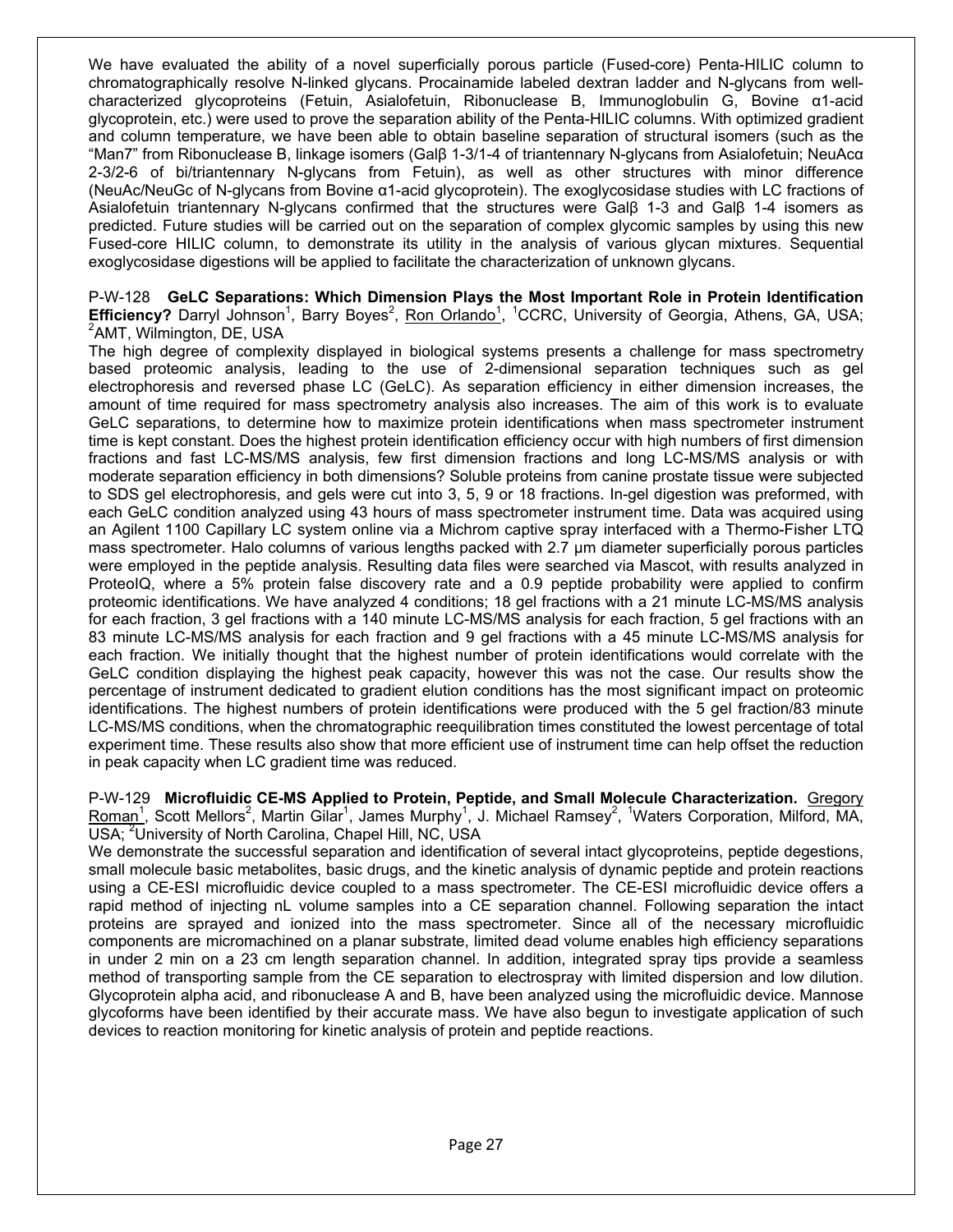L-130 **IgG Asparagine-linked Oligosaccharide Profiling by High-performance Anion-exchange**  Chromatography with Pulsed Amperometric Detection. Jeffrey Rohrer<sup>1</sup>, Deanna Hurum<sup>2</sup>, Lipika Basumallick<sup>1</sup>, <sup>1</sup>Thermo Fisher Scientific, Sunnyvale, CA, USA; <sup>2</sup>Palo Alto, CA, USA

Antibodies are among the largest class of glycoproteins studied as potential therapeutic proteins with over 30 monoclonal antibodies (mAbs) approved by the U.S. FDA. Development of mAbs, antibody-drug conjugates, and multi-functional antibodies is an active area of research. Understanding and characterizing the glycosylation of these products as a potential critical quality attribute is of importance with evidence that glycosylation may impact biological efficacy, pharmacokinetics, and cellular toxicity. Protein expression systems and reactor conditions can impact glycosylation, leading to potentially undesirable glycosylation. For example, high-mannose species may be present, which are not typical of human antibody glycosylation. The presence of these species in the Fc domain has been linked to increased serum clearance of IgG antibodies. High-performance anionexchange chromatography with pulsed amperometric detection (HPAE-PAD) is an effective tool for analyzing glycans present in glycoprotein therapeutics. In this work, a method for analyzing the asparagine-linked -glycans commonly found on antibodies is described. Initial identification and mapping is performed by comparison to known glycan standards in conjunction with selective exoglycosidase digestion of both standards and released glycans to confirm identity. Both neutral and charged glycans are identified in a single injection. The neutral glycans are well resolved, including separation of high-mannose species from typical human IgG-type glycans, including the resolution of the high-mannose oligosaccharide containing five mannose residues (Man5) from the complex biantennary oligosaccharide containing no galactose residues (G0). The HPAE-PAD retentions of known glycans are indexed to the retention of maltose and a series of maltodextrin standards to define an index value characteristic of the glycan. Method ruggedness was evaluated across systems, analysts, and column lots with retention time precision RSDs between 0.63 and 4.0% and retention indices precision RSDs between 0.27 and 1.1%. These retention indices were used to aid in identification of glycans released from example monoclonal antibody samples of unknown glycosylation.

#### L-131 **Size-exclusion Chromatography using Multi-angle Light Scattering (SEC-MALS) for the Characterization of Polypeptide Mixtures.** Joseph Glajch, Ying Li, Momenta Pharmaceuticals, Cambridge, MA, USA

Size exclusion chromatography (SEC) is commonly used as a technique to determine the molecular weight of peptides and proteins and related materials such as aggregates and adducts. Typically the determination of molecular weight is performed using a mixture of proteins and/or peptides standards, to create a calibration curve against which the molecular weight of the material to be determined can be assessed. However, this assumes that the standards are similar in size and structure to the peptide or protein being measured, and is also typically performed on relatively monodispersed materials with a narrow distribution of molecular weight and size. Glatiramer Acetate is a polymeric, polypeptide mixture of four amino acids which is chemically synthesized using a combination of polymerization and depolymerization reactions. This results in a complex mixture with numerous individual polypeptide chains of different sizes, lengths, and compositions in a typical reaction. While SEC can be used to characterize the distribution, an accurate description of various molecular weight parameters, such as Mw and Mn, is not possible using normal standard calibration techniques and can lead to inaccurate descriptions of the molecular weight distribution. This work describes the use of multi-angle light scattering detection (MALS) in combination with an optimized SEC separation to more adequately characterize this complex mixture. A comparison to more standard techniques will be provided to demonstrate the advantage of SEC-MALS for these measurements.

L-132 **Developing an Automated Workflow for Disulfide Linkages Analysis of Biotherapeutics by High-**Resolution LCMS. Asish Chakraborty<sup>1</sup>, Stephane Houel<sup>1</sup>, Henry Shion<sup>1</sup>, Scott Berger<sup>1</sup>, Weibin Chen<sup>1</sup>, Anurag Rathore<sup>2</sup>, <sup>1</sup>Waters Corporation, Milford, MA, USA; <sup>2</sup>Indian Institute of Technology, New Delhi, Delhi, INDIA Disulfide bond formation plays a critical role in stabilizing the three-dimensional folded structure and maintaining the proper biological activity of therapeutic proteins. Disulfide scrambling can occur either during the production of therapeutic proteins, or during downstream processing steps, or within the purified biotherapeutic samples exposed to environmental stress and can contribute to protein misfolding and aggregation. Comprehensive characterization is required to understand the effects of disulfide bond related structural variants on the stability, structure and biological functions of biotherapeutics. Thus, it is crucial to confirm the presence of expected disulfide linkages and to prove the absence of unexpected/scrambled disulfides in therapeutic proteins to ensure drug quality and to satisfy regulatory authorities. Here, we present an automated workflow for qualitative and quantitative analysis of expected and scrambled disulfide linkages in therapeutic proteins using high-resolution LCMS. The method used in this study successfully identified and quantified the expected and scrambled disulfides with linkage sites in recombinant human granulocyte-colony stimulating factor (rhGCSF). The presence of expected and scrambled disulfide linkages were initially detected by comparing the reduced and non-reduced peptide maps using a targeted informatics tool. Three new peaks were detected in the non-reduced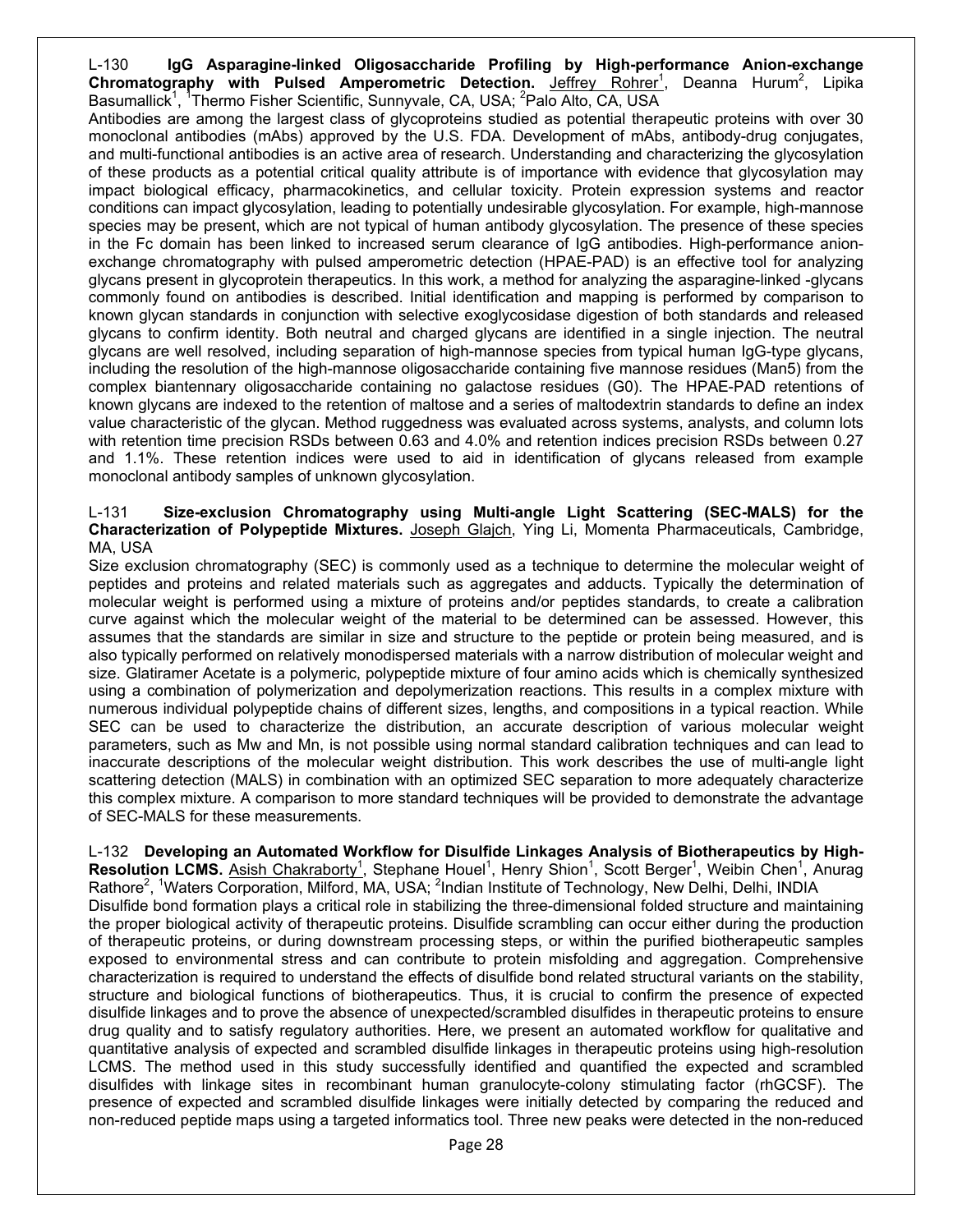GCSF map (TIC). The first two peaks eluted between the retention time of 30 and 32 minutes contain intradisulfide linked peptides related to position C37-C43. The peaks between retention times 68-69 minutes correspond to a homodimer related to C18 peptide formed by intermolecular disulfide bond and retention time between 98-99 minutes contains another intra-disulfide linked peptide related to position C65-C75. The identification of disulfide linked and free Sulfhydryl-containing peptides were achieved by accurate precursor ion masses and confirmed by the presence of peptide fragment ions. The relative quantity/percent of scrambled disulfides compared with their correct linkage or free forms was obtained from the deconvoluted/deisotoped mass area value from the processed maps. The (integrated) LC-TOF-MS workflow along with informatics tool presented here facilitates comprehensive disulfide bond characterization of biotherapeutics and can be used/deployed at different drug development stages or biosimilar comparison.

#### L-133 **Analytical HIC for mAb Aggregate Analysis; How Does the Salt Ion Type Influence the Selectivity?** Hannah Brueck, Judith Vajda, Werner Conze, Egbert Mueller, Tosoh Bioscience GmbH, Stuttgart, **GERMANY**

The growing demand for therapeutic and diagnostic monoclonal antibodies (mAb) has consequently led to an increased interest in analytical methods for the characterization of these molecules, especially with regards to the formation of aggregates. Evaluating the stability of a potential drug candidate during early stages of its development has gained importance, although only small amounts of the protein are available at that time. Using analytical hydrophobic interaction chromatography (HIC) is one possible approach. In our study we take advantage of 2.5 µm nonporous particles and the excellent sensitivity of fluorescence detection, providing an outstanding signal to noise ratio. This allows us to investigate the impact of different salts on the selectivity and resolution of different mAbs and mAb aggregates, while only very little sample amounts are required. In an earlier work, we have already reported improved retention behavior for sodium chloride and a mAb. Following up to this, the presented results focus on the influence of the single salt cations and anions on the selectivity of the stationary phase for various different mAbs. In order to verify the obtained results, several standard proteins have been employed.

L-134 **Discovery and Development of Universal Fc Binders for Antibody Purification.** Marc Arnold, Holger Bittermann, Thomas Neumann, Graffinity Pharmaceuticals GmbH, Heidelberg, GERMANY

Therapeutic antibodies are mainly purified by established platform processes including a Protein A affinity capture step. Although this protein ligand is accepted as the current gold standard for antibody purification it has some severe limitations like high costs, low chemical stability and leaching. Consequently, there is a demand for alternative chromatography material for the purification of mAbs. Through a unique SPR screening platform we have identified and developed small molecule affinity ligands for cost efficient affinity purification of antibodies. For the identification of the binders, several humanized therapeutic antibodies were screened against a unique and diverse library of > 116k compounds immobilized on gold chips via linkers. A tissue culture supernatant from CHO cells served as a control to identify unspecific binders. Observed antibody specific hits were then coupled to NHS-Sepharose 4 FF for chromatographic evaluation. Generic binding to the Fc region of IgG1, IgG2 and IgG4 antibodies could be demonstrated. Best ligands were further characterized by high selectivity, high capacity and fast binding kinetics comparable to Protein A. Due to the extraordinary high chemical stability and low cost of the developed ligands they might represent an attractive Protein A replacement.

L-135 **Development of a Sialic Acid-specific Affinity Chromatography for the Purification and**  Separation of Glycoprotein Isoforms. Matthias Meininger<sup>1</sup>, Francisco Vito Santos da Silva<sup>1</sup>, Samanta Cajic<sup>1</sup>, René Hennig<sup>1</sup>, Erdmann Rapp<sup>1</sup>, Frank Zwanziger<sup>2</sup>, Stefan Laufer<sup>2</sup>, Karl-Heinz Wiesmueller<sup>3</sup>, Heinz Rotering<sup>4</sup>, Udo Reichl<sup>1</sup>, Michael Wolff<sup>1</sup>, <sup>1</sup>Max Planck Institut for Dynamics of Complex Technical Systems, Magdeburg, GERMANY; <sup>2</sup>Eberhard-Karls-University, Tuebingen, GERMANY; <sup>3</sup>EMC Microcollections GmbH, Tuebingen, GERMANY; 4 Merckle Biotec GmbH, Ulm, GERMANY

Recombinant human (rh) glycoproteins such as erythropoietin (EPO) or follicle stimulating hormone (FSH) are of considerable pharmaceutical relevance, which goes along with a steadily growing demand. Production processes have been mainly optimized with respect to the upstream process, while several downstream processes still require attention. For the latter, not only capacity and throughput could be optimized but also the yield and specificity for glycoprotein isoforms (glycoforms). For many glycoproteins, the degree of sialylation is important for in-vivo activity. Regarding efficacy low sialylated glycoforms have to be separated from the pharmaceutically relevant high sialylated. The aim of this study was to develop an affinity chromatography method for the separation of different glycoforms depending on the degree of sialylation. Therefore, sialic acidspecific ligands, which comply with the safety regulations of human pharmaceutical production processes, had to be identified. Synthetic peptides seemed to be one attractive option with certain advantages over carbohydrate binding lectins, which are frequently toxic and economically unattractive. Potential candidates were identified via LC/MS, ELISA and literature search. Subsequent evaluation of several promising candidates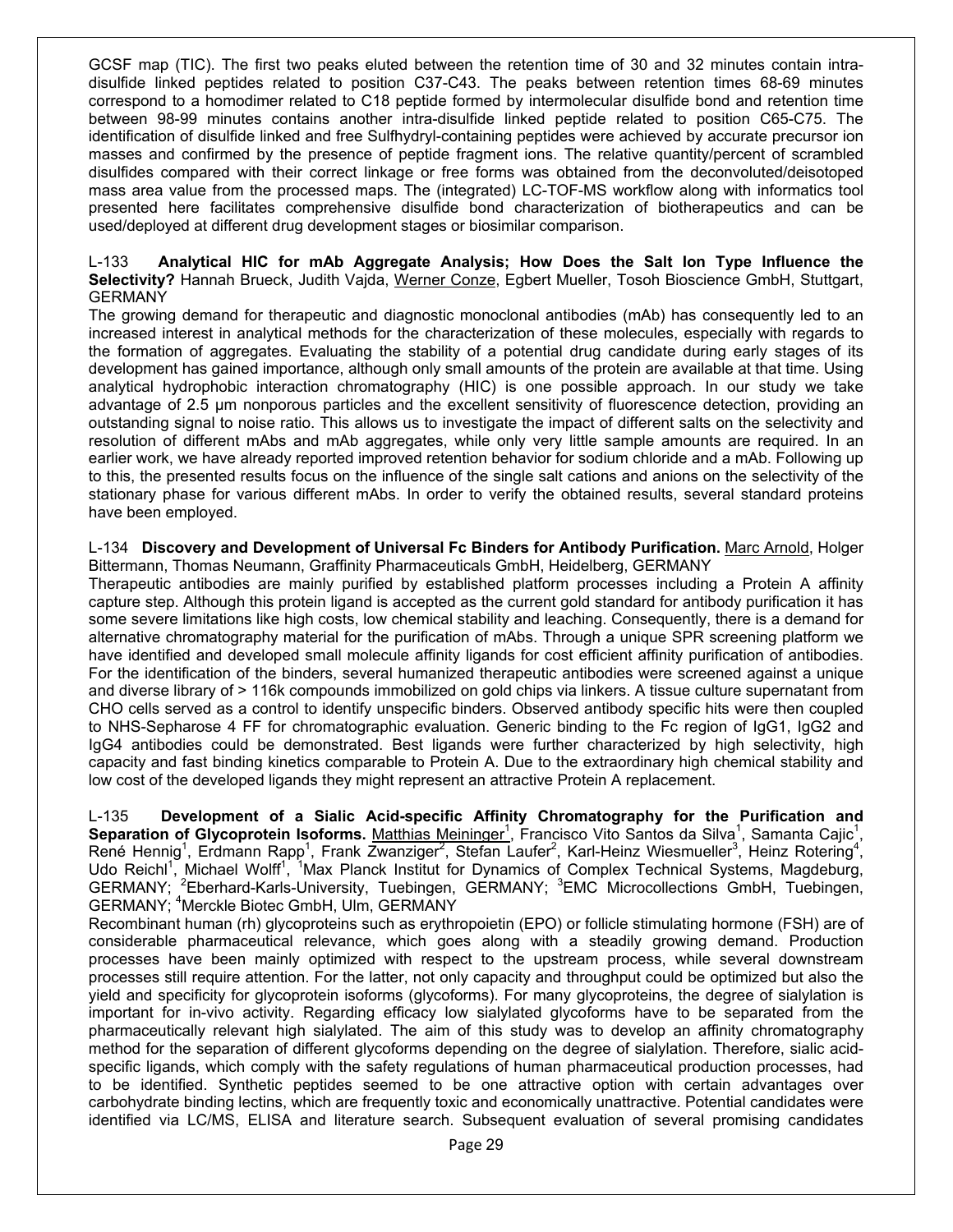involved their immobilization onto chromatography matrices to study their separation performance in small scale affinity chromatography. In order to compare all modified matrices three parameters were investigated; dynamic binding capacity (DBC), purity of rhEPO, and separation of rhEPO glycoforms. Method optimization focused on the following process conditions: buffer composition, pH, ionic strength and step gradient period. The purity of rhEPO was determined by an EPO-specific ELISA in comparison to the total protein amount (Bradford assay). Glycoform separation performance was evaluated by a novel glycan analysis method based on multiplexed capillary gel electrophoresis with laser induced fluorescence detection (xCGE-LIF) which enables determination of differences in the EPO glycosylation pattern between the eluted fractions. Several of the tested materials showed good binding characteristics. DBCs of up to 30 mg/mlmatrix were achieved as well as a significant increase in EPO purity with recoveries up to nearly 100 %. Glycan analysis clearly illustrated differences in glycosylation patterns of EPO between the elution fractions (step gradient elution). Overall these results suggest that the established chromatography method has the potential to improve the quality of sialylated therapeutic glycoproteins if applied as a polishing step in the purification train.

#### L-136 **Reversible Cyclic and Polycyclic Peptides for the Discovery of Affinity Ligands.** Stefano Menegatti, Robert Blackburn, Kevin Ward, Ruben Carbonell, North Carolina State University, Raleigh, NC, USA

Cyclic peptides are a prominent class of compounds in drug research and discovery of ligands for biotechnology applications. Recent investigations point at polycyclic peptides as the next generation of peptide-based species meant for applications that require extremely high affinity and potency. Combinatorial libraries of cyclic and polycyclic peptides are very powerful tools for selecting peptide ligands against biological targets. Postscreening sequence identification, however, is usually a critical step that hinders the whole process of ligand and drug discovery. While the determination of linear sequences is straightforward, inherently more challenging is the sequencing of cyclic molecules. To overcome this issue, we propose a strategy that employs combinatorial libraries of reversible cyclic and polycyclic peptides for the discovery of highly selective ligands. Each cyclic molecule comprises a binding peptide sequence framed between two cleavable linkers. This allows extracting the peptide sequences from the selected beads by treating with an appropriate cleaving agent. The linearized peptides released from the support to the liquid phase are rapidly sequenced by single stage MS/MS. A case study is presented to illustrate the process of library screening and sequence identification. Owing to the breadth of chemical and structural diversity that these libraries can explore, the strategy herein presented show a great deal of promise for the high-throughput discovery of affinity ligands and drugs.

L-137 **Understanding Ion Exchange Adsorption Mechanism.** Francisco Marques<sup>1</sup>, Patricia Aguilar<sup>1</sup>, Marvin Thrash Jr.<sup>2</sup>, Cristina Dias-Cabral<sup>1</sup>, <sup>1</sup>University of Beira Interior, Covilhã, PORTUGAL; <sup>2</sup>Central State University, Wilberforce, OH, USA

Ion exchange chromatography (IEC) is well known for its high resolving power, speed, high capacity, and biocompatibility. It is routinely used in the biochemical field and due to its versatility, relatively low cost, and its acceptance by the regulatory authorities, has become an industrial process in the production of pharmaceutical biomolecules. As other industrial processes it needs to be optimized based on a thorough understanding of the process variables. It is also well known that the broad features of chromatographic behaviour are highly influenced by adsorption equilibrium. So, a useful description of the chromatographic process has to consider the equilibrium behaviour. The main challenge will be the adsorptive behavior prediction for any range of concentrations. The primary reason for this is that more interactions can occur than the primary interaction expected between the biomolecule and the adsorbent. It has been demonstrated that thermal events accompanying biomolecule adsorption can shed some light to the underlying mechanism. We have confirmed that flow microcalorimetry (FMC) can be used to dynamically measure the heat of biomolecule adsorption, providing invaluable insights to the biomolecule adsorption process. In this study, the ion exchange adsorption behavior accessed by FMC has been compared under different conditions. The effects of pH, ionic strength, and properties of both the biomolecule and the support have been analyzed. - Work supported by FCT (Portuguese Foundation for Science and Technology), project number FCOMP-01-0124-FEDER-014750 (Ref. FCT PTDC/EBB-BIO/113576/2009) and NSF (American National Science Foundation) NSF – 1246932 (award issued by CBET division of NSF).

L-138 **Purification of a Potential Malaria Vaccine by Multimodal Ion Exchange Chromatography.** Sonja Jensen, Jessica Paul, Gesine Cornelissen, Hamburg University of Applied Sciences, Hamburg, GERMANY During the last several years new media for preparative chromatography have been developed. One group of these new media are the multimodal chromatography media. The ligands, used in multimodal chromatography, interact with the target molecule through multiple types of interactions. The multimodal functionality includes binding of proteins regardless of ionic strength of the loading material. This means that the medium can be used for direct loading of clarified material, without prior dilution or desalting to reduce the conductivity. In this contribution, experiments were done using Capto adhere (GE Healthcare), a weak anion exchanger, for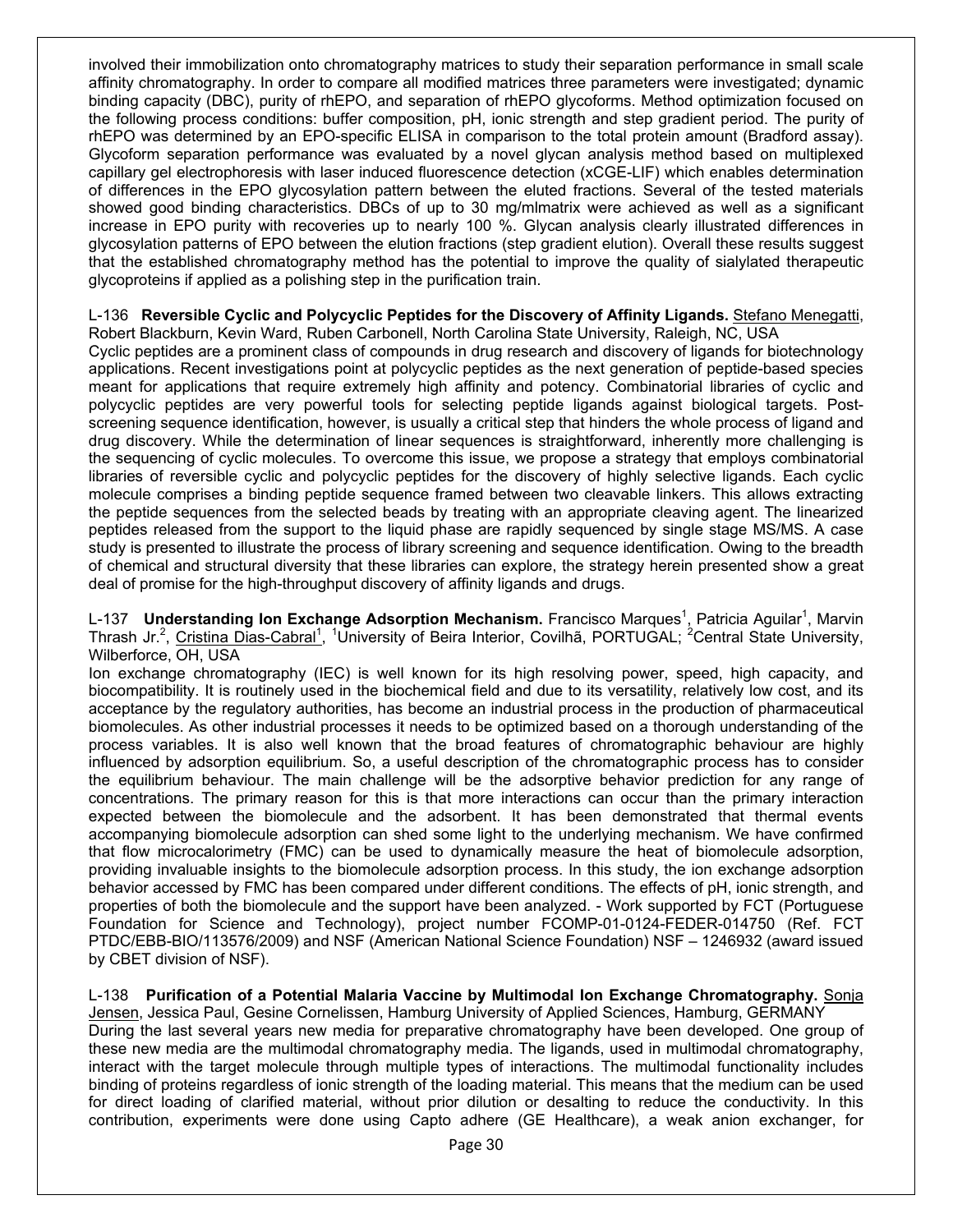purification of a potential malaria vaccine. Besides the ionic interactions in conventional anion exchangers, hydrogen bonding and hydrophobic interactions are used for binding. Thus, multimodal chromatography can be utilized to solve purification problems and opens new opportunities in protein purification. After identifying the stability range of the malaria vaccine candidate, batch adsorption studies were carried out in order to define the binding capacity of the used Capto adhere. In comparison to conventional anion exchangers, the measured <120 mg ml-1 binding capacity of the multimodal resin is major for the applied conditions. The optimization strategy was carried out adopting Design of Experiments (DoE). The chromatographic system ÄKTA avant (GE Healthcare) was used for experimental runs. The protein binds at high salt conditions, and can be eluted by a step gradient shifting the pH value. It is possible to achieve a maximized purity of the product because degradation products and other contaminants do not bind at specific salt concentrations at which the product still binds to the ligands. After optimization and up-scaling of the chromatographic method, it is possible to implement this purification as a polishing step into an Integrated Bioprocess, consisting of fermentation of Pichia pastoris, protein capture via Expanded Bed Adsorption Chromatography, and an Ultrafiltraton/Diafiltration for concentration and buffer change, getting maximized product purity and recovery of the potential malaria vaccine.

#### L-139 **New Tools to Achieve Enhanced Process Productivity in the Purification of Monoclonal Antibodies and Other Recombinant Proteins.** Milton Hearn, Monash University, Clayton, Victoria, AUSTRALIA

A current objective in the production of proteins for use in pharmaceutical or other industrial applications is to lower the cost of manufacturing. This challenge can be addressed by reducing the number of unit operations at the upstream and downstream stages of production, provided that product yield, purity and efficacy are not sacrificed. Over the past decade, several platform technologies have emerged as a powerful framework to achieve this goal. New approaches have thus been documented for the design and implementation of novel process technologies that i) require less energy consumption; ii) reduce waste generation; iii) avoid the use of hazardous substances and conditions that cause product loss; iv) permit single use of lower cost consumables but allow some other high cost process materials to be recycled; and v) enable unique molecular attributes of each specific unit operation to be optimised, facilitating enhancement of production, purity and recovery of products. Besides the opportunities for innovation that this framework offers, the beneficial attributes of platform technologies result in the deployment of resources, infrastructure and plant/equipment in a more tangible, economic and sustainable way. In this presentation, two downstream case studies related to projects carried out within this Centre will be discussed where these principles have been captured – (i) the design, synthesis and application of new mixed mode resins based on low molecular weight heterocyclic ligands for use at the capture and purification stages with genetically engineered monoclonal antibodies (mAbs); and (ii) a new approach to achieve improved host cell protein clearance in the purification of 'tagged' recombinant proteins with a new class of tag specific affinity resins. In each case, the advantages of the use of these platform system approaches have been documented for a range of protein targets of different structures. Importantly, these technologies provide a new avenue to enhanced productivity in the purification of genetically engineered proteins.

#### L-140 **Investigation of Monoclonal Antibody Purification by Aqueous Two-phase Extraction.** Jan Mündges, Shuai Shi, Tim Zeiner, TU Dortmund University, Dortmund, GERMANY

Monoclonal Antibodies (mAbs) are biologically active proteins produced in response to the presence of foreign substances. During the past years, the application of mAbs for therapeutic treatment has been increasing. Several diseases like cancer, asthma or autoimmune diseases are already treated by mAbs whereas nearly all marketed are produced by mammalian cell cultures. Through an intensified research on the field of upstreamprocessing, the mAb concentration in the fermentation broth has significantly been increased. Hereby purification of mAbs became the most challenging step in the manufacturing process accounting for a major part of the total production costs. Since conventional unit operations like preparative chromatography are often limited by their capacity, buffer consumption and ligand cost, growing interest exists in finding alternative downstream-processing methods. Aqueous two-phase systems (ATPS) are a promising option for the improvement of mAb purification. By mixing two different phase forming components (PFCs), e.g. two hydrophilic polymers or a polymer and a salt in water at high concentration, two liquid phases can form. One of the phases is rich in PFC 1, the other is rich in PFC 2. Both phases consist of 70-80 % of water and thus have an aqueous character. Purification of the target product is achieved because of a different partitioning of target component and impurities between both phases. Especially for sensitive products ATPS are a promising alternative as they offer mild separation conditions at high, continuous capacity. In this work, an ATPS consisting of polyethylene glycol, phosphate salt and water is chosen for the purification of mAbs from Chinese Hamster Ovary cell supernatant (CHO-CS). Essential for the design of an aqueous two-phase extraction (ATPE) is a fundamental knowledge of substance properties, liquid-liquid equilibrium data as well as partitioning of target component and impurities. Several influences on the purification of mAbs like polyethylene glycol molecular weight, pH, initial concentration of CHO-CS and concentration of additional sodium chloride are analyzed in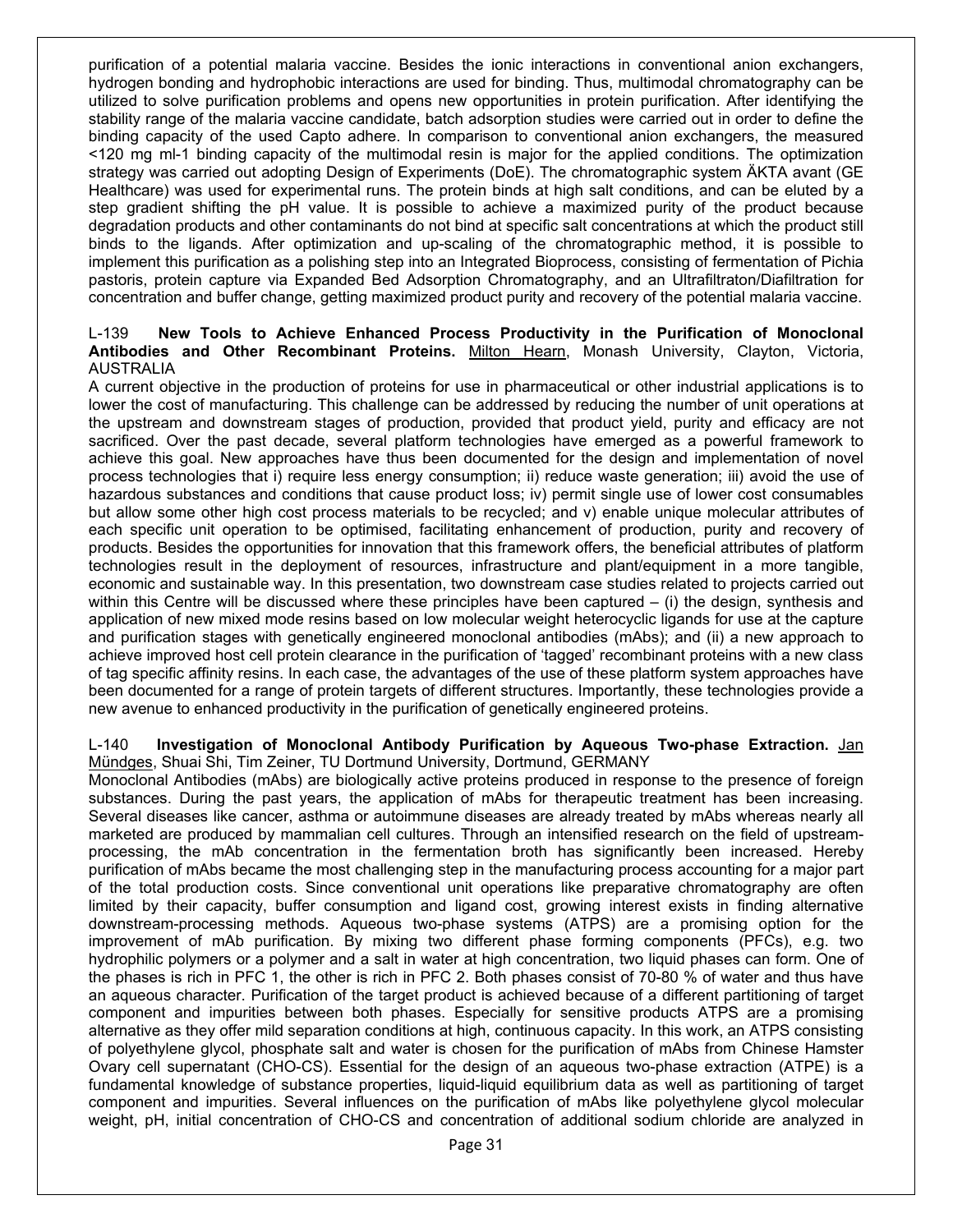single-stage extraction experiments. To further enhance mAb purification, ATPE is performed in multi-stage experiments in a miniplant mixer-settler battery. The feasibility of multistage ATPE at miniplant scale will be discussed with regard to different operation modes. Furthermore the purification of mAb from CHO-CS will be evaluated, paying special attention to mAb purity as well as mAb yield.

#### L-141 **Fujifilm Diosynth's and Chromatan's Investigation of Countercurrent Tangential Chromatography for Purification of Monoclonal Antibodies.** Oleg Shinkazh, Chromatan, State College, PA, USA

Chromatan's CTC is a new column-free purification technology for MABS and vaccines, providing a scalable, disposable, and continuous alternative to column chromatography. Experimental studies were performed purifying monoclonal IgGs. We showed high-resolution antibody purification at < 10 psi operating pressure, with recovery >94%, showing great promise for this new technology.

#### L-142 **2D-DIGE for Host Cell Protein Analysis and Antibody Process Development.** Alois Jungbauer, BOKU, Vienna, AUSTRIA

Host cell protein analysis is the most important analytical methods during bioprocess development. Current regulations require a reduction of HCP below 1-100 ppm depending on the intended use, route of administration of the product, and production systems. A range of immunospecific and non-specific methods are in use and have been accepted by regulatory bodies. Immunospecific methods such as ELISA are rather simple when specific antibodies are available. Non-specific methods are more complex but provide a holistic view on the HCP profile. Two Dimensional Differential in Gel Electrophoresis (2D-DIGE) has been used to characterize the feed stock (culture supernatant) of varies mammalian expression clones as well as the different flow schemes in downstream processing. In 2D-DIGE samples can be labeled with different fluorescent dyes and after combining they are separated by a single 2D-electrophresis. Hereby the gel to gel variation can be excluded. After scanning the gel at different wavelength and digitization it is possible to superimposed the separation results of the individual samples and therefore identify subtle difference. In addition a holistic view can be obtained. For antibodies and a cytokine Fc fusion the influence of cell viability and/or clone selection on the composition of the culture supernatant will be shown. Then the effect of different flow schemes on the purity and composition of the intermediate and final product will be compared and discussed. The results will be also discussed in context of stability and robustness of different purification schemes. The methods will be compared to other analytical tools for process characterization.

#### P-Th-143 **An Alternative Capture Step for Monoclonal Antibodies: Phenyl Boronate as a New Multimodal Ligand.** Ana M. Azevedo, Raquel dos Santos, Sara A.S.L. Rosa, M. Raquel Aires-Barros, Instituto Superior Tecnico, Lisbon, PORTUGAL

Monoclonal antibodies (mAbs) are currently described as the shining stars of the pharmaceutical industry, with total sales expected to reach \$58 billion by 2014 [1]. Over the last years, more than 30 mAbs have received regulatory approval for therapeutic and diagnostic purposes with the majority targeting diseases such as cancer and autoimmune disorders. A critical evaluation of the manufacturing bottlenecks clearly indicates that the current downstream processing technology is responsible for many capacity constrains, including inability to handle high production titers, difficulties in integrating cell culture with primary recovery steps and especially excessive cost of goods and consumables. [2]. Within this work, the feasibility of using phenyl boronate (PB) as an affinity ligand for the purification of mAbs has been investigated. The PB ligand is a useful tool for the specific capture and isolation of cis-diol-containing molecules, such as glycoproteins. Preliminary studies, have shown that PB media can bind to human antibodies, not only at strong alkaline conditions but also at acidic pH values, while typical impurities found in cell culture media (insulin and albumin), do not bind at alkaline pH. Different binding and eluting conditions were evaluated for the capture of IgG from a CHO cell supernatant and the most promising results were obtained using 20 mM HEPES at pH 8.5 as binding buffer and 1.5 M Tris-HCl as eluting buffer. Higher recovery yields could be obtained at pH 7.5 but at the expense of a lower purity [1]. In order to optimize both yield and purity, a washing step using competitive diols has been developed. References: [1] Morrow Jr., K.J. "The New Generation of Antibody Therapeutics: Current Status and Future Prospects - Overview" Insight Pharma Reports, Cambridge Healthtech Institute, Needham, MA, 2012 [2] Langer, E., "Improved Downstream Technologies Are Needed to Boost Single-Use Adoption", BioProcess International, Vol. 9, No. S2, May 2011, pp. 6–12 [3] Azevedo, A.M., Gomes, A.G., Borlido, L., Santos, I.F.S., Prazeres, D.M.F., Aires-Barros, M.R. "Capture of human monoclonal antibodies from cell culture supernatant by phenyl boronate chromatography", J. Mol. Recognit. 23 (2010) 569-576.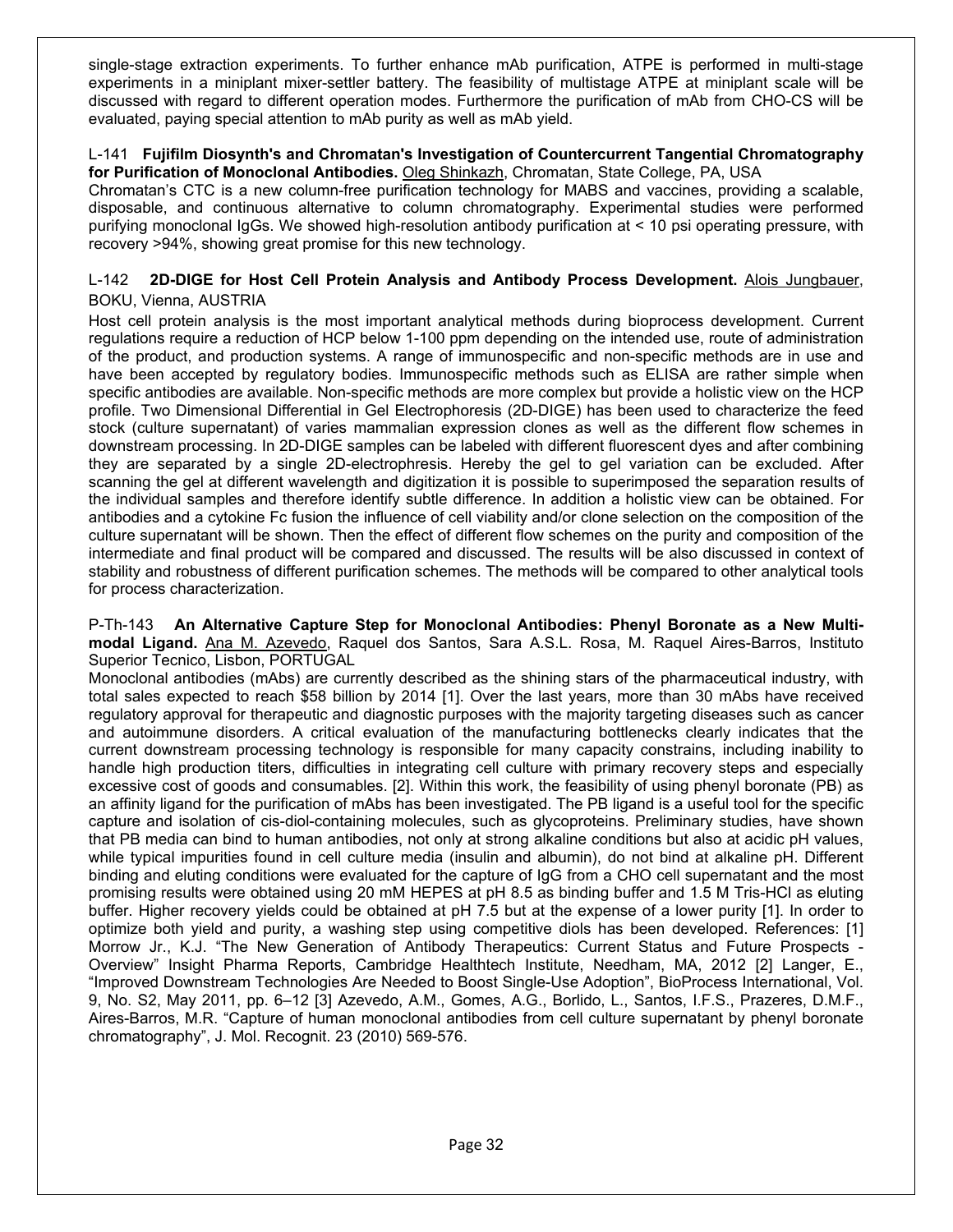P-Th-144 **Phenyl Boronic Acid as Ligand for a Multimodal Chromatography: Adsorption Behavior**  Comparison between Control Pore Glass and Agarose Matrixes. Rimenys Jr. Carvalho<sup>1</sup>, James Woo<sup>2</sup>, Karim A. Nakamura<sup>2</sup>, Maria Raquel Aires-Barros<sup>1</sup>, Ana M. Azevedo<sup>1</sup>, Steven M. Cramer<sup>2</sup>, <sup>1</sup>Instituto Superior Tecnico, Lisbon, PORTUGAL; <sup>2</sup>Rensselaer Polytechnic Institute, Troy, NY, USA

Phenylboronate (PB) chromatography has been reported as an affinity chromatography technique for the separation/identification of cis-diol containing molecules such as glycoproteins. In this work, a protein library was employed in order to investigate the various chemical interactions in this system. Adsorption experiments were carried out over a pH range from 4 to 9 and differences in retention were generally related to two protein properties, its pI value and the presence of a glycan structure. Different classes of proteins provided different trends on adsorption behavior, neutral proteins provided high interaction aroud their pI and in the acidic pH range, on the other hand, acidic proteins higher adsorption in acidic pH range (below pH 7) and basic proteins on basic pH (above pH 6) range however, glycosylated and non-glycosylated provided similar adsorption behaviors. In general, ProSep PB provided adsorption at higher pH range than P6XL in all conditions studied. Factors as steric conditions and better charge stabilization could be responsible for higher pH range of protein adsorption on ProSep PB of neutral and acidic proteins. This matrix provides bigger particles and more controlled pore size (1000 Å) than P6XL. Although the ligand density could play a role, studies using ARS dye, has showed that Agarose P6XL has higher ligand density (14.26  $\pm$  0.47 µmol/mL) than ProSep PB (8.76  $\pm$  1.83 µmol/mL). For basic proteins, the adsorption increases along to pH, above pH 8 for P6XL and 6 for ProSep PB due tetrahedral conformation of PBA but also from hydroxyls from silica of ProSep PB (CPG® matrix) which become negatively charged above pH 6. This study has showed that PBA interacts with proteins via several modes of interaction (electrostatics, charge transfer, hydrophobic and cis-diol interactions). Although Agarose P6XL adsorbs in lowers pH range, this could increase the selectivity of this chromatography concerning separations of different classes of proteins.

P-Th-145 **Chiral Separation of D,L-Phenylglycine using an Enantioselective Membrane Formed by Polycondensation of Bovine Serum Albumin with 1,6-Diisocyanatohexane on a Polysulfone Membrane.**  Li-Ming Yuan, Guang-Yong Zeng, Department of Chemistry, Yunnan Normal University, Kunming, Yunnan, P.R. CHINA

An enantioselective composite membrane was prepared by polycondensation between bovine serum albumin (BSA) on a polysulfone support (PS) and a heptane solution of 1,6-diisocyanatohexane (1,6-DCH). The flux and permselective properties of the composite membrane were studied using D,L-phenylglycine as the feed solution. The influences of a number of parameters, such as the air-drying time of the BAS solution on PS, the time of polymerization, the operating pressure and the feed concentration of the racemate, were studied. Chemical characterization was carried out using Fourier transform infrared spectroscopy and the top surface/cross-section was analyzed by scanning electron microscopy. The results showed that when using the enantioselective composite membrane for the optical resolution of the phenylglycine racemic mixture, a separation factor of 1.2 could be obtained. The paper thus details, for the first time, how a poly(BSA crosslinked with 1,6-DCH)/PS composite membrane can be used as an optical resolution membrane material to isolate the optical isomers of D,L- phenylglycine.

P-Th-146 **Analysis of Associated Forms of Insulins.** Sara Fexby Garmer, Martin Mårtensson, Dorte Bjerre Steensgaard, Aage Hvass, Svend Havelund, Novo Nordisk A/S, Måløv, DENMARK

An analytical method based on size exclusion chromatography for determination of associated forms of insulin in drug products is presented. The association forms of insulin may provide information regarding prediction of the pharmaceutical effect and chemical stability. The content of excipients in the formulation, i.e. zinc, salt and preservatives may affect the formation of the associated forms.

P-Th-147 **Lipidomics using Ion Mobility Mass Spectrometry with Transomics Informatics.** Giuseppe Astarita<sup>1</sup>, Roy Martin<sup>1</sup>, Giorgis Isaac<sup>1</sup>, James Langridge<sup>2</sup>, <u>Weibin Chen<sup>1</sup>, 1Waters Corporation, Milford, MA, USA;</u><br><sup>2</sup>Weters Corporation, Manabostor, UK <sup>2</sup>Waters Corporation, Manchester, UK

Lipids play essential roles in health and disease. Alterations in lipid metabolites are associated with various human diseases including obesity, heart disease, and diabetes. Many lipids are currently used as biomarkers of health and diseases, including cholesterol, triglycerides, vitamin D, testosterone and free fatty acids. The discovery of novel alterations in lipid levels related to human diseases could lead to the development of novel biomarkers and future diagnostic testing. The challenge with global lipid analysis — lipidomics — is the chemical complexity and the large range of concentrations of thousands of lipid species that are present in biological samples. New liquid chromatography and mass spectrometry-based tools allow to accurately and rapidly measure hundreds of individual molecular species providing the opportunity to use more complex lipid profiles for disease diagnostics. In this study, we present a robust workflow for lipidomics, which employs UPLC/ion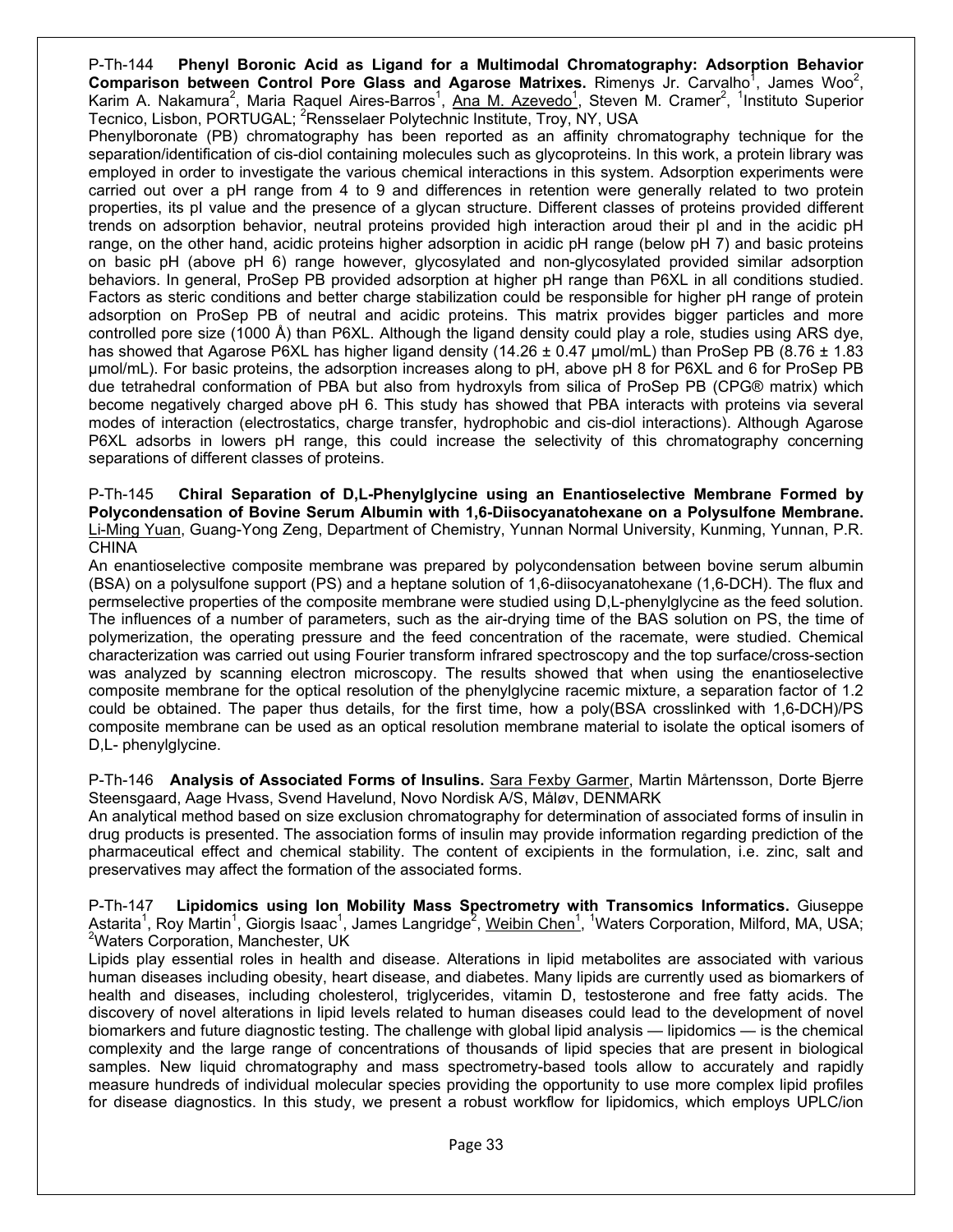mobility/time-of-flight (TOF) with the TransOmics informatics solution for biomarker discovery and automated identification of lipids in complex biological matrices.

#### P-Th-148 **Characterization of Two Novel Analytical Chromatographic Columns for Orthogonal Analysis of Monoclonal Antibody and Protein Aggregates and their Isoforms.** Justin Steve, Atis Chakrabarti, Tosoh Bioscience LLC, King of Prussia, PA, USA

TSKgel UltraSW Aggregate 7.8 mm ID × 30 cm analytical columns are novel columns packed with 30 nm pore size, 3  $\mu$ m silica particles. Larger pore size with the estimated exclusion limit of  $\sim$ 4 x 106 Da provides improved separation and quantitation of protein aggregates and oligomers, particularly for the separation of the monoclonal antibody aggregates. For safe bio therapeutic application separation of the pure monomer needs to be very well resolved from its dimer and higher order aggregates. Similarly for quality control and regulatory purpose the separation of antibody fragments is also very much essential. The species other than the monomer might induce toxic side effects to the body if not removed. Orthogonal chromatographic separation of protein is necessary for evaluation of the purity of the fraction obtained by a particular chromatographic mode. A well resolved symmetric pure protein peak from size exclusion chromatography need to be checked by another mode for the presence of any isoforms. TSKgel Protein C4-300 columns, consisting 3 μm spherical silica gel with 30 nm pore size and a short polymeric butyl (C4) alkyl groups are the newest reversed phase columns designed for the optimal recovery and resolution of proteins. Furthermore, the large pore size, allowing macromolecules to enter the interior of the pore, provides higher peak capacities than reversed phase columns with 10 nm pore size. Ferritin is a 440 kDa globular protein complex consisting of 24 protein subunits and is the primary intracellular iron-storage protein in both prokaryotes and eukaryotes, keeping iron in a soluble and non-toxic form. Ferritin that is not combined with iron is called apoferritin. Structurally, the molecule resembles a small icosahedral virus, shaped from a multimeric protein shell, apoferritin, within which variable amounts of iron may be stored. Ferritin and apoferritin are widely used for the calibration of gel filtration columns. Here we report the use of Ferritin and monoclonal antibody to demonstrate the important features of the new SEC and RPC column. This report also demonstrates the superior performance of mAb/protein separation in comparison to conventional columns. We also report the efficient separation of aggregates induced by forced denaturation using these columns. The two columns are also used for the orthogonal separation to detect protein heterogeneity.

P-Th-149 **Purification of a Potential Malaria Vaccine by Multimodal Ion Exchange Chromatography.** Sonja Jensen, Jessica Paul, Gesine Cornelissen, Hamburg University of Applied Sciences, Hamburg, GERMANY

During the last several years new media for preparative chromatography have been developed. One group of these new media are the multimodal chromatography media. The ligands, used in multimodal chromatography, interact with the target molecule through multiple types of interactions. The multimodal functionality includes binding of proteins regardless of ionic strength of the loading material. This means that the medium can be used for direct loading of clarified material, without prior dilution or desalting to reduce the conductivity. In this contribution, experiments were done using Capto adhere (GE Healthcare), a weak anion exchanger, for purification of a potential malaria vaccine. Besides the ionic interactions in conventional anion exchangers, hydrogen bonding and hydrophobic interactions are used for binding. Thus, multimodal chromatography can be utilized to solve purification problems and opens new opportunities in protein purification. After identifying the stability range of the malaria vaccine candidate, batch adsorption studies were carried out in order to define the binding capacity of the used Capto adhere. In comparison to conventional anion exchangers, the measured <120 mg ml-1 binding capacity of the multimodal resin is major for the applied conditions. The optimization strategy was carried out adopting Design of Experiments (DoE). The chromatographic system ÄKTA avant (GE Healthcare) was used for experimental runs. The protein binds at high salt conditions, and can be eluted by a step gradient shifting the pH value. It is possible to achieve a maximized purity of the product because degradation products and other contaminants do not bind at specific salt concentrations at which the product still binds to the ligands. After optimization and up-scaling of the chromatographic method, it is possible to implement this purification as a polishing step into an Integrated Bioprocess, consisting of fermentation of Pichia pastoris, protein capture via Expanded Bed Adsorption Chromatography, and an Ultrafiltraton/Diafiltration for concentration and buffer change, getting maximized product purity and recovery of the potential malaria vaccine.

#### P-Th-150 **Characterization of Two Novel High Capacity Strong Ion Exchange Resins.** Chinlun Huang, J. Kevin O'Donnell, Tosoh Bioscience, King of Prussia, PA, USA

Ion exchange resins with increased selectivity and capacity are in great demand. The TOYOPEARL GigaCap® resins were developed by Tosoh Corporation in response to this demand. Two new high capacity and high resolution experimental ion exchange resins were recently developed, and this poster focuses on these resins and their ability to purify proteins and other biomolecules, such as oligonucleotides. The high capacity strong ion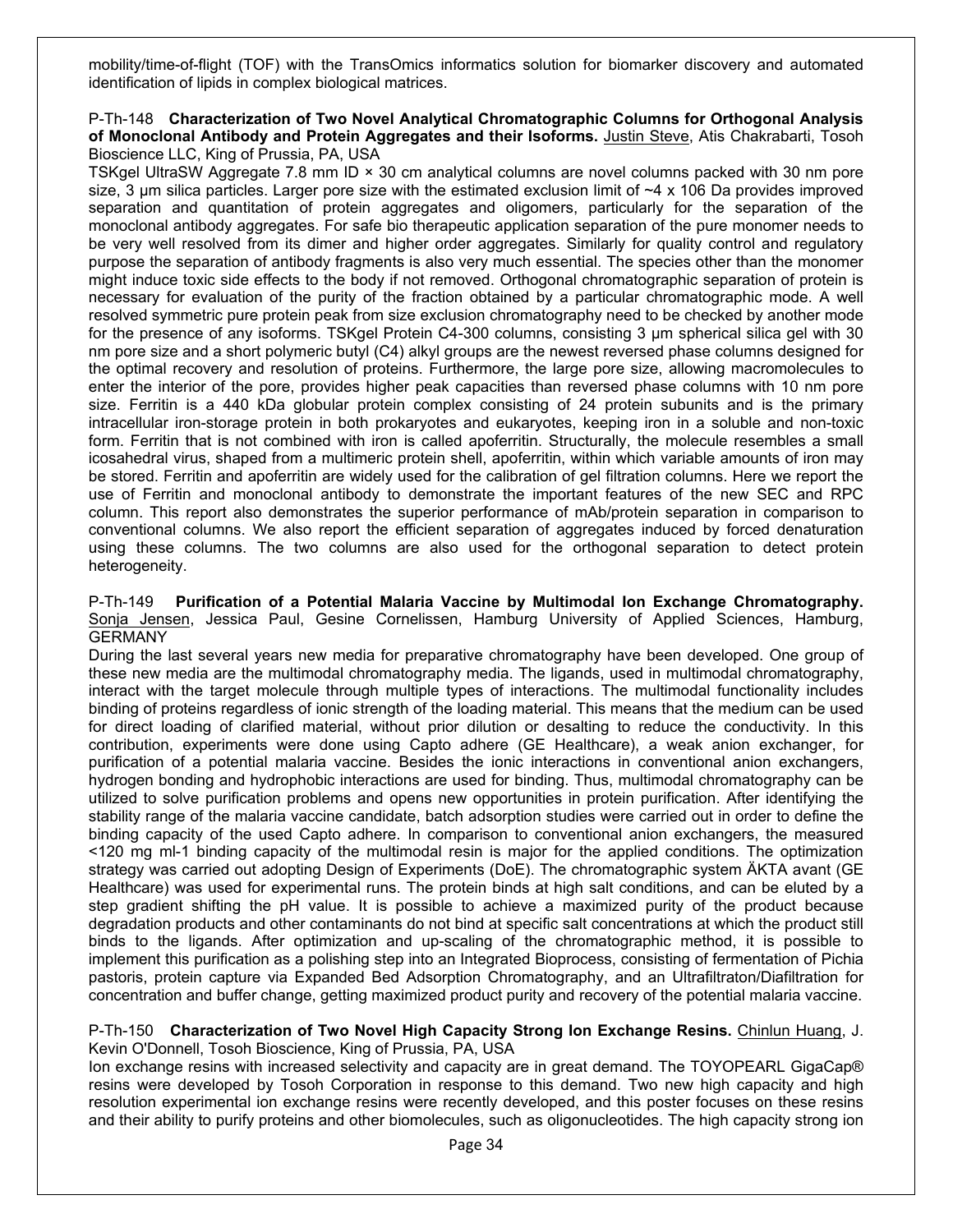exchange resins utilize a well-known size exclusion chromatography resin as the base bead. The base resin is chemically modified with either quaternary amine or sulfonic groups to provide a high level of binding sites. The strong anion exchanger, TOYOPEARL GigaCap Q-650S has a dynamic binding capacity (DBC) of greater than 100 g/L for bovine serum albumin (BSA) at both 5% and 10% breakthrough. The strong cation exchanger, TOYOPEARL GigaCap S-650S has a DBC of 130 g/L for lysozyme at 5% and 10% breakthrough. These two new strong ion exchange resins can effectively separate ovalbumin and trypsin inhibitor even when loaded to 96 g/L. The new resins were also compared to other available resins and demonstrated excellent selectivity under increasing loading conditions. The strong anion exchange resin was also able to purify a crude oligonucleotide to greater than 95% in one step. The purity of the main peak indicates the resin is not yet loaded to capacity at 5 mg. In addition, these resins are stable at high linear velocities with good pressure flow characteristics. The resins have a pressure rating of 3 bar and are stable in the pH range of 3-13. In addition, due to the smaller particle size of 30 µm, increased resolution can be achieved. The higher capacity and resolution of these resins also maintain excellent binding and elution characteristics, result in narrower peak elutions and more efficient protein purifications, allowing for increased throughput in downstream purification steps.

#### P-Th-151 **Aggregates and Particle Characterization to Support Biomanufacturing Process Development.** Yogesh Mudaliar, Rong-Rong Zhu, Tim Hanley, EMD Millipore, Bedford, MA, USA

Aggregates and particles can form through the life cycle of biotherapeutics from upstream and downstream processes to drug storage. Aggregates and particles should be closely monitored and eliminated during manufacturing process. SEC-HPLC has been the most common method used for aggregate quantification because of its robustness and high-throughput. However, there are limitations with SEC-HPLC for aggregate detection, such as it cannot detect insoluble aggregates, sub-visible and visible particles. Orthogonal analytical methods (SEC-HPLC-UV and MALS, Dynamic Light Scattering (DLS) and Dynamic Imaging Analysis (DIA)) have been implemented in aggregates and particle characterization, through mAb and vaccine manufacturing processes. By implementing DLS and DIA as complementary methods to SEC-HPLC for aggregates and particle characterization, we are able to improve the biotherapeutic and vaccine manufacturing processes.

P-Th-152 **Superficially Porous Particles for Peptide and Protein Analysis.** Barry Boyes, Joseph Kirkland, Stephanie Schuster, Brian Wagner, Joseph DeStefano, Advanced Materials Technology, Inc., Wilmington, DE, USA

The original 2.7 µm superficially porous particles (SPP) introduced in 2006 were created with an average pore size of 90 Å, which was suitable for small molecule analytical separations. This SPP particle technology now has been expanded to include wider pore sizes and larger particle sizes that are specifically designed for larger biomolecules. Novel particle designs with specially selected bonded phases for peptide and protein separations are described. This presentation includes fast separations of peptides and intact protein mixtures, as well as examples of very high resolution separations of larger proteins and associated variants and contaminants. Columns with specially engineered bonded phases for these particles demonstrate high temperature stability, which is ideally suited for the conditions that are often used for analytical and small scale preparative biomolecular separations. Protein recovery and sample loading investigations are included. The optimized shell thickness of the new 400 Å SPP particles represents a compromise between a short diffusion path versus adequate retention and mass load tolerance. Examples of high molecular weight protein separations highlight the advantages of using columns of superficially porous particles with wider pores. Some comparisons with conventional totally porous particles are also shown.

P-Th-153 **Microcalorimetric Study of Linear Plasmid DNA Adsorption onto an Ion Exchange Support.** Patricia Aguilar<sup>1</sup>, Filipa Pires<sup>1</sup>, Marvin Thrash, Jr.<sup>2</sup>, Cristina Dias-Cabral<sup>1</sup>, <sup>1</sup>CICS-UBI-Health Sciences Research Centre, University of Beira Interior, Covilha, PORTUGAL; <sup>2</sup>Department of Water Resources and Environmental Engineering, College of Science and Engineering, Central State University, Wilberforce, OH, USA Recent research sustains the potential of gene therapy in the cure of several diseases. This type of therapy requires a large scale production of gene vectors such as plasmid DNA (pDNA) in a high purity level. Ion exchange chromatography is a crucial technique in the purification process of pDNA, whereby is often used in its large scale production. Industrial scale needs more insight knowledge of the adsorption mechanisms, avoiding the huge time and resources consumption of the trial and error methods. Using flow microcalorimetry (FMC), the aim of this investigation was twofold. The first aim was to study the pDNA adsorption mechanism on an anion exchange support and the second was to study the effect of nonspecific interactions on the enthalpy variation. FMC results for the adsorption of linear pVAX1-lacZ plasmid onto Q-Sepharose showed that the adsorptive process is, as expected, enthalpy driven, however, the presence of nonspecific effects were evident. An examination of the FMC thermograms revealed the presence of an endothermic peak followed by a single exothermic peak that was independent of the injected pDNA mass. However, when the injection loop volume was increased to change the residence time, it was observed that the endothermic peak was followed by two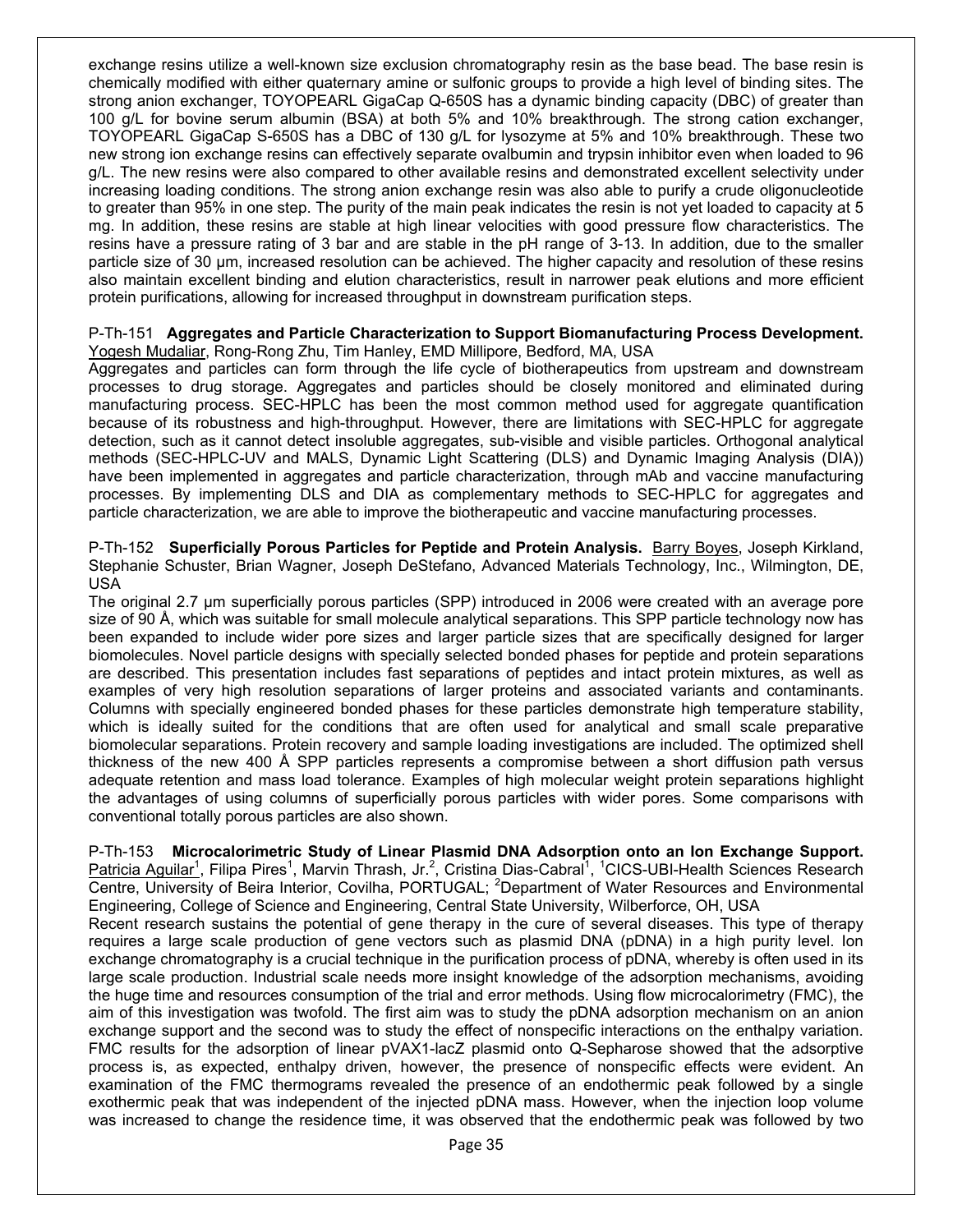mostly separate exothermic peaks. Accordingly with previous published isotherms, FMC assays where performed under linear and overloaded conditions. Isothermal Titration Microcalorimetry (ITM) assays were also done to investigate the effect of the flow on the FMC results, the process of dilution and the interaction of buffer with the adsorbent. - Work supported by FCT (Portuguese Foundation for Science and Technology), project number FCOMP-01-0124-FEDER-014750 (Ref. FCT PTDC/EBB-BIO/113576/2009) and NSF (American National Science Foundation) NSF – 1246932 (award issued by CBET division of NSF).

#### P-Th-154 **Separation of DMB-Labeled Sialic Acids for the Comparison of Biosimilars to Reference Materials with an Improved Chromatographic Method.** Xiaoning Lu, Hillel Brandes, Dave Bell, Roy Eksteen, Sigma-Aldrich, Bellefonte, PA, USA

Purpose: Sialic acids affect the bioavailability, function, stability, and metabolism of glycoproteins. Two forms of sialic acid are commonly present in therapeutic glycoproteins: N-acetylneuraminic acid (NANA) and Nglycolylneuraminic acid (NGNA). One of the most common quantification methods involves releasing sialic acids from the glycoprotein, derivatizing NANA and NGNA with 1,2-diamino-4, 5-methylenedioxybenzene (DMB), and analyzing by C18-HPLC with fluorescence detection. This procedure is subject to interference from peaks originating from excess reagent and other derivatized impurities, limiting sensitivity and reproducibility. The objectives of this study were to develop a significantly improved HPLC-fluorescence method for DMB-NANA and DMB-NGNA, and to apply this method to compare two candidate biosimilar therapeutic proteins to their respective reference materials. Methods: LC optimization was performed using standard mixtures of DMB-NANA and DMB-NGNA and an HPLC with a fluorescence detector. Four columns of the same dimensions were evaluated: C18, F5, RP-Amide (reversed-phased columns), and bare silica (HILIC column). Flow rate and column temperature were constant. Mobile phase composition varied, but A and B solvents were always 0.1% formic acid in water, and 0.1% formic acid in acetonitrile, respectively. Sialic acids were released from glycoproteins, derivatized with DMB, and then analyzed with the optimum chromatographic conditions. Data were fit to external calibration curves. Results were expressed as the ratio of (mol of sialic acid) : (mol of protein). Results: Among the screened columns, the RP-Amide column provided the best selectivity. The optimized HPLC separation with the RP-Amide column resolved the DMB-NANA and DMB-NGNA as well as excess reagent and other derivatized interferences. The new method takes 12 minutes and uses a simple mobile phase and gradient (6-20% B). This is an improvement over the existing 25-minute isocratic method using a C18 column and a more complicated mobile phase composition (water/acetonitrile/methanol). DMB-NANA and DMB-NGNA are now baseline resolved, and the analytes are free from interfering peaks.Conclusion: An improved HPLC method has been established for analysis of DMB-NANA and DMB-NGNA. The method employs a RP-Amide column and offers improved selectivity, sensitivity, ruggedness, and resolution in shorter run time.

P-Th-155 **Twin Column CaptureSMB: A Novel Cyclic Process to Increase the Capacity Utilization in**  Protein A Chromatography. Monica Angarita<sup>1</sup>, Baur Daniel<sup>1</sup>, Thomas Muller-Spath<sup>2</sup>, Roel Lievrouw<sup>3</sup>, Geert Lissens<sup>3</sup>, Guido Strohlein<sup>2</sup>, Massimo Morbidelli<sup>1</sup>, <sup>1</sup>ETH Zurich, Zurich, SWITZERLAND; <sup>2</sup>ChromaCon AG, Zurich, SWITZERLAND; <sup>3</sup>JSR Life Sciences, Leuven, BELGIUM

Protein A-affinity chromatography of monoclonal antibodies (mAbs) is the state-of-the-art purification platform in industry for capture of mAbs from cell culture harvest. The use of multi-column sequential loading processes for increase of stationary phase capacity utilization and productivity has gained significant interest in the last years. However, the available process solutions require at least 3-4 columns, introducing hardware complexity and increased downtime risk. To overcome these drawbacks a novel twin-column countercurrent sequential capture process has been developed. In this work we introduce the method design as well as experimental results using AmsphereTM Protein A JWT203, showing the significant advantages over batch chromatography in terms of higher column loading, higher productivity and lower buffer consumption. In addition, simulation results are presented, showing a performance comparison to conventional 3- and 4-column capture processes.

P-Th-156 **Effects of Mobile Phase Optimization on Analyte Behaviour in Size Exclusion Chromatography of Biomolecules.** James Martosella**<sup>1</sup>** , Andrew Coffey**<sup>2</sup>** , **1** Agilent Technologies, Wilmington, DE, USA; **<sup>2</sup>** Agilent Technologies, Church Stretton, UK

Systematic approaches to method development are an essential part of modern chromatography. Ensuring a method is fit for purpose and not simply a result of ad-hoc changes to your experimental procedure is a time consuming but essential part of the process. Size exclusion chromatography is often considered to be the simplest of separation techniques since the analyte should not interact with the stationary phase at all. The correct choice of pore size remains the most critical aspect for separation based on molecular size, however it is important to remember that molecular weight does not necessarily reflect the size in solution. Furthermore, the process of optimizing the mobile phase to reduce any unwanted interactions between the molecules of interest and the stationary phase can result in changes to the sample itself. The molecule can potentially change shape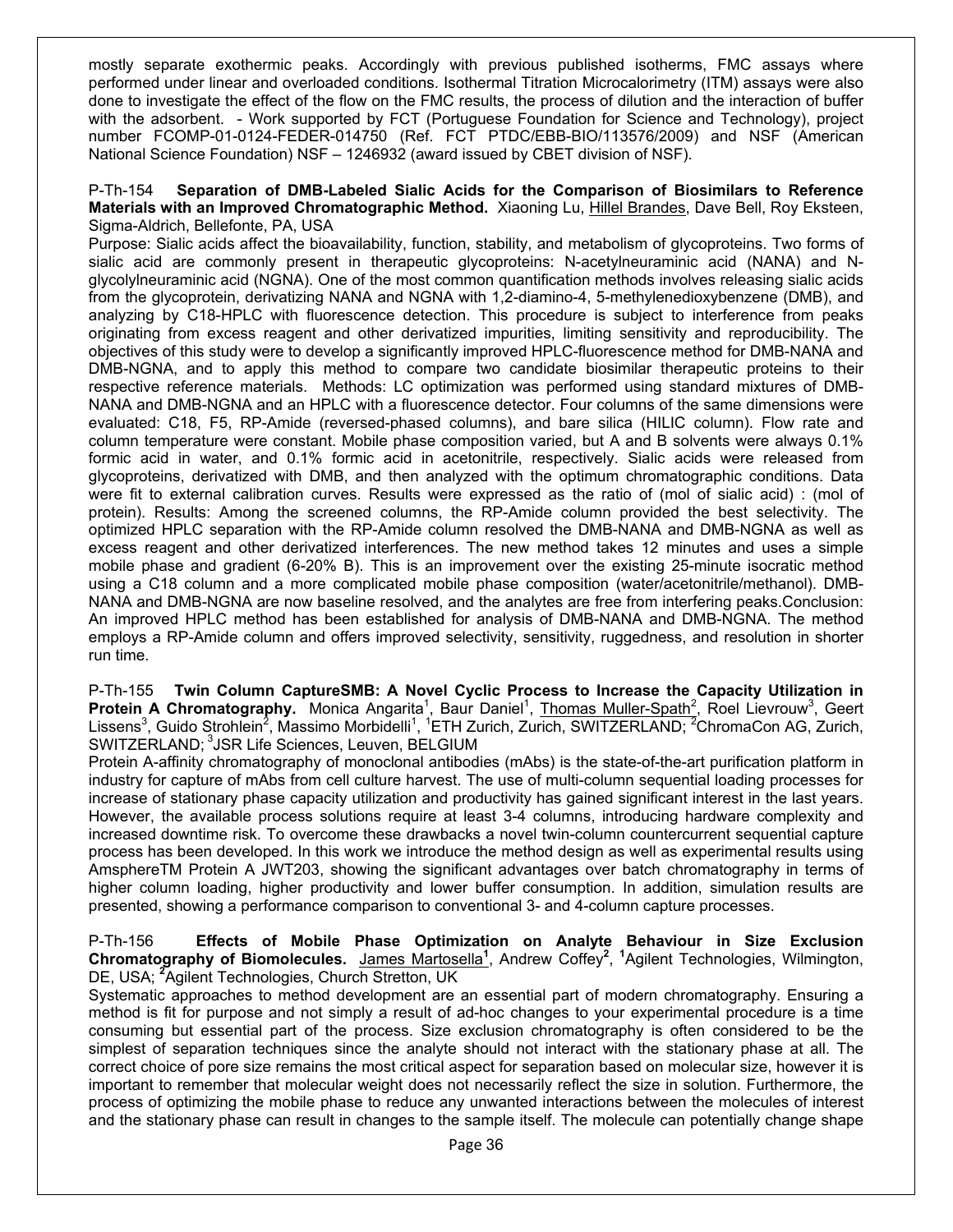by adopting a different confirmation, become denatured and unfold under high salt concentrations, or perhaps begin to aggregate; all of which will influence the retention time. In this poster we investigate some of the key parameters to be considered when developing a size exclusion chromatography method. Of particular interest is the ability to use quaternary pumps to dynamically control mobile phase parameters and how the use of multiple detectors, including concentration detectors such as differential refractive index detectors, and UV or diode array detectors together with low angle laser light scattering detectors can give greater insight into the behavior of the analyte.

P-Th-157 **Fast and Efficient Reversed-phase Liquid Chromatography/Mass Spectrometry Characterization of Glycosylation in the Fc Region of a Recombinant IgG(1) Therapeutic Monoclonal Antibody (mAb).** James Martosella, Phu Duong, Alex Zhu, Agilent Technologies, Wilmington, DE, USA Monoclonal antibodies (mAbs) are used increasingly as therapeutic agents to target various diseases, and form a large fraction of therapeutic proteins commercially approved or currently under development. With an increasing number of mAbs moving to market, the need for rapid analytical methods for their detailed characterization has dramatically increased. For example, during mAb development it is important to find the recombinant production system that offers optimal productivity with rapid turnaround times to meet process development demands. Assessing the glycosylation profiles in shortened analysis times is thus vital to mAb development and the need to have rapid and reliable LC/MS glycoprofiling methods are growing. This poster describes a rapid online reversed-phase (RP) LC/MS approach to profile glycosylation for a therapeutic mAb (IgG1). Separations of intact IgG1 and papain-cleaved IgG1, to yield Fc and Fab fragments, were optimized for rapid analysis using a 5 µm, 300A C3 superficially porous column. Specifically, intact IgG1 was characterized to obtain glycoform and accurate glycan mass information. The intact IgG1 was then subjected to papain digestion and the glycosylation containing Fc portion analyzed by time-of-flight (TOF) mass spectrometry to determine glyco-specific modifications. The methods were developed to provide essential glycoform profile information using rapid LC/MS procedures for achieving quick data turnaround times. For further validation of the Fc glycanspecific assignments from the TOF analysis, the intact mAb was then subjected to a fully automated rapid glycan analysis. This was achieved using an mAb-glyco chip kit to establish a glycan accurate-mass database. The methods described herein are useful for cell line and clone selection processes, and cell culture process optimizations where absolute quantitation is not necessary, but where rapid, reliable and efficient characterizations are desired.

#### P-Th-158 **Combining Small-scale Purification and Analysis of Monoclonal Antibodies on One Instrument.** Sonja Schneider, Agilent Technologies, Waldbronn, GERMANY

Preparative and analytical methods for protein purification and analysis require two different instrument setups: Protein preparation requires large injection volumes and high flow rates, whereas analytical methods require small injection volumes and lower flow rates. Traditionally, preparation and analysis are done on two instruments specifically designed for these purposes. Here, we show a two-step purification procedure on a single instrument for monoclonal antibodies (mAb) out of cell lysate. As a capturing step, Protein A affinity chromatography followed by a size exclusion polishing step was performed. In the subsequent analytical step the purified mAb fraction was identified and quantified with Protein A affinity chromatography, and the charge variants were characterized with ion exchange chromatography (IEX). The analysis of the purified mAb after the SEC polishing step is an essential part of the workflow to determine purity and quantity. Especially for therapeutic mAbs, it is extremely important to thoroughly characterize the biomolecules to ensure efficacy and safety of the drug. One part of the characterization procedure, besides peptide mapping and aggregate analysis, is the determination of charge variants of the mAb, usually carried out by ion exchange chromatography. In this case, the analysis of the purified mAb includes, besides identification using Protein A chromatography, also quantification. The characterization of the mAb in terms of charge variants was carried out using weak cation exchange chromatography in a 4-component ionic strength gradient. Here, we present an application solution for the smallscale purification of a monoclonal antibody from a cell lysate and the subsequent analysis on a single LC instrument. Purification and polishing steps using preparative columns for Protein A purification and size exclusion chromatography were combined with high-volume injection. Analysis of the purified mAb was demonstrated using a Protein A Monolith for quantification and identification. In addition, charge variant analysis was carried out by a four-component ionic strength gradient using ion exchange chromatography.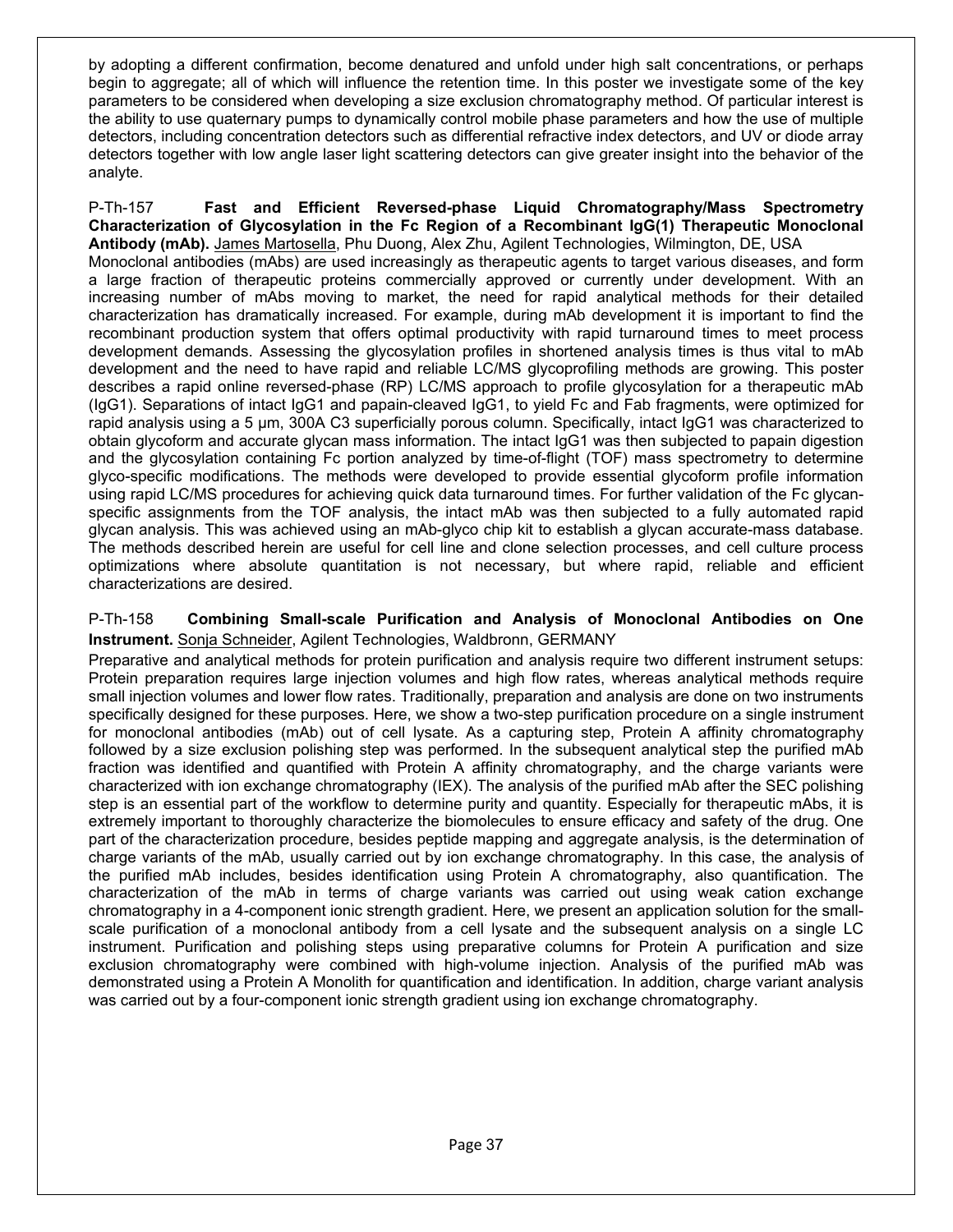P- Th-159 **Greater Loading Capacity and Resolution for Improved Process-scale Peptide Purification.**  Jochen Saar<sup>1</sup>, Reno Nguyen<sup>2</sup>, Chitra Sundarajan<sup>3</sup>, Scott Anderson<sup>4</sup>, Dennis McCreary<sup>5</sup>, <u>Janine Sinck<sup>6</sup>, 1</u>Worms, GERMANY; <sup>2</sup>Hesperia, CA, USA; <sup>3</sup>Hyderabad, Andrapradesh, INDIA; <sup>4</sup>Deerfield, IL, USA; <sup>5</sup>Columbia, MD, USA; 6 Allentown, PA, USA

The demand for high purity peptides is increasing. Small synthetic peptides to large cellular produced peptides are being investigated for possible therapeutic benefits. Both can be difficult to purify to high levels, >98%, because of the very similar products, many times differing by only one amino acid. Optimized purification techniques are required to meet these high purity demands in an economical manner. Reversed-phase chromatography, because of its high resolving power, has been the technique of choice for achieving the high level of purity necessary in the pharmaceutical industry. For industrial purification, important consideration and selection of particle size, pore size, and stationary phase in relation to the peptide can optimize purification. We illustrate how a new 150A reversed-phase media is highly effective at purifying peptides with greater loading capacity and improved productivity compared to competitive media. The media has unique selectivity that can reveal peaks masked by other C18 phases and improves resolution of closely related peptides and impurities for higher purity target peptides. The bulk media incorporates bonded phase chemistries identical to those used in analytical and prep columns, thereby assuring economical method development and reliable scale-up for preparative and process purification.

P-Th-160 **New Wide Pore Media Improves Loading Capacity and Productivity of Peptide and Protein**  Purification by Flash Chromatography. Bopanna NK, Chitra Sundararajan, Melissa Wilcox, Janine Sinck, Reno Nguyen, Grace Discovery Sciences, Deerfield, IL, USA

Peptides and proteins are becoming increasingly popular for their potential use as therapeutic drugs. To earn and maintain a share in the fast-growing peptide market, peptide researchers and manufacturers are constantly trying to improve and optimize the various steps in peptide synthesis. One of the main bottlenecks in peptide synthesis is the purification step. Techniques such as FPLC and preparative HPLC are limited by small loading amounts, long separation times, poor recoveries and high costs. Here, we demonstrate that flash chromatography can be a powerful tool in the fast and efficient purification of a diverse range of peptides. A new wide pore C18 phase expands flash purification capabilities to peptides and proteins approaching 70000 MW, while providing better resolution based on the smaller particle size. We present data to show the benefits of higher loading and faster purifications in peptide purification. This rapid purification technique ensures less degradation of peptides and provides better recovery, yield and purity.

P-Th-161 **Comparing HILIC and RP for LC/MS Analysis of O-HexNAc Modified Peptides.** Barry Boves<sup>1</sup> , Stephanie Schuster<sup>1</sup>, Alex Harvey<sup>2</sup>, Ronald Orlando<sup>3</sup>, <sup>1</sup>Advanced Materials Technology, Inc., Wilmington, DE, USA; <sup>2</sup>Glycoscientific, Inc., Athens, GA, USA; <sup>3</sup>University of Georgia, Athens, GA, USA

Modification of serine or threonine residues of proteins by β-D-N-acetylglucosamine (GlcNAc) has emerged as a significant biological signaling mechanism. O-GlcNAcylation of relevant sites can involve meaningful cross-talk with phosphorylation targets, both nearby and at distant sequences. For a variety of purposes, LC/MS methods to qualify the purity and identities of O-GlcNAc peptides, and similarly of O-GalNAc modified peptides, (herein referred to collectively as O-HexNAc modifications) are needed to investigate the biochemistry and biology of such modifications. Hydrophilic-interaction chromatography (HILIC) and reversed-phase chromatography (RPC) separations are compared for the ability to resolve peptide/glycopeptide pairs. Under comparable conditions of separation, RP and HILIC exhibited nearly identical peak widths, but overall HILIC separations had superior selectivity differences, leading to much better resolution. In all cases examined to date, the glycopeptide preceded peptide elution in RP, and the opposite was true in HILIC. The selectivity differences between the O-HexNAc- modified/unmodified peptide pairs is sufficiently high in HILIC, relative to RP, to lead to better predictive ability for retention of the O-HexNAc peptide, once the retention of the peptide is known. Thus, we conclude that HILIC separations of complex mixtures from protein digests may be usefully interrogated by LC/MS to uncover novel sites of protein modifications.

#### L-162 **Integration and Intensification of Downstream Bioprocessing based in Aqueous Two-phase Systems.** Ana Azevedo, Raquel Aires-Barros, Instituto Superior Tecnico, Lisbon, PORTUGAL

The number of biotechnology-based pharmaceuticals in the late-stage pipeline has been increasing more than ever in particular monoclonal antibodies (mAbs) represent a quarter of all biopharmaceuticals in clinical trials. As a result, there is an enhanced demand for more efficient and cost-effective processes. During the last years, the upstream technology for the production of biopharmaceuticals has been considerably improved. Continuous discoveries in molecular biology and genetics, combined with new advances in media and feed development, have significantly increased the production titers. In order to keep up this gain, it is now essential to design new, as well as to improve the existing downstream processes that remain an unresolved bottleneck. Aqueous twophase systems (ATPS) is a potential alternative to the currently used platforms for the downstream processing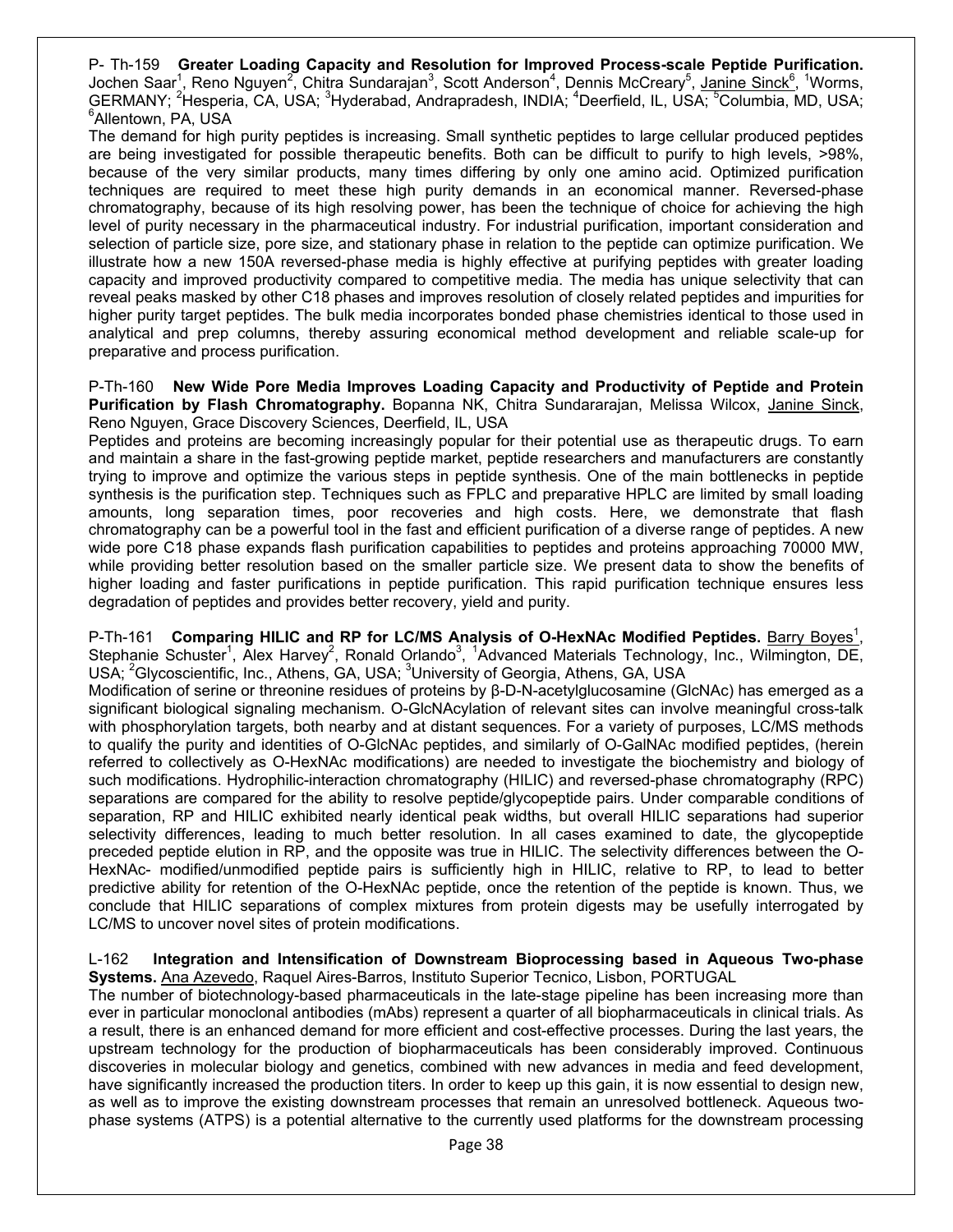of biopharmaceuticals, which can combine a high recovery, selectivity and biocompatibility with an easy scale-up and a continuous operation mode [1,2]. Furthermore ATPS enables process integration and the large-scale processing of high quantities of biological substances [3, 4]. An innovative downstream process based on ATPS, for the purification of mAbs from a complex medium, is being designed, comprising cell separation and antibody selective extraction, envisaging process integration and intensification. This extraction based technology can also be extended for the intensification and cost reduction of production processes of other high-value biomolecules, like recombinant proteins, VLPs and vaccines, p-DNA and RNA. Microscale process techniques are used as effective tools for expediting bioprocess design in a cost-effective manner [5]. Furthermore, microfluidic devices bring high-throughput, lab-scale process optimization closer to the large-scale processes. [1] P.A.J. Rosa, I.F. Ferreira, A.M. Azevedo, M.R. Aires-Barros. "Aqueous two-phase systems: A viable platform in the manufacturing of biopharmaceuticals J. Chromatogr. A 1217, 2296-2305 (2010). [2] P.A.J. Rosa, A.M. Azevedo, I.F. Ferreira, S. Sommerfeld, W. Bäcker, M.R. Aires-Barros. "Downstream processing of antibodies: Single-stage versus multi-stage aqueous two-phase extraction", J. Chromatogr. A 1216, 8741-8749 (2009). [3] A.M. Azevedo, P.A.J. Rosa, I.F. Ferreira, M.R. Aires-Barros. "Chromatography-free recovery of biopharmaceuticals through aqueous two-phase processing", Trends Biotechnol. 27, 240-247 (2009). [4] P.A.J. Rosa, A.M. Azevedo, S. Sommerfeld, W. Bäcker, M.R. Aires-Barros. "Aqueous two-phase extraction as a platform in the biomanufacturing industry: Economical and environmental sustainability", Biotechnology Advances 29, 559–567 (2011). [5] da Silva, D.F.C., Azevedo, A.M., Fernandes, P Chu V., Conde, J.P., Aires-Barros, M.R., "Design of a microfluidic platform for monoclonal antibody extraction using an aqueous two-phase system", J. Chromatogr. A, 1249, 1-7 (2012).

#### L-163 **Multi-stage Enzyme Extraction using Aqueous Two-phase Systems – Experiment and Modeling.** Axel Prinz, Katharina Koch, Tim Zeiner, TU Dortmund University, Dortmund, GERMANY

Chromatography based downstream processing of fermentative produced biomolecules is limited due to capacity as well as scale-up issues. Classical extraction as known form chemical engineering could overcome this capacity problem. Besides, it is already well known that aqueous two-phase systems (ATPS) can be applied for the extraction of biomolecules. ATPS can be formed by mixing a hydrophilic polymer and a salt above a critical concentration. Often the partitioning behavior of solutes in ATPS can be influenced by an additional solute such as sodium chloride. The major advantage of ATPS compared to aqueous-organic systems lies in the aqueous character of both phases leading to an increasing biocompatibility. Until now there exist only few works [1] investigating the aqueous two phase extraction in multi stage experiments. In the work ATPS consisting of polyethylene glycol 3000 (PEG3000) and phosphate are applied to purify the enzyme laccase from a Pleurotus sapidus (P.s.) culture supernatant from contaminating proteins in a multi-stage extraction process. In addition to the purification the separation of laccase of P.s. from laccase from Trametes versicolor (T.v.) is investigated. Using multi-stage aqueous two-phase extraction both enzymes could be separated. The extraction experiments were performed in three stages of a mixer-settler-extraction-unit with a total throughput of 0.5 kg per hour. The influence of feed position (PEG phase inlet or phosphate phase inlet) and sodium chloride concentration (0% and 2.5%) have been varied and the extraction behavior of the enzymes investigated. Depending on the mode of operation either two laccase have been separated from each other or both laccases were separated from contaminating proteins. In addition the extraction process has been modeled. In single-stage experiments partitioning influencing parameters and physical data have been measured. The correlations were implemented into a multi-stage extraction model. Finally, the results of the equilibrium based extraction model for the extraction of laccase from culture supernatant was compared to the multistage results. [1] P.A.J. Rosa, A.M. Azevedo, S. Sommerfeld, M. Mutter, W. Bäcker, M.R. Aires-Barros, Continuous purification of antibodies from cell culture supernatant with aqueous two-phase systems: From concept to process; Biotechnology Journal (2013) in press

#### L-164 **Purifying and Concentrating Recovery Process Samples for Recombinant Protein Quantification.** Tanja Buch, Ian Marison, DCU, Dublin, IRELAND

Purifying and concentrating recovery process samples for recombinant protein quantification Detection and quantification of specific recombinant proteins in a protein mixture can be considered as a keystone in process characterization. Recombinant proteins are widely produced in batch and fed-batch fermentations at industrial scale using microbial cells. Besides the recombinant protein also different isoforms of the protein of interest are produced during the fermentation. Protein isoforms are different forms of the same protein which have similar characteristics but different functionality. The different isoform concentrations during fermentation and the primary recovery are known to be only a small fraction of the overall total protein concentration. Therefore it is indispensable to purify and concentrate these process samples in order to detect and quantify the recombinant protein and its isoforms. Ion-exchange chromatography is known to be a method of choice for the purification and concentration of process samples prior quantification per HPLC. Unfortunately pH settings are mandatory for this method which can change the distribution of the recombinant protein and its isoforms. Therefore a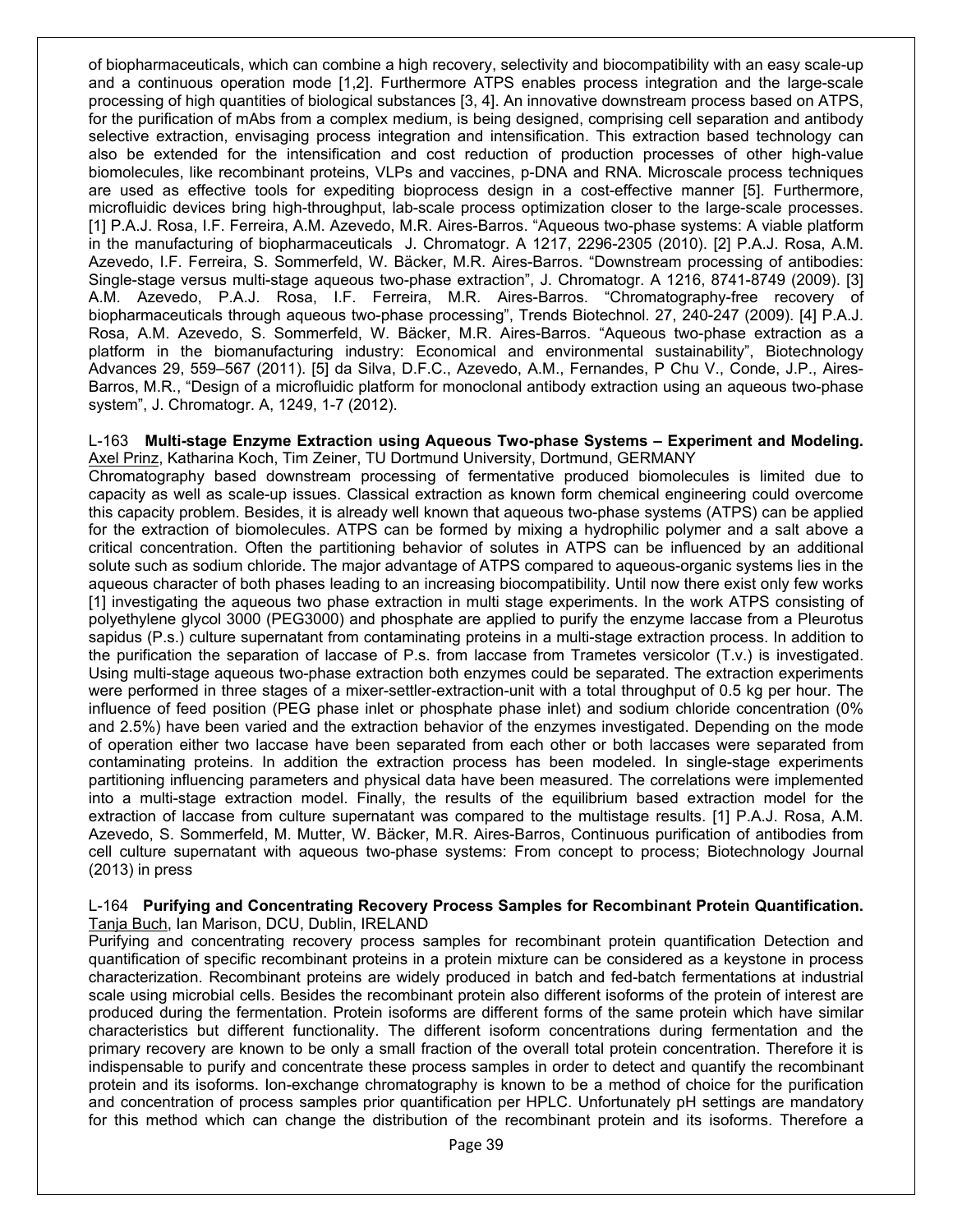method needed to be developed to purify and concentrate the recombinant protein and its isoforms without changing the pH or other process conditions. Primary recovery process samples were purified and concentrated using ultrafiltration devices with different cut-offs. Main challenge is the specific purification and avoidance of protein – protein interactions. The advantage of detergents which are known to disrupt hydrophobic – hydrophilic interactions was used to prevent non-specific bindings between proteins. As a result, the recombinant protein and its isoforms were able to be concentrated and successfully purified in order to detect and quantify each isoform per HPLC. Keywords: preparative purification, selective separation

L-165 **Predicting Protein Solubility and Crystallization Behavior based on the Second Osmotic Virial Coefficient.** Marcel Herhut, Christoph Brandenbusch, Gabriele Sadowski, Department of Biochemical and Chemical Engineering, Dortmund, GERMANY

The biocatalytic production of proteins has gained an increased industrial interest especially in the field of red biotechnology, where complex pharmaceuticals (e.g. monoclonal antibodies) are produced. Within these processes, the costs for downstream processing can cover up to 80 % of the total production costs. In state of the art engineering, protein purification is usually achieved by a series of cost intensive chromatographic steps. Hence the demand for other cost economic alternatives is increasing. One interesting alternative to the conventional processing is protein precipitation, which is applicable as a first capture step, and crystallization for final product polishing. In order to develop a precipitation or crystallization step, the solubility of the target protein in aqueous solutions and the crystallization behavior are crucial information. In order to supply this data, within this work, an innovative and simple technique to measure and predict the protein solubility and crystallization behavior based on the second osmotic virial coefficient (B22) is developed. The value of B22 gives an indication on the crystallization or precipitation behavior of the protein under the applied conditions. B22 herein serves as an ideal measure, as it combines important influence factors such as temperature, systems pH, type of precipitant and precipitant concentration. By relating B22 to the rational activity coefficient, the solubility of a protein in solution, consisting of solvent, protein, and additive, can be calculated. Experimental data of B22 for two proteins in water at varying conditions were measured by static light scattering. The further use of a potential-of-mean-force model (DLVO) with parameters fitted to B22 data at low additives concentration, allows for the prediction of B22 at high additives concentration. In combination with the solubility model, protein solubility can be predicted over a broad concentration range. The results were compared to experimental and literature data. The results point to the possibility of qualitative and quantitative prediction of the protein solubility in aqueous solution based on two B22 and two solubility concentrations. This model supports a cost efficient development of crystallization steps.

L-166 **Improved Identification and Quantitation of Host Cell Proteins in Protein Therapeutics using 2D-LC and Ion Mobility.** Weibin Chen, Catalin Doneanu, Keith Fadgen, Martha Stapels, Waters, Milford, MA, USA Residual host cell proteins (HCPs) are ppm level contaminants in biotherapeutics that may elicit an unpredictable immune response and need to be monitored as part of regulatory guidelines. Data-independent analysis with 2D chromatography has been used to measure HCPs over 5 orders of magnitude in concentration (1). Adding ion mobility into this analysis inserts an orthogonal separation in the gas phase, in the millisecond timescale, between chromatographic and mass spectral analyses. In this study, 2D chromatography was combined with ion mobility to identify and quantify HCPs in biotherapeutic samples with increased throughput. Purified biotherapeutic proteins (e.g. mAbs) were spiked with standard proteins (albumin, enolase, glycogen phosphorylase, and alcohol dehydrogenase) in known amounts and then reduced, alkylated, and digested insolution with trypsin. Samples were injected in triplicate onto a microscale liquid chromatography system and analyzed with a data-independent method using alternating low and elevated collision energy on a quadrupole time of flight instrument with ion mobility. Multidimensional chromatographic methods were employed using highlow pH RP-RP (2) with discontinuous step gradients. Standard proteins were spiked into a mAb sample (trastuzumab) at levels ranging from 8 to 1000 ppm in order to assess the ability of the system to identify and quantify proteins at typical HCP levels in a protein therapeutic. Increasing the number of LC fractions in the first dimension from 5 to 10 improved the limit of detection from 80 to 8 ppm, while doubling the analysis time. The same benefit was achieved by incorporating ion mobility into the analysis, with no additional instrument time. Ion mobility also yielded more reproducible and accurate quantitation of the lowest abundance proteins. A comparison was made between a traditional 2D method and a faster technique that utilized simultaneous gradients in both dimensions and multiple trapping columns in order to increase throughput. The faster technique took 70% of the time of the traditional 5-fraction method and the percent savings in time will increase as the number of desired fractions increases. The precision and accuracy of HCP determination will be compared and contrasted with the increase in effective peak capacity, both in the liquid and gas phases. Measurement of the HCPs in a variety of protein therapeutics will also be presented. References: 1. Schenauer, M.R. et. al. Analytical Biochemistry. 2012 (428):150-157. 2. Gilar M. et. al. J. Sep. Sci. 2005 (28):1694-1703.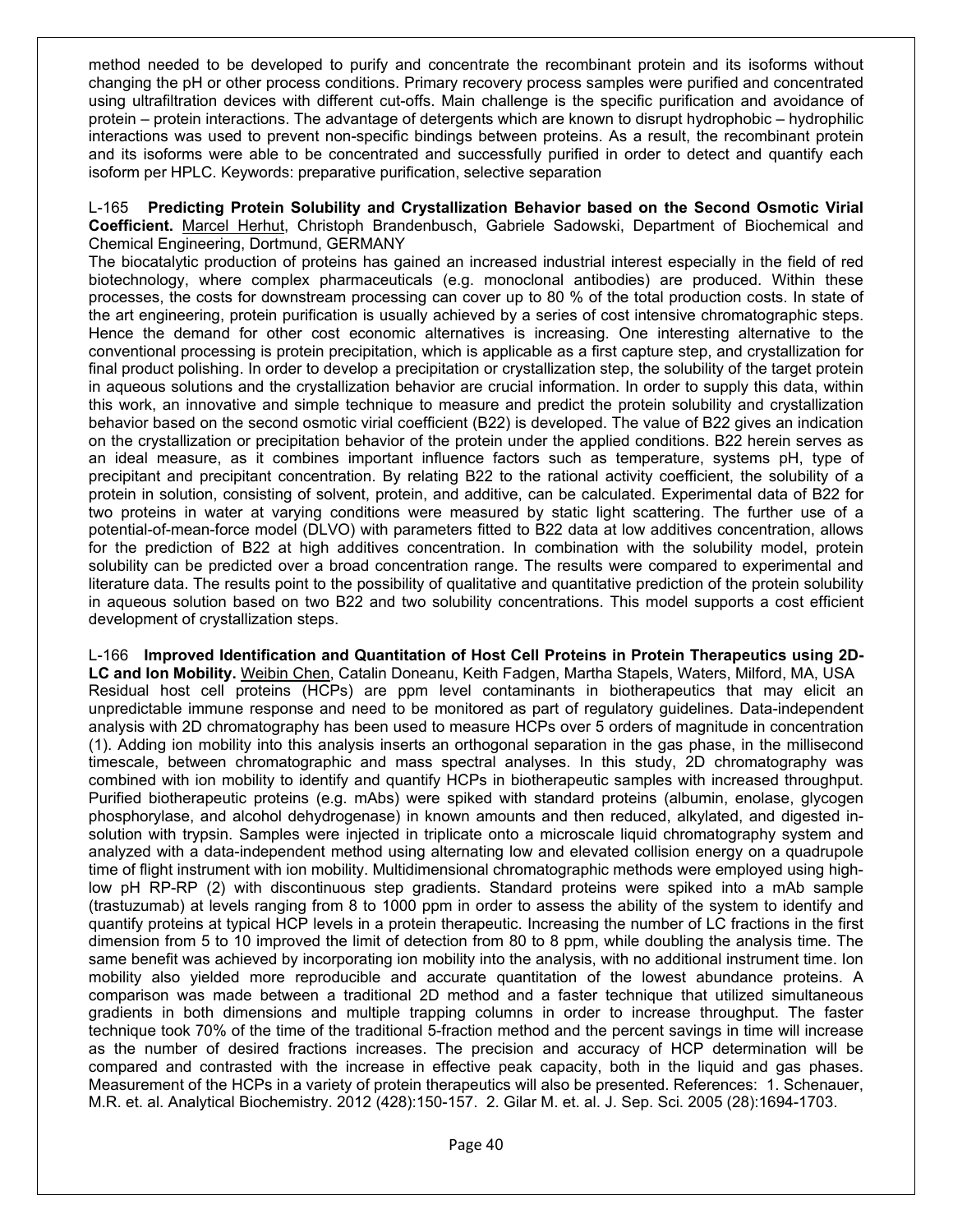#### L-167 **Additional Structural Insights on Therapeutic Glucocerebroside Variants and Impurities by Size Exclusion Chromatography.** John Thomas, Shire, Lexington, MA, USA

Size exclusion chromatography (SEC) is a methodology for assessing relative size distribution of species in protein therapeutics. While the standard practice is to minimize analyte interactions with the stationary phase, these interactions can be modulated to separate protein variants. Here we describe the use of SEC to separate and characterize variants of recombinant Glucocerebrosidase (GCB), a monomeric enzyme responsible for the catabolism of glucocerebroside. By enhancing the interactions between GCB and the stationary phase two GCB monomeric variants were isolated. These isolated GCB variants were then characterized by orthogonal methods. SEC was performed using a silica-based Waters Protein Pak 3000 SW column and a phosphatesulfate buffered mobile phase (pH 6.1-6.5). A column temperature of 12.5°C was used in these studies and was one of the critical parameters for separating the GCB variants. The separation was monitored by UV and Multi-Angle Light Scattering MALS. The separated species were collected, concentrated, proteolytically digested, and analyzed by Liquid Chromatography Mass Spectrometry (LC-MS). Computational molecular models of the GCB variants were assessed using Maestro software through the BioLuminate interface. SEC analysis of GCB resolved low levels of two shoulder peaks (two GCB variants), a high-molecular weight species, as well as a large peak for the expected monomeric form. Resolution of the shoulder peaks required an unusually low column temperature along with pH adjustment and/or changes to the sulfate concentration. SEC-MALS analysis confirmed that the main peak and its shoulder peaks consist of monomeric forms of GCB. In contrast, due to the retention time of the monomeric GCB the experimentally determined molecular weight, relative to a protein standard calibration curve, resulted in an apparent molecular weight significantly lower than the known molecular weight of the GCB (ca. 62.9 kDa). This later than expected retention time suggests an interaction with the column. LC-MS peptide mapping studies revealed that the main peak was composed of unmodified GCB and the shoulder peaks were composed of oxidized forms of the molecule. The chromatographic retention suggests that non-oxidized and oxidized Cys contribute to the level of column interaction. Molecular modeling illustrated differences in the hydrophobic protein surface, suggesting potential regions for protein to column interactions. The cumulative data from this study reveals an apparent relationship between protein variants and the SEC elution characteristics for GCB.

L-168 **Impact of Plasmid Size on the Purification of Model pDNA Vaccines by HIC on Phenyl Membrane Adsorbers.** Luis Raiado-Pereira, Jonathan de la Vega, D. Miguel F. Prazeres, Marilia Mateus, Instituto Superior Tecnico, Lisbon, PORTUGAL

Plasmid DNA offers a versatile platform for development of new pharmaceuticals able to target a myriad of diseases. This versatility also adds in variability among plasmid products most of the times sharing only the same basic molecular structure. This work highlights the existence of different interactions strengths among differently sized plasmids and their respective isoforms with HIC membrane adsorbers. These were exploited to increase the purity of supercoiled pDNA isoform by optimization of the purification strategies on a membrane chromatography performed with Sartorius® Phenyl 3 mL spiral cartridge. The relative strengths of binding of the different isoforms were studied using stepwise elution strategy of decreasing buffer conductivities. Open circular (OC) isoforms of both 3.70 kbp and 6.05 kbp plasmids are eluted earlier with a conductivity difference of 16.0 mS/cm and 22.5 mS/cm, respectively, than their supercoiled (SC) counterparts. Furthermore, the relative binding strengths of the OC over SC isoforms were 1.09 and 1.14 for respective plasmids. The isoforms of the bigger pCEP4 plasmid (10.4 kbp) did not display this characteristic binding difference, hindering the reduction of OC pDNA in the final plasmid formulation. Nonetheless, the purified and pooled plasmid solutions were assayed and demonstrated high degree of purity, compliant with regulatory agencies criteria: over 99% RNA removal, endotoxin levels below 20 EU/mg pDNA and undetectable protein content by BCA assay. The overall step yield was above 85% for all plasmids. The pooled fractions of the 3.70 kbp pVax1/GFP were further concentrated and diafiltrated through a 50 kDa centrifugal membrane device and used in a successful CHO cell transfection (88% ± 8% efficiency), which consolidates the membrane HIC polishing methodology.

#### L-169 **Protein Biomarker Assays for Drug Safety Assessments.** Jennifer Colangelo, Pfizer, Groton, CT, USA

Safety biomarkers are an integral part of the decision-making process for drug development at all stages, aiding in compound selection for early pre-clinical studies and ensuring patient safety in clinical trials. Recently, many novel proteins have been proposed as potential markers of disease states, so the demand for robust, quantitative assays has increased as more and more proteins are being investigated and deployed as biomarkers. Biomarker assays for proteins are often built off of antibody technologies, which have benefits and disadvantages. The challenge comes in finding reagents for novel biomarkers or for multiple preclinical species. Sometimes reagents may not be robust, may demonstrate lot to lot differences, or may not be available on a consistent basis. For these reasons, other technologies, such as chromatography and mass spectrometry, have been employed to fill this gap. For LC-MS assays, specific antibodies are not necessary to develop a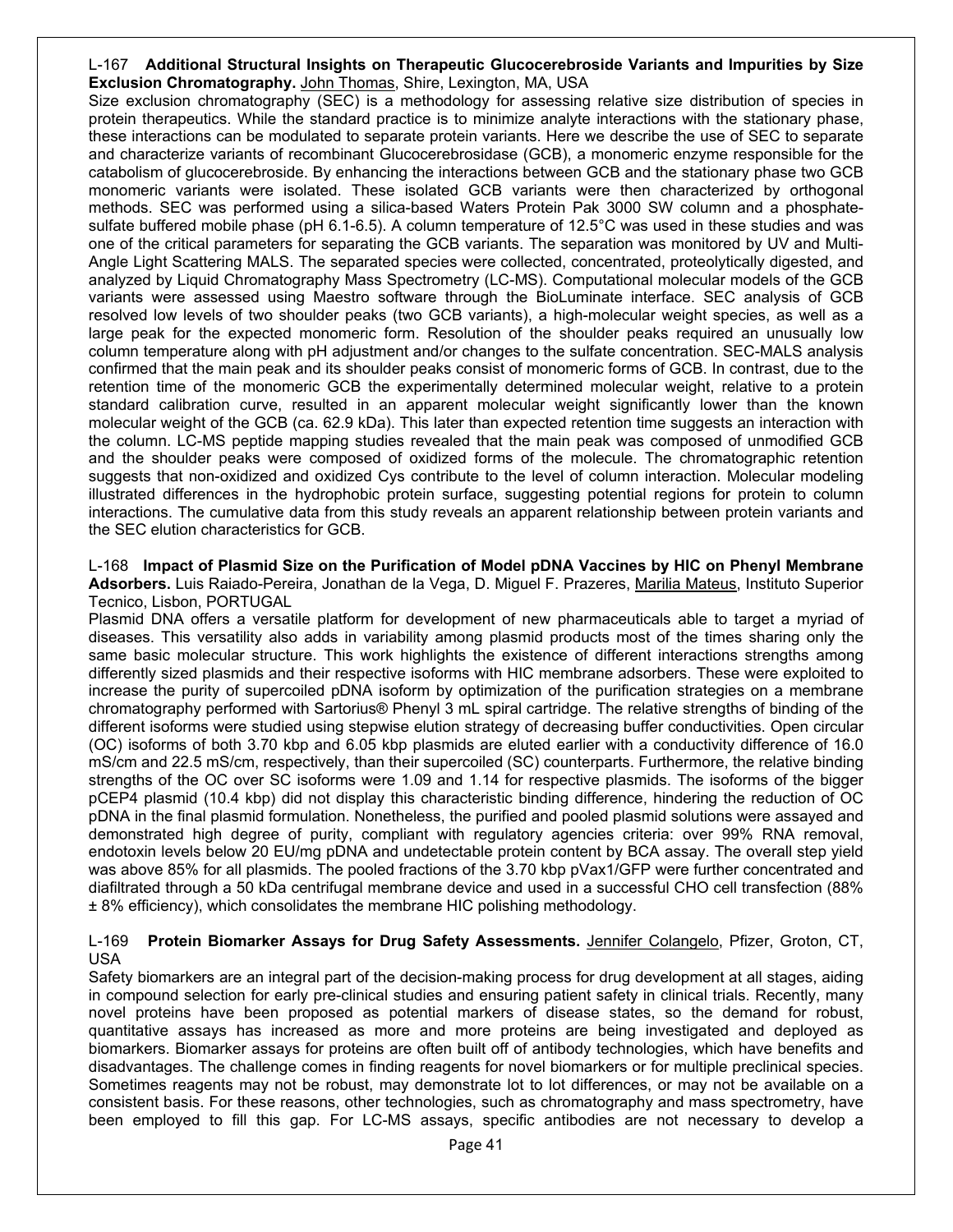quantitative assay; sensitivity is on par with antibody based platforms; and these platforms are now found in clinical hospital laboratories and other similar settings. These technologies provide another advantage in that they are often used for proteomic experiments, which then provide starting conditions for assay development, streamlining the process. This presentation will focus on analytical methodologies in mass spectrometry for protein analysis that do not require highly specific antibodies and that are amenable to translation between preclinical and clinical models. The advantages and disadvantages of applying these techniques to biomarker development, qualification, and deployment will be discussed. The examples provided will focus on toxicity biomarker applications in the drug development process.

L-170 **High Temperature LC-MS of Permethylated N-Glycans Derived from Breast Cancer Cells and**  Human Blood Serum. Shiyue Zhou<sup>1</sup>, Yunli Hu<sup>1</sup>, Tarek Shihab<sup>1</sup>, Ahmed Hussein<sup>2</sup>, <u>Yehia Mechref<sup>1</sup>, 1</u>Texas Tech University, Lubbock, TX, USA; <sup>2</sup>University of Alexandria, Alexandria, EGYPT

Permethylation is currently considered the most routine derivatization methods in MS-based glycomics. This derivatization improves the ionization efficiency of glycans and allows separation on reversed-phase liquid chromatography (RPLC). However, RPLC separation of permethylated glycans at ambient temperatures is not efficient, partially because of the low mass transfer between stationary phase and mobile phase. This is limited by the intermolecular interactions among the methyl groups present on permethylated glycan branches. Performing the RPLC separation at high temperatures (45-75oC) improved separation efficiency and selectivity. Better peak symmetry was observed at the elevated temperatures. For example, the peak asymmetry factor of Man9 glycan improved from 3.63 to 1.19 as the column temperature increased from ambient to 55oC. The chromatographic resolving power was also improved at high temperatures, especially in the case of biological samples. This was especially true for high molecular-weight branched glycans derived from human blood serum samples. The peak width decreased significantly at higher temperatures with no loss in peak area. For example, the triantennary monosialylated glycan has isomeric peak overlapping at ambient temperature under optimized gradient elution conditions. However, all isomers were resolved at temperatures higher than 45oC. The resolution of isomeric peaks at ambient temperature was only 0.58, which was much lower than the 1.81 achieved at 55 oC. Improved resolution reduces peak overlapping, which diminishes competitive ionization in an ESI source and generates more reliable quantitative data. This high temperature LC-MS of permethylated glycans permitted the isomeric separation of glycans derived from different breast cancer cells, thus helping in better understanding breast cancer brain metastasis.

L-171 **Separations of Intact Glycoproteins by HILIC.** Barry Boyes<sup>1</sup>, Ron Orlando<sup>2</sup>, Joseph DeStefano<sup>1</sup>, Lating and Materials Technology Inc. Wilmington DE LISA: <sup>2</sup>University of Constitution CA LISA Advanced Materials Technology, Inc., Wilmington, DE, USA; <sup>2</sup>University of Georgia, Athens, GA, USA HILIC separations of intact proteins and protein mixtures has had surprisingly limited application. The examples of HILIC protein separations reported to date use combinations of stationary and mobile phases that do not demonstrate general utility for separating a broad variety of proteins. In part this may be due to solubility problems with the high concentrations of organic modifiers typical for HILIC separations, and may also result from the application of consensus conditions favored for reversed-phase separations, such as the use of dilute trifluoroacetic acid or formic acid mobile phases with water/acetonitrile mixtures. Improved separations of intact proteins are obtained using acidic buffered gradient elution conditions with a HILIC column packing material prepared using a highly hydroxylated bonded-phase on wider pore superficially porous Fused-Core silica particles. With appropriate conditions for gradient elution, high resolution separations of proteins and glycoproteins are achieved. The selected conditions permit on-line mass spectral (MS) analysis of intact proteins. Consistent with recent observations in our studies of glycosylated peptides, protein retention in HILIC is strongly affected by glycosylation. In some instances, separations of intact protein glycoforms can be obtained, with selectivity driven by the extent and nature of protein-linked glycan structure(s). The ability to recover specific protein glycoforms may permit insights on the structure-function relationships of the glycan portion of glycoproteins.

L-172 **Progress Towards Automated Sequencing of Heparin/Heparan Sulfate.** Joshua S. Sharp, Complex Carbohydrate Research Center, University of Georgia, Athens, GA, USA

Heparin/heparan sulfate (HS) is a linear polysaccharide that is heterogeneously modified by O- and N-sulfation, as well as by N-acetylation. Changes in the patterns of sulfation has been implicated in a wide variety of developmental and disease processes. To fully understand the regulation of HS modification and the biological function of HS through its interactions with protein ligands, it is essential to know the specific HS sequences present. However, the sequencing of mixtures of HS oligosaccharides presents major challenges due to the lability of the sulfate modifications, as well as difficulties in separating isomeric HS chains. Here, we apply a sequential chemical derivatization strategy involving permethylation, desulfation and trideuteroperacetylation to label original sulfation sites with stable and hydrophobic trideuteroacetyl groups. The derivatization chemistry differentiates between all possible heparin/HS sequences solely by glycosidic bond cleavages, without the need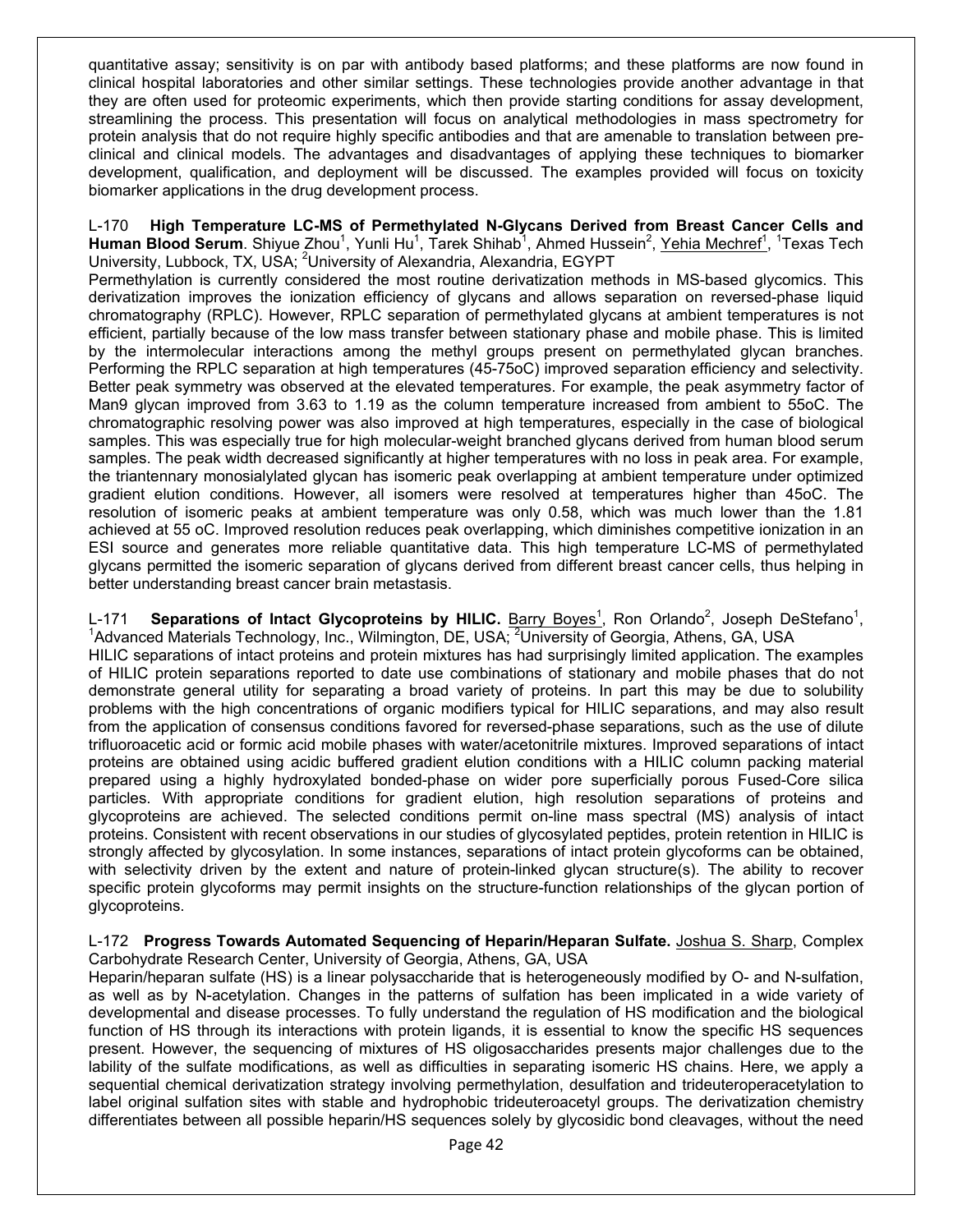to generate cross-ring cleavages. A method for sequencing complex heparin/HS oligosaccharide mixtures from affinity purification strategies using a derivatization strategy coupled with data-dependent LC-MS/MS was developed and applied to Robo1, a heparin/HS binding protein involved in neuronal development. We also report the ongoing development of an automated data analysis package for interpretation of LC-MS/MS data from our derivatization scheme.

#### L-173 **HILIC-MS of Glycans and Glycopeptides.** Joseph Zaia, Center for Biomedical Mass Spectrometry, Boston University, Boston, MA, USA

Heparin, a member of the glycosaminoglycan (GAG) family of polysaccharides, is a \$ multibillion dollar anticoagulant drug. Heparan sulfate, a closely related GAG, is expressed on every animal cell surface as well as in extracellular matrices. Low molecular weight heparins are pharmaceutical products that have been engineered for use to treat specific clinical indications including deep vein thrombosis. Because several of these products are now off patent, there has been an effort to develop generic low molecular weight heparin products. Two such products have been approved by the U.S. Food and Drug Administration, and others are under development. This activity demonstrates a strong need for effective means of analyzing heparin and other GAGs for pharmaceutical products. Effective analytics enable reverse engineering of complex biologic drugs pursuant to the development of generics. Such generics are expected to reduce costs to the public. One of the key steps in heparin analysis is the determination of the composition with respect to disaccharide repeating units. This task is made complicated by the fact that there are several isomeric heparin disaccharides. The analytical challenges are such that neither liquid chromatography alone or mass spectrometry alone is capable of fully characterizing GAG disaccharides. This is because some disaccharides are not easily resolved chromatographically and others cannot be differentiated directly using MS or tandem MS. As a result, there is clear need for LC-MS methods for disaccharide analysis. This presentation will summarize the state-of-the-art in GAG disaccharide analysis, with emphasis given to emerging LC-MS methods. Results acquired using graphitized carbon chromatography and hydrophilic interaction chromatography in LC-MS methods will be compared and contrasted.

L-174 **Hypothesis Driven Glycomics.** Shujuan Tao<sup>1</sup>, Yining Huang<sup>1</sup>, Barry Boyes<sup>2</sup>, <u>Ron Orlando<sup>1</sup>, 1</mark>Complex</u> Carbohydrate Research Center, University of Georgia, Athens, GA, USA; <sup>2</sup>Advanced Materials Technology, Inc., Wilmington, DE, USA

Changes in glycan structures have been shown to occur with the state/condition of the cell in which the proteins are produced. For example, it has been known for over fifty years that tumor cells attach different N-linked glycans than the corresponding "normal" cells from the same tissue/organ.

A particularly challenging aspect is the identification and quantitation of low abundance glycans that are present as minor components in complex isomeric mixtures. We have developed an approach, which we call Hypothesis Driven Glycomics, to overcome these limitations. Basically, this approach is the reverse of the typical glycomics workflow, which focuses on the identification of all glycans present. In Hypothesis Driven Glycomics, one asks if glycans with selected masses are present in the sample being analyzed. This is possible because there appears to be a finite number of glycan masses, particularly true for N-linked glycans which are predominately composed from five monoscaharides if one excludes stereochemistry, i.e., hexoses, de-oxy hexoses, N-acetylated hexoses, N-Acetylneuraminic acid, and N-Glycolylneuraminic acid. By combining these five different molecular weights with the biosynthetic pathways by which these glycans are created, one finds that only certain glycan masses are possible. A second key to Hypothesis Driven Glycomics was the development of a model that allows glycan retention times to be accurately predicted from their monosaccharide composition. The final step was the development of a method to predict precursor and fragment ion transitions. Combined these allowed us to develop a selected reaction monitoring (SRM) LC-MS/MS experiment for every currently known N-linked glycan composition. An SRM approach was selected because it has a lower limit of detection, larger dynamic range that other MS approaches, and is more amenable to quantitation. The focus of this presentation will be to highlight this approach, to demonstrate its utility for the detection and quantitation of individual glycans in complex mixtures.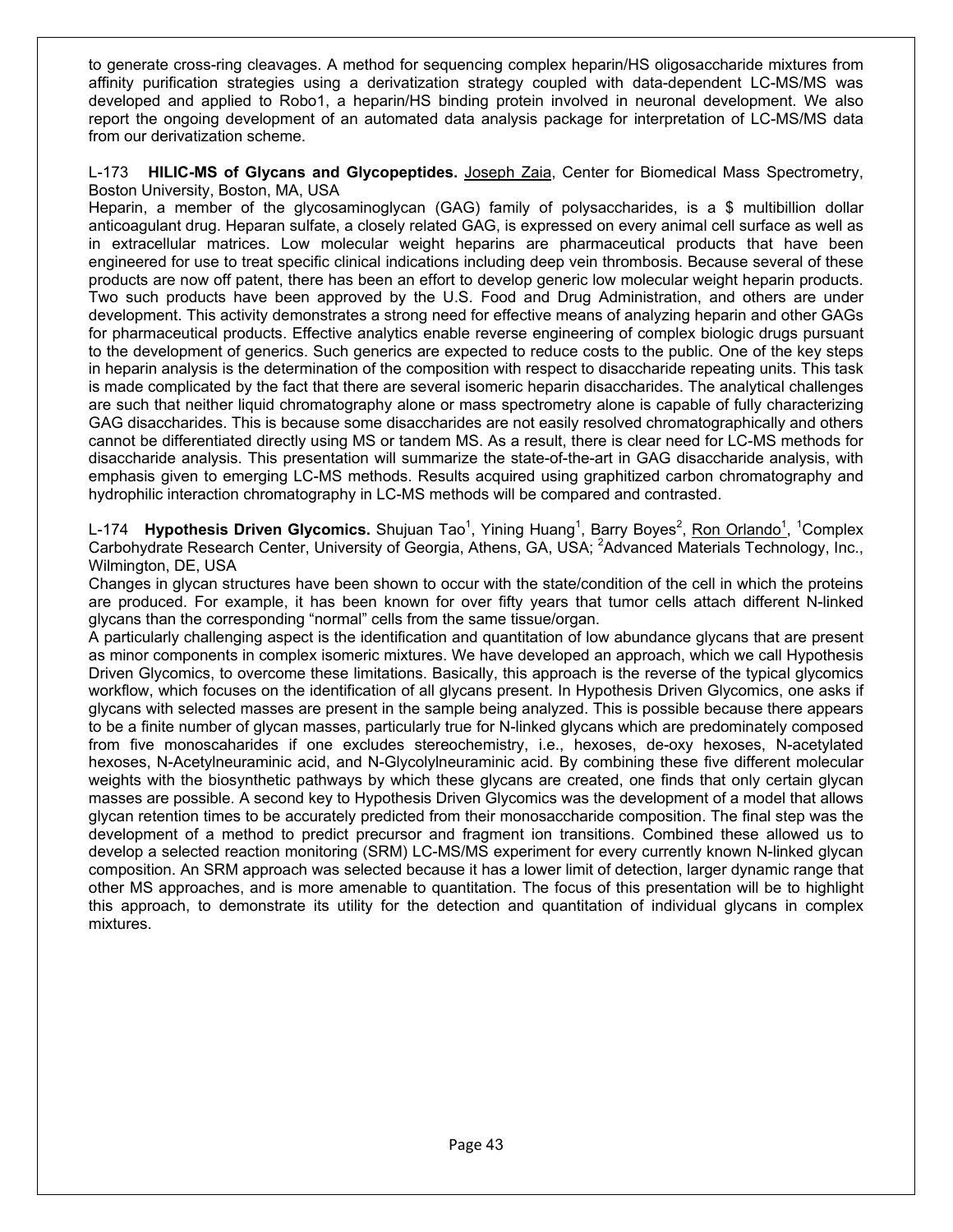## **Author Index**

*L = lecture P = poster W = Wednesday Th = Thursday* 

| A                 |                       |
|-------------------|-----------------------|
| Abbott, M         | $\overline{P}$ -W-114 |
| Abbott, T         | L-108                 |
| Aguilar, P        | L-137                 |
| Aguilar, P        | P-Th-153              |
| Ahmadian, H       | P-W-121               |
| Aires-Barros, M R | P-Th-143              |
| Aires-Barros, M R | P-Th-144              |
| Aires-Barros, M R | L-162                 |
| Amari, J V        | L-167                 |
| Amster, J         | L-172                 |
| Anderson, S       | P-Th-159              |
| Angarita, M       | P-Th-155              |
| Arnold, M         | L-134                 |
| Astarita, G       | P-Th-147              |
| Aumann, L         | P-W-123               |
| Azadi, P          | L-172                 |
| Azevedo, A        | L-162                 |
| Azevedo, A M      | P-Th-143              |
| Azevedo, A M      | P-Th-144              |
|                   |                       |
| В                 |                       |
| Basch, J          | P-W-114               |
| Basumallick, L    | $L-130$               |
| Baur, D           | P-Th-155              |
| Bavand, M         | P-W-123               |
| Bell, D           | P-Th-154              |
| Bereman, M        | L-106                 |
| Berger, S         | L-132                 |
| Bittermann, H     | L-134                 |
| Blackburn, R      | $L-136$               |
| Borchert, SO      | P-W-120               |
| Boyes, B          | L-171                 |
| Roves R           | l -174                |

| Basch, J        | P-W-114  |
|-----------------|----------|
| Basumallick, L  | L-130    |
| Baur, D         | P-Th-155 |
| Bavand, M       | P-W-123  |
| Bell, D         | P-Th-154 |
| Bereman, M      | L-106    |
| Berger, S       | L-132    |
| Bittermann, H   | L-134    |
| Blackburn, R    | L-136    |
| Borchert, SO    | P-W-120  |
| Boyes, B        | L-171    |
| Boyes, B        | L-174    |
| Boyes, B        | P-Th-152 |
| Boyes, B        | P-Th-161 |
| Boyes, B        | P-W-127  |
| Boyes, B        | P-W-128  |
| Brandenbusch, C | L-165    |
| Brandes, H      | P-Th-154 |
| Brandes, H      | P-W-113  |
| Brueck, H       | L-133    |
| Buch, T         | L-164    |
| Burdette, C Q   | L-104    |

| C              |           |
|----------------|-----------|
| Cajic, S       | $L - 135$ |
| Carbonell, R   | L-136     |
| Carvalho Jr, R | P-Th-144  |
| Chakrabarti, A | P-Th-148  |
| Chakraborty, A | L-132     |
| Chavali, A     | P-W-118   |

| Chen, W        | L-132     |
|----------------|-----------|
| Chen, W        | $L-166$   |
| Chen, W        | P-Th-147  |
| Chen, W        | P-W-115   |
| Chiu, Y        | $L-172$   |
| Chung, L       | $L-108$   |
| Coffey, A      | P-Th-156  |
| Colangelo, C   | L-108     |
| Colangelo, J   | L-169     |
| Condac, E      | L-172     |
| Conze, W       | $L-133$   |
| Cornelissen, G | $L-138$   |
| Cornelissen, G | P-Th-149  |
| Cornelissen, G | P-W-117   |
| Cornelissen, G | P-W-120   |
| Corso, T       | $L-106$   |
| Cramer, SM     | P-Th-144  |
| D              |           |
| DeStefano, J   | $L - 171$ |
| Destefano, J   | P-Th-152  |
| Destefano, J   | P-W-122   |
| Dhillon, H     | P-W-114   |
| Dias-Cabral, C | L-137     |
| Dias-Cabral, C | P-Th-153  |
| Dias-Cabral, C | P-W-119   |
| Doneanu, C     | $L-166$   |
| dos Santos, R  | P-Th-143  |
| Dukart, A      | P-W-117   |
| Duong, P       | P-Th-157  |
| Eksteen, R     | P-Th-154  |
| Eksteen, R     | P-W-113   |
| F              |           |
| Fadgen, K      | $L-166$   |
| Fague, K       | $L-105$   |
| Fishpaugh, J   | P-W-110   |
| Fountain, K    | P-W-116   |
| Franklin, E    | L-105     |
| G              |           |
| Garmer, SF     | P-Th-146  |
| Gilar, M       | P-W-129   |
| Glajch, J      | $L-131$   |
| Godhino, J     | $L-105$   |
| н              |           |
| Hanley, T      | P-Th-151  |
| Hardy, M       | $L-167$   |
| Harvey, A      | P-Th-161  |
| Havelund, S    | P-Th-146  |
| Hearn, M       | L-139     |
| Heiss, C       | L-172     |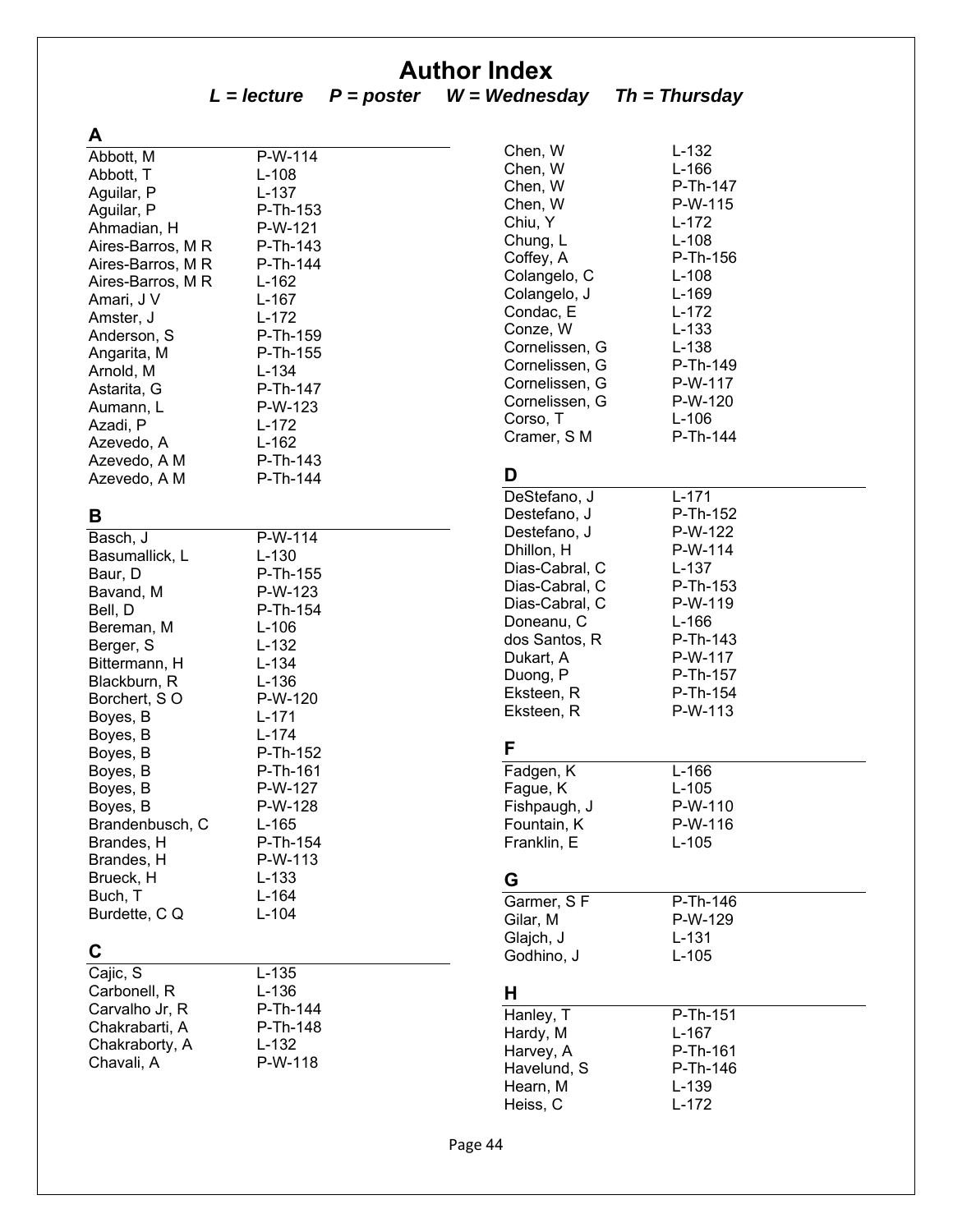| Hennig, R<br>Herhut, M<br>Hirose, T<br>Hodges, R<br>Houel, S<br>Hu, Y<br>Huang, C<br>Huang, R<br>Huang, Y<br>Huang, Y<br>Hurum, D<br>Hussein, A<br>Hvass, A        | L-135<br>L-165<br>P-W-126<br>L-102<br>L-132<br>L-170<br>P-Th-150<br>L-172<br>L-174<br>P-W-127<br>L-130<br>$L-170$<br>P-Th-146 |
|--------------------------------------------------------------------------------------------------------------------------------------------------------------------|-------------------------------------------------------------------------------------------------------------------------------|
| ı<br>Isaac, G<br>Ishihara, M<br>Jahnke, F<br>Jensen, S<br>Jensen, S<br>Johnson, B<br>Johnson, D<br>Jorgenson, J<br>Jungbauer, A                                    | P-Th-147<br>L-172<br>$L-109$<br>$L-138$<br>P-Th-149<br>P-W-122<br>P-W-128<br>L-105<br>L-142                                   |
| Κ<br>Kailemia, M J<br>Khatri, K<br>Kimata, K<br>Kirkland, J<br>Kirkland, J<br>Koch, K<br>Koza, S<br>L                                                              | $\overline{L-1}$ 72<br>$L-173$<br>P-W-126<br>P-Th-152<br>P-W-122<br>L-163<br>P-W-116                                          |
| Langridge, J<br>Lauber, M<br>Laufer, S<br>Leymarie, N<br>Li, Y<br>Lievrouw, R<br>Lissens, G<br>Liu, J<br>Lu, X<br>Lubman, D                                        | P-Th-147<br>P-W-116<br>L-135<br>L-173<br>$L-131$<br>P-Th-155<br>P-Th-155<br>L-172<br>P-Th-154<br>L-107                        |
| Μ<br>MacCoss, M<br>Manard, B T<br>Mant, C<br>Marcus, R K<br>Marison, I<br>Marques, F<br>Marques, F<br>Mårtensson, M<br>Martin, R<br>Martosella, J<br>Martosella, J | $L-106$<br>L-104<br>L-102<br>L-104<br>L-164<br>$L-137$<br>P-W-119<br>P-Th-146<br>P-Th-147<br>P-Th-156<br>P-Th-157             |

| Martosella, J     | P-W-124   |
|-------------------|-----------|
| Mateus, M         | L-168     |
| McConville, P     | P-W-118   |
| McCreary, D       | P-Th-159  |
| Mechref, Y        | L-170     |
| Meininger, M      | $L-135$   |
| Mellors, S        | P-W-129   |
| Menegatti, S      | L-136     |
| Morbidelli, M     | P-Th-155  |
| Mudaliar, Y       | P-Th-151  |
| Mueller, E        | $L-133$   |
| Muller-Spath, T   | P-Th-155  |
| Muller-Spath, T   | P-W-123   |
| Mündges, J        | $L-140$   |
| Murphy, J         | P-W-129   |
| N                 |           |
| Nairn, A          | L-108     |
| Nakamura, K A     | P-Th-144  |
| Neumann, T        | $L-134$   |
| Ng, P K           | P-W-111   |
| Nguyen, R         | P-Th-159  |
| Nguyen, R         | P-Th-160  |
| NK, B             | P-Th-160  |
| O                 |           |
| O'Donnell, J K    | P-Th-150  |
| Ono, T            | P-W-126   |
| Orlando, R        | $L - 171$ |
| Orlando, R        | $L-174$   |
| Orlando, R        | P-Th-161  |
| Orlando, R        | P-W-127   |
| Orlando, R        | P-W-128   |
| Р                 |           |
| Panek, M          | P-W-114   |
| Paul, J           | $L-138$   |
| Paul, J           | P-Th-149  |
| Paul, J           | P-W-117   |
| Paul, J           | P-W-120   |
| Pierson, M        | L-104     |
| Pires, F          | P-Th-153  |
| Prazeres, D M F   | L-168     |
| Prinz, A          | L-163     |
| R                 |           |
| Raiado-Pereira, L | L-168     |
| Ramsay, C         | P-W-110   |
| Ramsey, J M       | P-W-129   |
| Rapp, E           | L-135     |
| Rathore, A        | L-132     |
| Reichl, U         | $L-135$   |
| Rohrer, J         | $L-130$   |
| Roman, G          | P-W-129   |
| Rosa, SASL        | P-Th-143  |
| Rose Bjelke, J    | P-W-121   |
| Ross, P           | L-109     |
| Rotering, H       | $L-135$   |